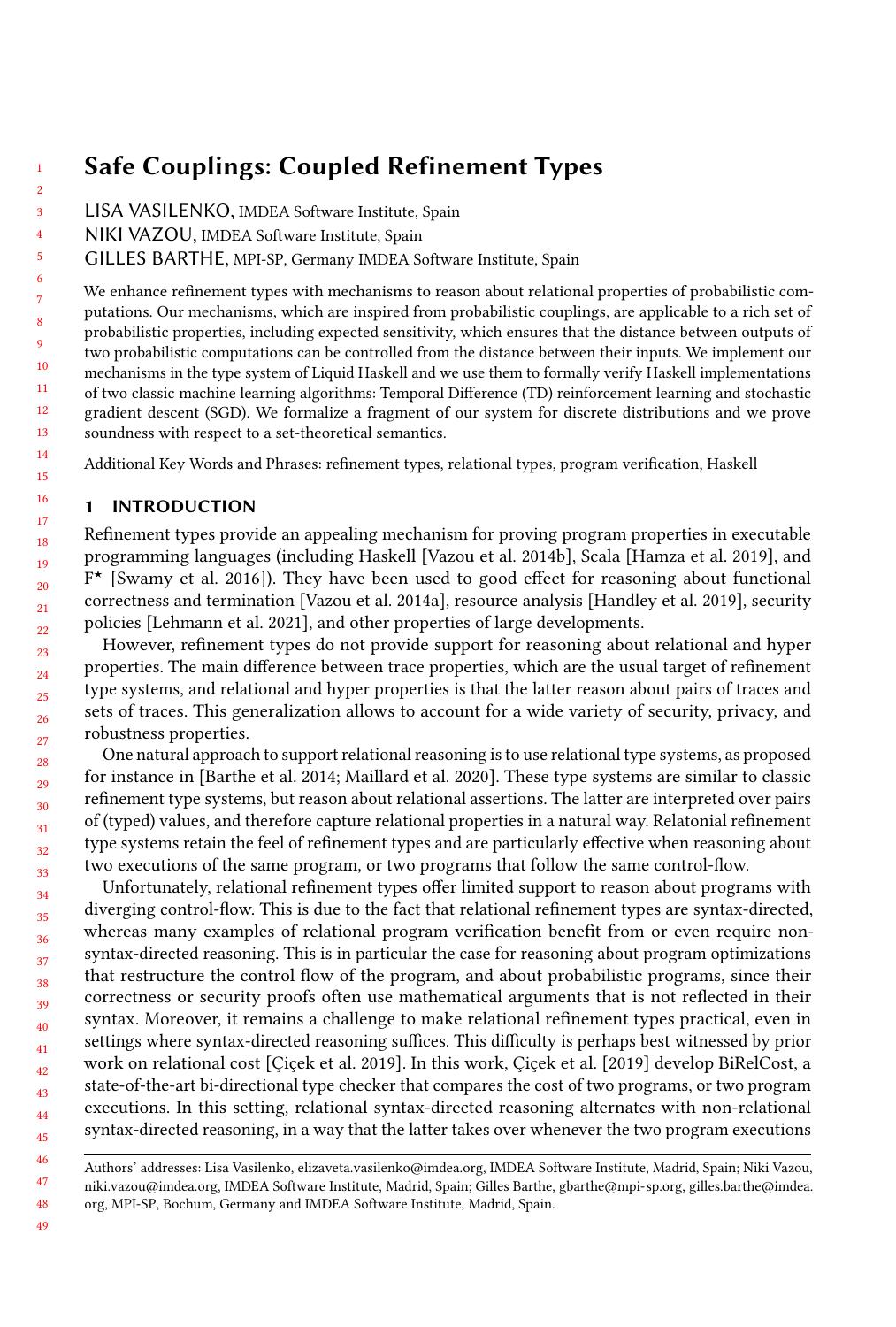50 51 52 no longer have the same control-flow. Unfortunately, controlling such alternations automatically by typing ultimately relies on intricate and partial heuristics. As a consequence, BiRelCost sacrifices predictability and generality, which are some key advantages of refinement types.

53 54 55 56 57 A principled approach to overcome the limitations of relational refinement types is to impose a separation between types and relational assertions. This approach, which is realized by Relational Higher-Order Logic (RHOL) [\[Aguirre et al.](#page-25-4) [2017\]](#page-25-4), ensures maximal flexibility and expressiveness. However, the approach is not implemented, and as a consequence it remains an open question if Relational Higher-Order Logic can be made practical.

58 59 60 61 62 63 64 65 66 67 68 69 In this paper, we explore a middle ground approach that retains key benefits of refinement types. The crux of our approach is a carefully crafted interface for supporting relational reasoning within a unary refinement type system. Our approach is implemented atop Liquid Haskell [\[Vazou et al.](#page-27-0) [2014b\]](#page-27-0) and inherits many of its essential features: first, our formal guarantees hold for Haskell programs and these programs can be executed using the existing runtime system and optimized libraries of Haskell. Second, verification is carried using a mature refinement type checker and should be familiar for users of Liquid Haskell. Third, the known techniques of [Vazou et al.](#page-27-2) [\[2018\]](#page-27-2) for encoding proofs manually remain applicable. Naturally, these benefits come at a cost: concretely, our proofs are less automated than proofs in classic Liquid Haskell. However, proofs remain reasonably short, even for relatively complex examples, demonstrating that our middle ground approach achieves predictable and practical verification, a combination that has not been achieved by any prior relational verification tool.

70 71 72 73 74 75 76 77 78 79  $80$ 81 82 83 84 85 86 87 88 89 90 91 92 We realize our approach not only for classic higher-order programs, but also for probabilistic programs, an important class of programs that is used pervasively in cryptography, privacy, machine learning and many other areas. In addition to their numerous applications, probabilistic algorithms are an interesting class of programs to consider in their own right, because they often have intricate specifications and complex proofs. In particular, many properties of interest of probabilistic programs are quantitative, i.e. they reason about probabilities or expectations — or in a relational setting, about differences between probabilities or expectations. Although such forms of quantitative reasoning are seemingly out of reach of SMT-based verification, prior work has shown that relational verification of probabilistic programs can be achieved using probabilistic couplings [\[Barthe and](#page-25-5) [Hsu 2020;](#page-25-5) [Lindvall 2002;](#page-26-3) [Thorisson 2000;](#page-26-4) [Villani 2008\]](#page-27-3). We formalize the main tools from couplingbased reasoning in our framework, and illustrate how these tools can be used to verify two classic examples of probabilistic programs from machine learning. The first example is Temporal Difference (TD) reinforcement learning, for which we show rapid convergence to a stationary distribution independently of its initial input. The second example is Stochastic Gradient Descent (SGD), for which we show algorithmic stability— a classic machine learning property ensuring that a supervised machine learning algorithm generalizes well and does not overfit with respect to its training set. Both properties are captured in our system as instances of expected sensitivity, i.e. they upper bound the expected distance between two outputs of the program as a function of the distance between the corresponding inputs. However, both examples use distinct proof tools: the first example is verified using classic techniques from probabilistic couplings. In contrast, this second example uses a more elaborate, quantitative, form of probabilistic couplings which embeds reasoning about the Kantorovich distance between two distributions. Thus, the two examples showcase the different components of our system.

Summary of contributions. Our contributions are the following:

• We define a probabilistic relational refinement type system and encode it into the unary types of Liquid Haskell (§ [3\)](#page-7-0). We choose Liquid Haskell as a mature refinement type checker, but our methodology can be used to encode any relational to any unary refinement type system.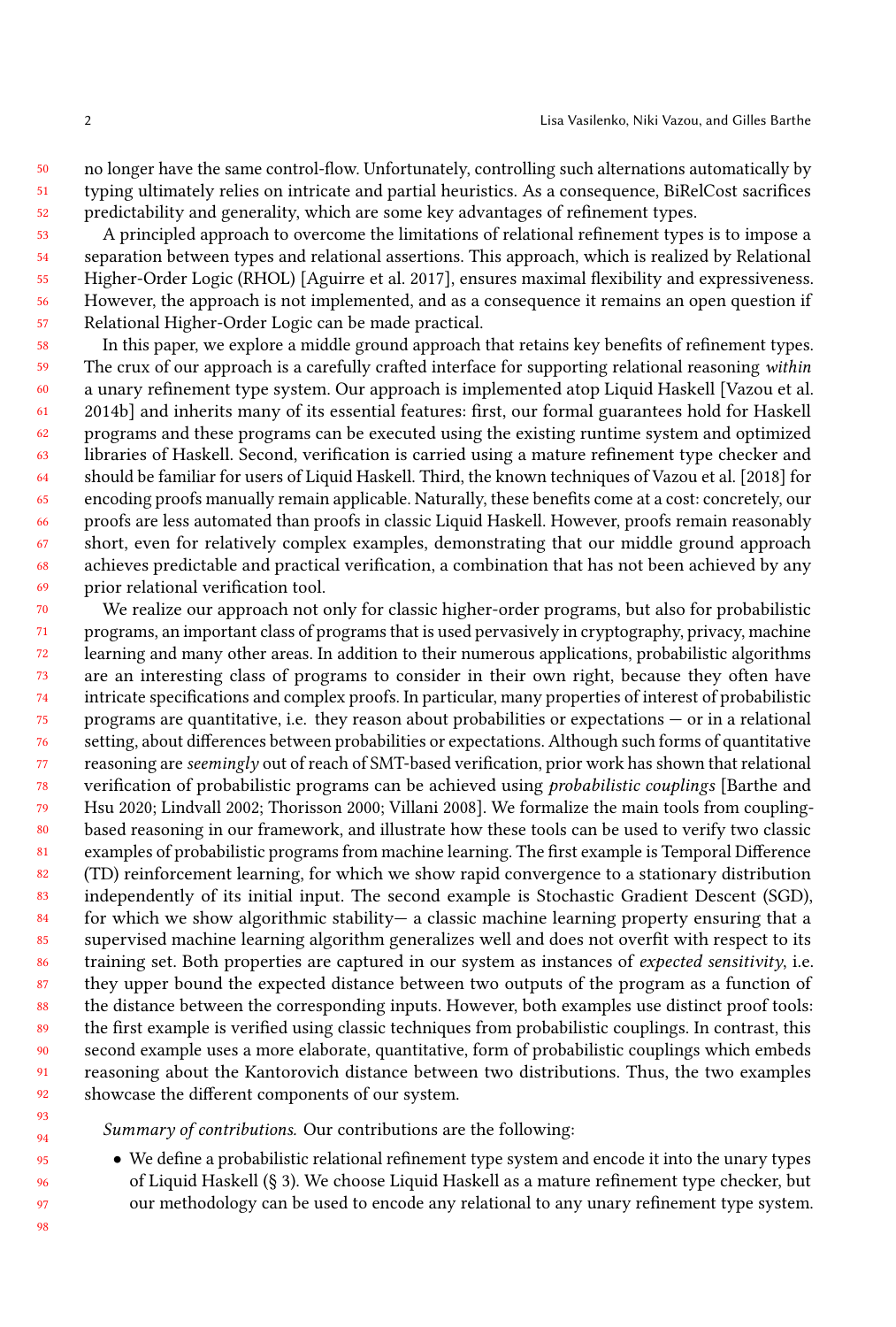• We use our system to prove two case studies from the literature: TD (§ [4.1\)](#page-11-0) and SGD (§ [4.2\)](#page-13-0).

• We prove soundness of our type system with respect to a denotational semantics  $(\S 5)$  $(\S 5)$ .

We start with an overview of our approach  $(\xi 2)$  $(\xi 2)$  and conclude with related work  $(\xi 6)$  $(\xi 6)$  and future work (§ [7\)](#page-24-0).

#### <span id="page-2-0"></span>104 2 OVERVIEW

111

121

105 106 107 108 109 110 We start with an overview of our system that uses (unary) refinement types to machine check relational properties of probabilistic, executable programs. First (§ [2.1\)](#page-2-1) we introduce the PrM probabilistic monad and our bins running example. Next, we encode (§ [2.2\)](#page-3-0) and formally prove (§ [2.3\)](#page-4-0) a relational specification for the returned values of bins by axiomatizing probabilistic relational logic as refinement type assumptions. Finally, we follow a similar methodology to encode (§ [2.4\)](#page-5-0) and prove (§ [2.5\)](#page-6-0) a relational property about bins distance.

#### <span id="page-2-1"></span>112 2.1 The Probability Distribution

113 114 115 116 117 118 119 120 The common way to implement probability distributions in Haskell is to use a probability monad, see for instance [\[Ramsey and Pfeffer 2002\]](#page-26-5). Therefore, our framework is set up as a verification wrapper around any Haskell library that supports a monadic implementation of probabilities. In order to execute our implementations, we wrapped the probability library $^1;$  $^1;$  $^1;$  however, our proofs are independent on the choice of the library, and only requires the existence of some type PrM that implements the standard interface for a probabilistic monad. This includes pure and bind and constructors for bernoulli, choice, and uniform distributions.

type PrM  $a = \ldots$  -- defined in Sec 3 using an existing probabilistic Haskell library

| 122 |          |                                                                                    |      |
|-----|----------|------------------------------------------------------------------------------------|------|
| 123 |          | $\{-@type\ Prob = \{p:Double \mid 0 \le p \le 1\}$                                 | @− } |
| 124 | {−@ pure | :: a → PrM a                                                                       | @− } |
|     |          | $\{-@>>>$ :: PrM $a \rightarrow (a \rightarrow PrM b) \rightarrow PrM b$           | @-}  |
| 125 |          |                                                                                    |      |
| 126 |          |                                                                                    |      |
| 127 |          | $\{-@bernoulli :: Prob \rightarrow PrM \{v:Integer \mid v == 0 \mid v == 1\} @-\}$ |      |
|     |          | $\{-@choice \; : \; Prob \rightarrow PrM a \rightarrow PrM a \rightarrow PrM a \}$ | @-}  |
| 128 |          |                                                                                    |      |
| 129 | {−@ unif | :: {xs:[a]   0 < len xs} → PrM a                                                   | @-}  |

130 131 132 133 134 135 136 137 138 We define the Haskell probability monad PrM using an interface of an existing library (§ [3\)](#page-7-0). We use the notation {-@ ... @-} to define refinement types and refinement type specifications. That is, the Prob type is a Haskell Double, refined to be between  $\theta$  and 1. The specifications for the monadic pure and  $\gg$ = are standard. The bernoulli function takes an input a probability p, *i.e.* a Double between 0 and 1, and returns 1 with probability p, otherwise 0. The function choice p d1 d2 returns the distribution d1 with probability p, otherwise d2. Finally, unif takes an input a non-empty list and returns one of its elements uniformly at random. All these functions are executed using the underlying Haskell implementation, but are left as uninterpreted (later § [3.4](#page-10-0) and § [3.5](#page-10-1) axiomatized) in our logic.

139 140 141 142 143 144 145 Probabilistic Programming: The Bins Example. Using the above interface, we can define (and execute) probabilistic programs. For example below we define the bins program that models a simple balls and bins process. In this process, n balls are thrown into a bin; in each throw, there is a probability that the ball lands outside the bin. The throws are independent and the probability to send any ball in the bin is p. The result of the process is the number of balls that lands into the bin. We model the process using the bernoulli distribution.

<span id="page-2-2"></span><sup>1</sup> We used the probabilistic functional programming library<https://hackage.haskell.org/package/probability-0.2.7>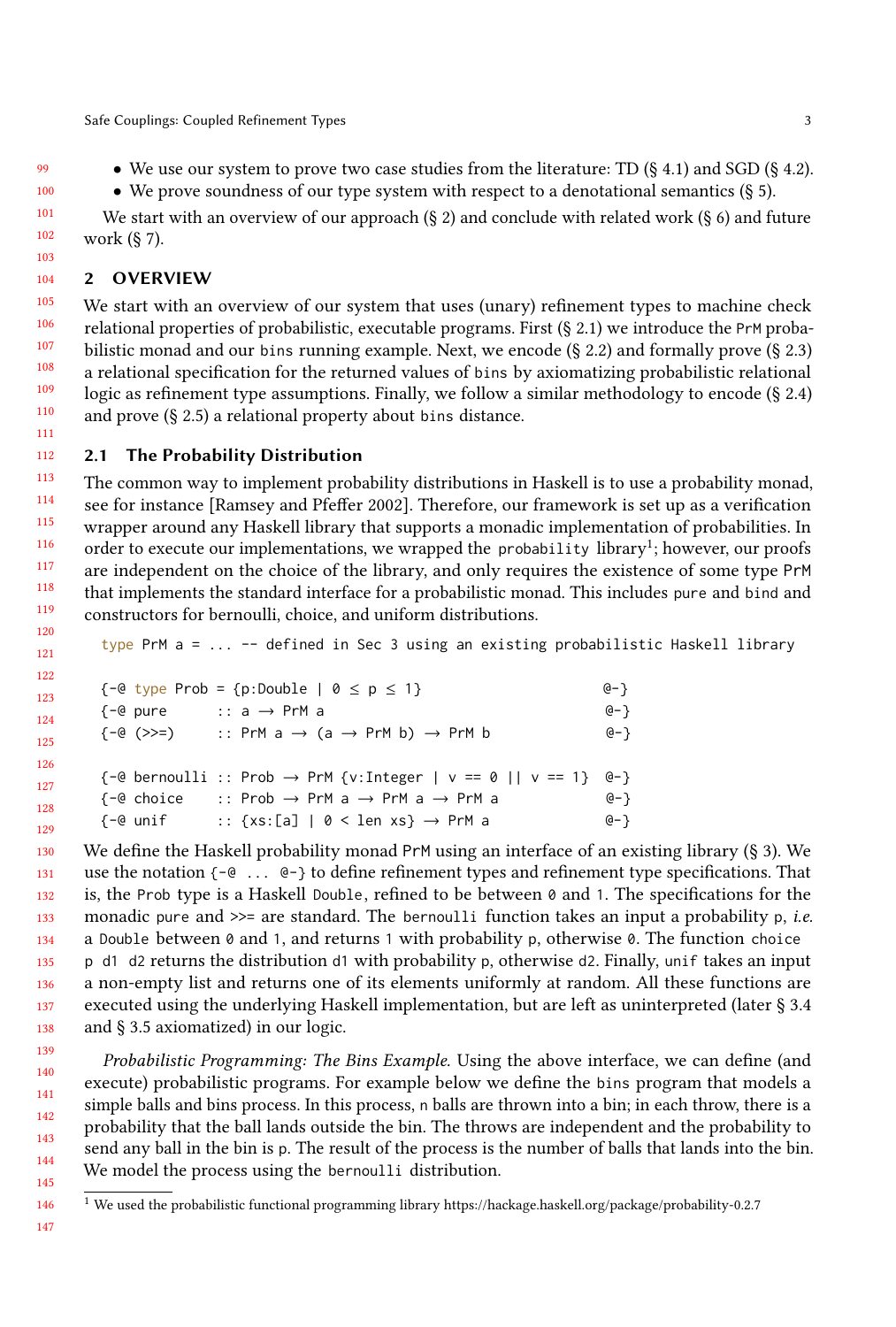```
148
149
150
151
152
153
154
155
        \{-@type Nat = \{n:Integer | @\leq n \} @-\}\{-@bins :: n:Nat \rightarrow Prob \rightarrow PrM \{r:Nat | r \le n\} @-\}bins 0 = = pure 0
        bins n p = do x \leftarrow bins (n - 1) py ← bernoulli p
                         pure (x + y)
```
156 158 159 We can use standard refinement types to verify various *unary* properties of the bins function. In particular, Liquid Haskell will use SMT automation to easily verify that bins terminates (because the recursive call occurs on smaller n). One can also prove that the result is always a natural number (as specified by the refined signature) and that it is not greater than n.

Using the theorem proving capabilities of Liquid Haskell [\[Vazou et al.](#page-27-4) [2017\]](#page-27-4), we can construct extrinsic proofs that validate probabilistic, unary properties of bins. For example, we can define expect f e to be the expected value of e, for some function f that turns the values of e to booleans:

```
\{-@ expect :: (a \rightarrow Double) \rightarrow PrM a \rightarrow Double @\{-} \}\{-@ \text{ natToD} :: n:Nat \rightarrow \{d:Double \mid d = to\_real \mid n\} @-\}
```
165 166 167 168 169 We can extrinsically prove that expect natToD (bins n p) =  $n * p$ , assuming that the expectation is linear and expect naToD (bernoulli  $p$ ) = p. Note that the Haskell Double is represented, by Liquid Haskell, as real in SMT, so the function natToD converts natural to double numbers while its specification ensures that the value is not changed. Next, we see how to construct extrinsic proofs that establish relational properties.

#### <span id="page-3-0"></span>171 2.2 Relational Specifications & Lifting

172 173 174 175 176 177 178 179 180 181 182 183 184 A first relational property of interest is stochastic dominance, a classic property that defines when a real-valued probabilistic process is better then another. Informally, a real-valued probabilistic process is better than another if it always outputs a "higher value" w.r.t. the usual order on real numbers. Interestingly, the intuitive notion of "higher value " is formally defined over two random variables, which makes the definition of stochastic dominance non-trivial. Fortunately, stochastic dominance can be characterized using probabilistic couplings, a classic tool to reason about Markov chains. Informally, couplings are probabilistic equivalent of cartesian products, and can be used to lift relational properties to distributions. Informally, the lifting of a relational property is defined as follows: two distributions satisfy the lifting of a property  $p$  if there exists a coupling of the two distributions such that  $p$  holds surely, i.e. with probability 1, in this coupling. The formal definition can be found e.g. in [\[Barthe and Hsu 2020\]](#page-25-5). For our purposes, it suffices to assume an operator  $\circ$ that transforms a relation over two types into a relation over probabilistic distributions over these two types:

$$
(\diamond)
$$
 ::  $(a \rightarrow b \rightarrow Bool)$   $\rightarrow$  PrM a  $\rightarrow$  PrM b  $\rightarrow$  Bool

187 188 189 190 191 The operator  $(\diamond)$  supports compositional reasoning via two axioms: pureAxiom states that Dirac distributions of elements related by p are related by the lifted relation  $\circ$  p and bindAxiom states that lifted relations are preserved by monadic composition. These axioms, which are expressed below using refinement type signatures, conveniently eschew probabilistic reasoning, and open the possibility of carrying SMT-based verification:

$$
\{-e \text{ assume pureAxiom} : p:(a \to b \to \text{Bool}) \to x_I: a \to x_r: b \to \{p \times_I x_r\} \to \{\circ \ p \text{ (pure } x_I) \text{ (pure } x_r)\} \text{ }e\}
$$
\n
$$
\{-e \text{ assume bindAxiom} : p:(b \to b \to \text{Bool}) \to q:(a \to a \to \text{Bool})
$$

157

170

185 186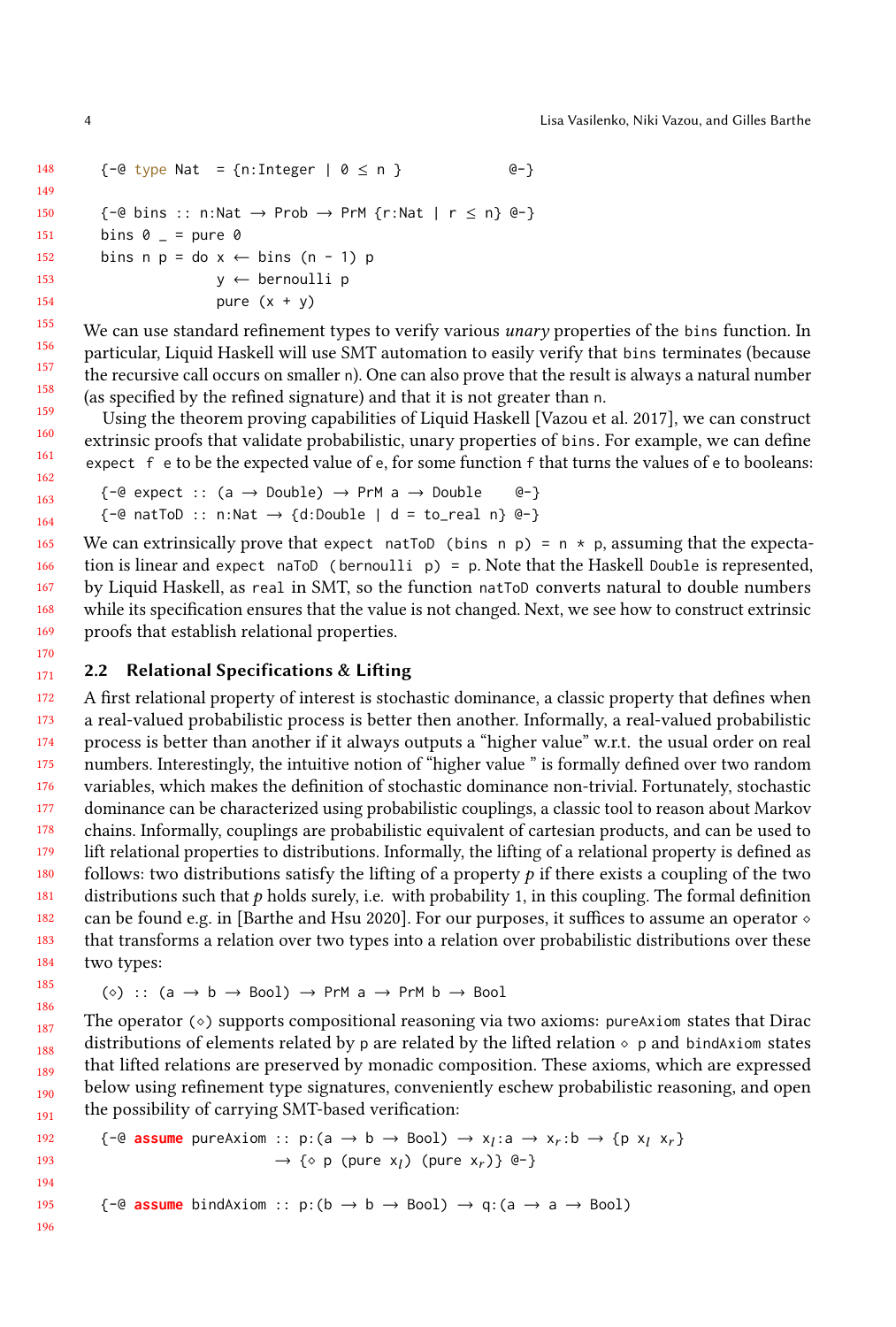```
\rightarrow e<sub>l</sub>:PrM a \rightarrow f<sub>l</sub>:(a \rightarrow PrM b) \rightarrow e<sub>r</sub>:PrM a \rightarrow f<sub>r</sub>:(a \rightarrow PrM b)
→ {⋄ q el er }
\rightarrow (x<sub>l</sub>:a \rightarrow x<sub>r</sub>:{a | q x<sub>l</sub> x<sub>r</sub>} \rightarrow {\circ p (f<sub>l</sub> x<sub>l</sub>) (f<sub>r</sub> x<sub>r</sub>)})
\rightarrow \{\circ \text{ p } (\text{e}_l \gg = \text{f}_l) \ (\text{e}_r \gg = \text{f}_r) \} \ @- \}
```
201 202 203 204 205 206 207 208 209 210 211 Both pureAxiom and bindAxiom are defined as Haskell functions that return (), but their refinement type signatures encode the desired axioms. The **assume** keyword prevents refinement type checking, since the function definitions do not actually inhabit their type specifications. pureAxiom states that forall p,  $x_l$  x<sub>r</sub>, if p  $x_l$  x<sub>r</sub>, then  $\circ$  p (pure x<sub>l</sub>) (pure x<sub>r</sub>). The type {p x<sub>l</sub> x<sub>r</sub>} is an abbreviation of  $\{v:() | p \times_l x_r\}$ . In general, we can write  $\{q\}$  instead of  $\{v: a | q\}$ , when v does not appear in q. Similarly, the bindAxiom ensures  $\circ$  p (e<sub>l</sub> >>= f<sub>l</sub>) (e<sub>r</sub> >>= f<sub>r</sub>) when it is provided a proof that ◇ q e<sub>l</sub> e<sub>r</sub> and a (higher-order) proof that forall  $x_l$  and  $x_r$  such that q  $x_l$   $x_r$ , ◇ p ( $f_l$   $x_l$ ) ( $f_r$   $x_r$ )<br>holds In 8.3 we discuss the implementation of our library that includes these two assumptions, while holds. In § [3](#page-7-0) we discuss the implementation of our library that includes these two assumptions, while later (§ [5\)](#page-16-0) we develop a formalisation that justifies these assumptions, concretly, the pureAxiom and bindAxiom are respectively encoded in the rules T-RET and T-BIND of Figure [7.](#page-19-0)

In our bins running example, we are interested to show that for two competing throwers sending the same number of balls into bins, the more gifted thrower, i.e. the thrower with a higher probability to send balls into the bins, will have a higher count. More formally, our goal is to show that if  $p \leq q$ then  $\circ$  ( $\leq$ ) (bins n p) (bins n q), from which one can conclude that expect naToD (bins n p)  $\leq$  expect naToD (bins n q) by a simple property of couplings. In our syntax, we formalize our goal as:

 $\{-\Theta \text{ binsSpec} : p: Prob \rightarrow \{q: Prob | p \leq q\} \rightarrow n:\mathbb{N}at \rightarrow \{\circ (\leq) \text{ (bins } n \text{ p}) \text{ (bins } q\} \ \Theta\}$ In the next paragraph, we use relational refinement types to establish this goal.

### <span id="page-4-0"></span>2.3 Relational Proofs

222 Following [Handley et al.](#page-25-1) [\[2019\]](#page-25-1), relational proofs are (Haskell) inhabitants of the refinement type specification that expresses the relational specification. Such proofs rely on assumptions about relational properties of the probabilistic primitives. For example, bins is using bernoulli , thus the proof of binsSpec relies on the assumption below, which captures bernoulli 's relational specification.

```
\{-@ assume bernoulliAxiom :: p:Prob \rightarrow \{q:Prob \mid p \leq q\}→ {⋄ (≤) (bernoulli p) (bernoulli q)} @-}
```
The specification (formalized in rule T-BERN of  $\S$  [5;](#page-16-0) Figure [7\)](#page-19-0) states that bernoulli q stochastically dominates bernoulli p if  $p \le q$ . In our current implementation, this specification is taken as an axiom, although it would possible to establish this specification from first principles, by making the definition of lifting explicit for finitely supported distributions.

Using the bernoulliAxiom we prove binsSpec following the structure of bins definition:

```
235
236
237
238
239
240
241
242
243
244
245
          binsSpec p q 0
            = pureAxiom (≤) 0 0 ()
          binsSpec p q n
            = bindAxiom (≤) (≤) (bernoulli p) (bins1 n p) (bernoulli q) (bins1 n q)
                           (bernoulliAxiom p q) (\lambda_i x_i \rightarrowbindAxiom (≤) (≤) (bins (n-1) p) (bins2 x<sub>l</sub>) (bins (n-1) q) (bins2 x<sub>r</sub>) (bins2 x<sub>r</sub>)
                           (binsSpec p q (n-1)) (\forall y_l y<sub>r</sub> \rightarrowpureAxiom (≤) (y_l + x_l) (y_r + x_r) ()
             where
            bins1 n p x = bind (bins (n-1) p) (bins2 x)
```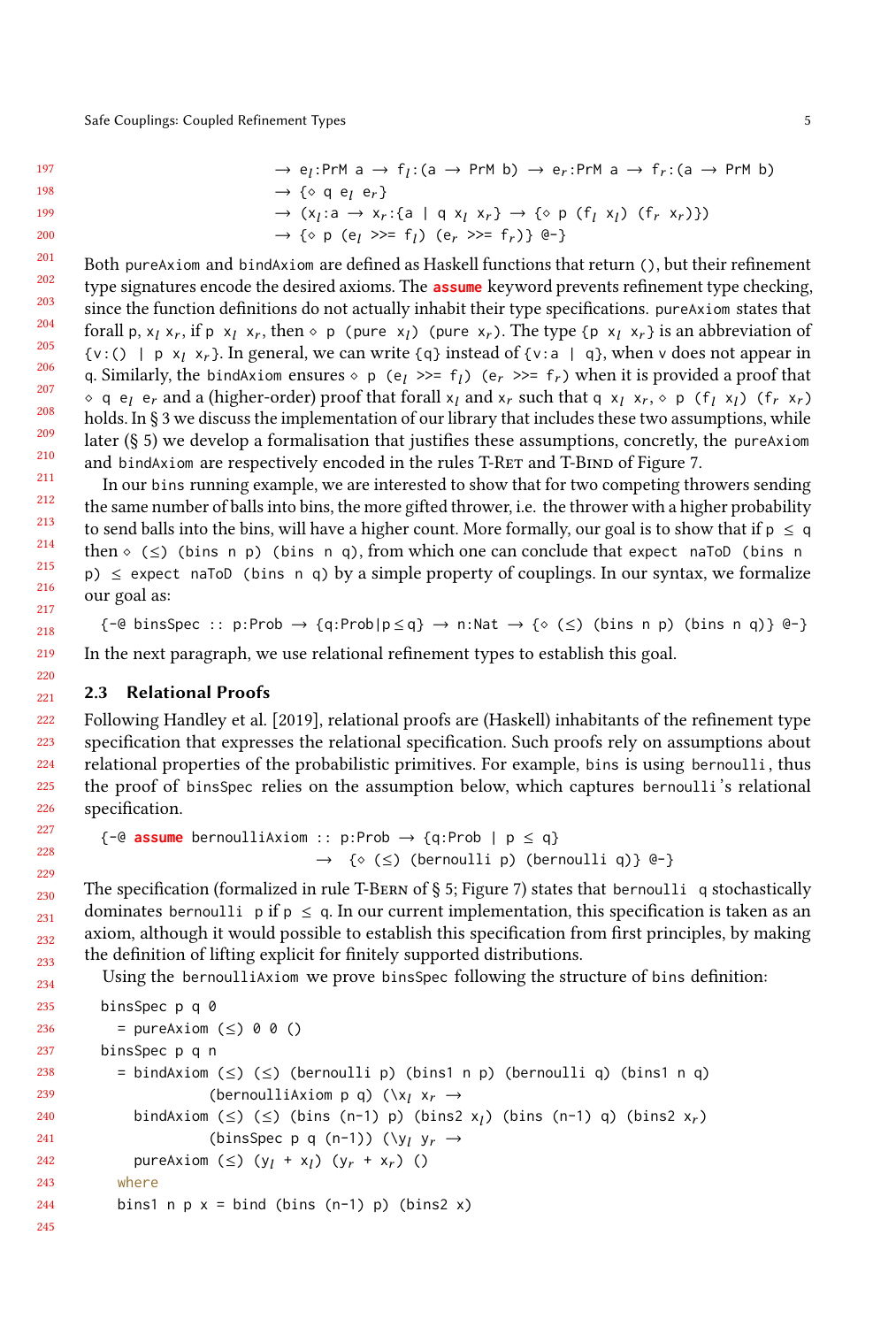#### bins2 x y = pure  $(y + x)$

247 248 249 250 251 252 253 254 255 256 257 258 259 260 261 The proof, as bins, is inductively defined on n. In the base case, we call pureAxiom ( $\leq$ ) 0 0 () to get  $\circ$  ( $\leq$ ) (pure 0) (pure 0), which concludes the proof, since bins 0 p == pure 0. Such rewrite steps are automated by Liquid Haskell's logical evaluation strategy (namely PLE [\[Vazou](#page-27-4) [et al.](#page-27-4) [2017\]](#page-27-4)). Further, our proofs are automated by SMT arithmetic. For example, pureAxiom's last argument needs to prove that  $0 \le \theta$ , which is trivially shown by () and SMT automation. The inductive case starts with a call to bindAxiom, again following bins inductive definition. There are two interesting points here. First, the bins definition binds bernoulli p to a continuation. Since bindAxiom's 4th and 6th arguments require to explicitely pass these continuations, we use a where clause to name the continuation bins1. Second, bindAxiom requires two proof terms. The first one should show that  $\circ$  ( $\leq$ ) (bernoulli p) (bernoulli q), which is shown by the bernoulliAxiom. The second one, should show  $\circ$  ( $\leq$ ) (bins1 n p x<sub>l</sub>) (bins1 n q x<sub>r</sub>), for all x<sub>l</sub> and x<sub>r</sub> that satisfy  $x_l \leq x_r$ . We construct such a proof term using a lambda<sup>[2](#page-5-1)</sup>. Since the bins definition is using another hind the proof again calls bind/view with similar arguments. In the last step, hing calls pure, thus bind, the proof again calls bindAxiom with similar arguments. In the last step, bins calls pure, thus the proof calls pureAxiom, whose proof argument is again  $()$ , *i.e.* automated by rewriting and SMT.

### <span id="page-5-0"></span>2.4 Quantitative Specifications and Kantorovich lifting

So far, we have established that if  $p \leq q$  then bins n q stochastically dominates bins n p and thus expect naToD (bins n p)  $\leq$  expect naToD (bins n q). However, our specification does not provide quantitative information on expect naToD (bins n q) - expect naToD (bins n p). In fact, one can use simple properties of expectation to show that if  $p \le q$  then we have expect natToD (bins n q) - expect natToD (bins n p)  $\leq$  n  $\star$  (q-p), where natToD is just the cast defined in § [2.1.](#page-2-1) Unfortunately, one cannot prove this fact using the previous approach based on lifting. The solution is to use a richer notion of lifting, that allows to reason about quantitative properties, and in particular about the expected distance between two distributions. In order to accommodate such reasoning, one considers a richer setting where each type is equipped with a distance dist. These distances are defined inductively on the structure of types; for distribution types, they use the so-called Kantorovich metric[\[Deng 2015;](#page-25-6) [Villani 2009\]](#page-27-5), which lifts a distance over some types to a distance over its corresponding distribution type:

```
\{-@dist :: Dist a \rightarrow (a \rightarrow a \rightarrow \{d:\text{Double} \mid 0 \le d\}) @-\}\{-@ kant :: Dist a \rightarrow Dist (PrM a) @-\}\{-@kdist :: Dist a \rightarrow PrM a \rightarrow PrM a \rightarrow \{d:Double \mid 0 \le d\} @-\}kdist d = dist (kant d)
```
The kant function turns a distance into Kantorovich and kdist simply composes kant with dist. The formal definition of the Kantorovich metric can be found for instance in [Deng](#page-25-6) [\[2015\]](#page-25-6); for this work, it suffices that the Kantorovich metric is also based on couplings and also lends itself to compositional reasoning. For instance, the following axioms (corresponding to the rules T-RET and T-BIND  $\S$  [5;](#page-16-0) Fig. [7\)](#page-19-0) are valid:

```
{-@ assume pureDist :: d:Dist a
                                       \rightarrow x<sub>l</sub>:a \rightarrow x<sub>r</sub>:a
                                       \rightarrow { kdist d (pure x<sub>l</sub>) (pure x<sub>r</sub>) = dist d x<sub>l</sub> x<sub>r</sub> } @-}
```
{-@ **assume** bindDist :: d:Dist b

<span id="page-5-1"></span> $2$  The actual proof is using a named function with explicit type specification, since Liquid Haskell does not infer preconditions, but for space, here we use lambdas.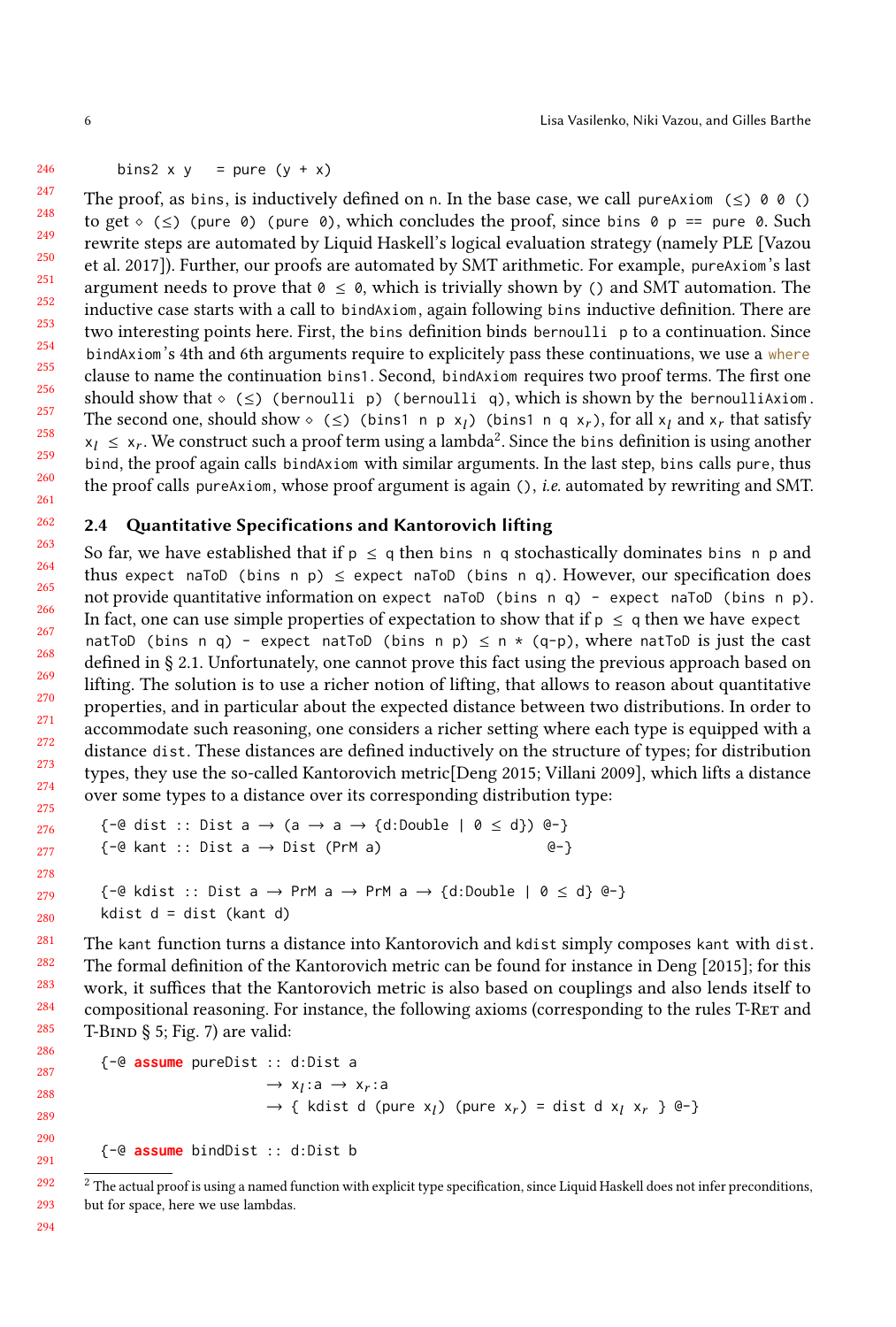319 320

| 295 | $\rightarrow$ m:Double $\rightarrow$ p: (a $\rightarrow$ a $\rightarrow$ Bool)                                                                                                                             |
|-----|------------------------------------------------------------------------------------------------------------------------------------------------------------------------------------------------------------|
| 296 | $\rightarrow$ f <sub>1</sub> :(a $\rightarrow$ PrM b) $\rightarrow$ e <sub>1</sub> :PrM a                                                                                                                  |
| 297 | $\rightarrow$ f <sub>r</sub> :(a $\rightarrow$ PrM b) $\rightarrow$ e <sub>r</sub> :{PrM a   $\circ$ p e <sub>l</sub> e <sub>r</sub> }                                                                     |
| 298 | $\rightarrow$ (x <sub>i</sub> :a $\rightarrow$ {x <sub>r</sub> :a   p x <sub>i</sub> x <sub>r</sub> } $\rightarrow$ { kdist d (f <sub>i</sub> x <sub>i</sub> ) (f <sub>r</sub> x <sub>r</sub> ) $\leq$ m}) |
| 299 | $\rightarrow$ { kdist d (e <sub>l</sub> >>= f <sub>l</sub> ) (e <sub>r</sub> >>= f <sub>r</sub> ) $\leq$ m }                                                                                               |

The first axiom states that the Kantorovich distance of two Dirac distributions is the distance of their generating element. The second axiom upper bounds the Kantorovich distance between two monadic compositions by the maximal Kantorovich distance between  $f_l x_l$  and  $f_r x_r$  for all  $x_l$  and  $x_r$  related by an intermediate assertion p, such that  $e_l$  and  $e_r$  are related by the lifting of p. We emphasize that the bind rule for Kantorovich distance is more intricate than the corresponding rules for lifting, and that the "obvious" compositional rule that adds distance between the es and the fs would not be sound, as discussed in § [5.](#page-16-0)

Then, the distance spec of bins is:

$$
\begin{aligned}\n\{-\mathcal{Q} \text{ binsDist} :: p: \text{Prob} \rightarrow \{q: \text{Prob} | p \leq q\} \rightarrow n: \text{Nat} \\
\rightarrow \{ \text{ kdist distNat (bins n p) (bins n q) \leq n * (q - p) \} \ \mathcal{Q} - \} \n\end{aligned}
$$

```
{-@ distNat :: Dist Nat @-}
```
313 314 315 316 317 318 That is, for each probabilities p and q, so that  $p \le q$  and each natural number n the Kantorovich distance between bins n p and bins n q is bounded by n  $*$  (q - p). Since bins returns natural numbers, the distance is given by distNat that defines the distance metric on natural numbers (§ [3.2\)](#page-9-0). Finally, Haskell's Doubles are represented in the SMT logic are SMT reals, i.e. there is no reasoning about overflows and precision loss. The binsDist specification is well sorted in Z3, since Z3 automatically converts between int and reals.

#### <span id="page-6-0"></span>2.5 Distance Proofs

321 322 323 Unlike the proof of  $\S 2.3$ , the proof of binsDist is not syntax directed. On the contrary, it requires the construction of a "ghost" probabilistic function that splits the distance between bins n p and bins n q. We call this function ghost bins (gbins) and define it as follows:

```
gbins :: Nat → Prob → Prob → PrM Nat
gbins n p q = do x \leftarrow bins (n-1) p
                 y ← bernoulli q
                 pure (x + y)
```
The ghost gbins n p q adds bins with probability argument p and bernoulli with probability argument q, thus connecting bins n p and bins n q.

Using mostly syntax-directed proofs, we establish the following two lemmata:

```
332
333
334
335
336
337
          \{-@binsDistL :: p: Prob \rightarrow \{q:Prob | p \leq q\} \rightarrow n:Nat\rightarrow { kdist distNat (bins n p) (gbins n p q) \leq q - p} @-}
          \{-@binsDistR :: p: Prob \rightarrow \{q:Prob \mid p \leq q\} \rightarrow n:Nat\rightarrow { kdist distNat (gbins n p q) (bins n q) \le (n-1) * (q - p)} @-}
```
338 339 Both proofs use the distance axioms of  $\S 2.4$ . The proof of binsDistR (inductively) calls binsDist, while the proof of binsDistL requires the below axiom for bernoulli's distance.

340 341 342 343 {-@ **assume** bernoulliDist :: d:Dist Nat  $\rightarrow$  p:Prob  $\rightarrow$  {q:Prob ! p  $\leq$  q}  $\rightarrow$  { kdist d (bernoulli p) (bernoulli q)  $\leq$  p - q } @-}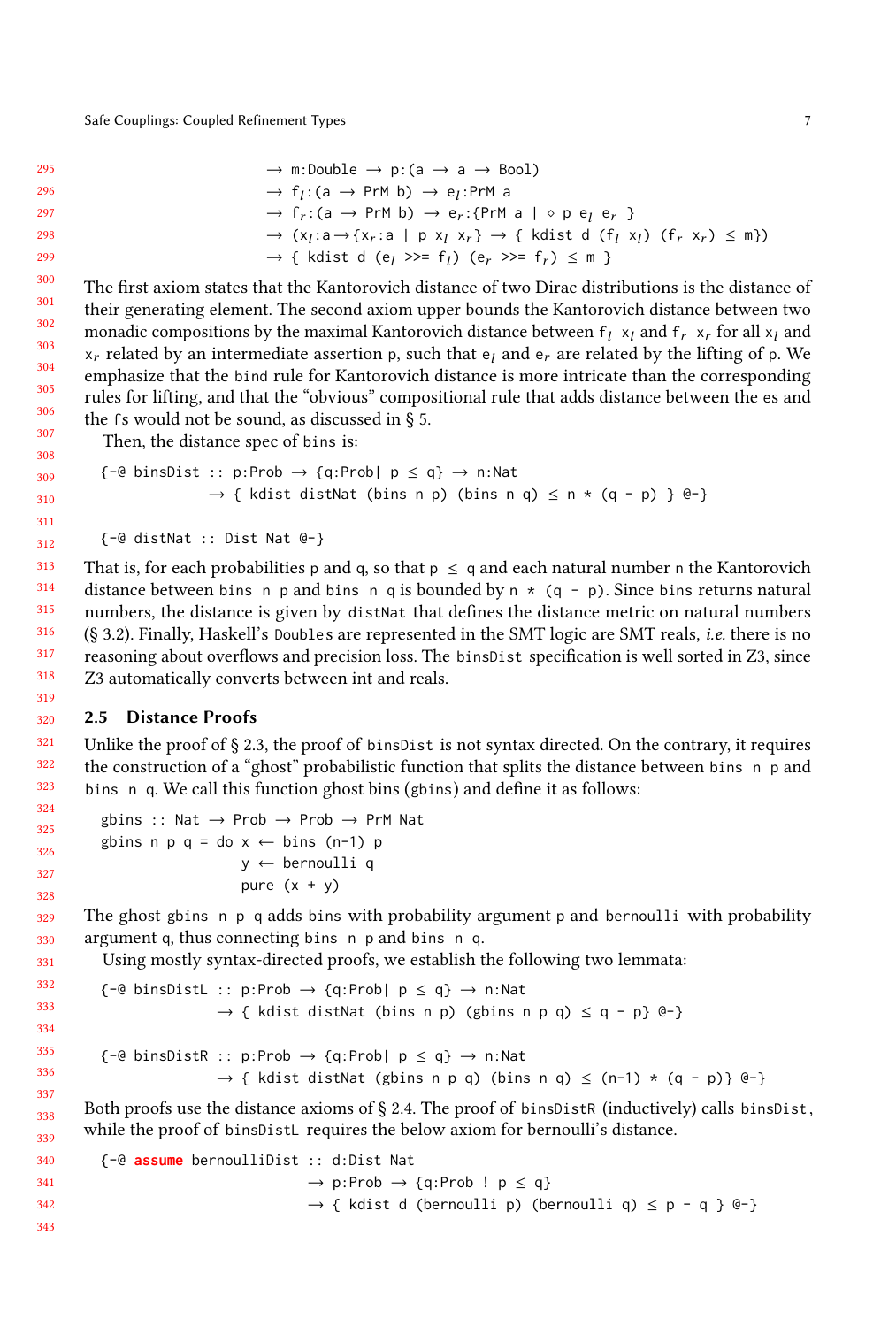|    | module name          | Loc <sub>0</sub> |
|----|----------------------|------------------|
| 1. | Data.Dist            | 155              |
| 2. | Monad.PrM            | 93               |
| 3. | Monad.PrM.TCB.Axioms | 43               |
| 4. | Monad.PrM.TCB.Dist   | 62               |
| 5. | Monad.PrM.Theorems   | 100              |
|    | Total                | 453              |

Table 1. Summary of safe-coupling library. LoC is commented lines of Haskell Code.

355 356 That is, the expected distance of two bernoulli distributions, is bounded by the distance of the bernoulli's arguments (as formalized in rule T-Bern of § [5;](#page-16-0) Figure [7\)](#page-19-0).

357 358 We prove binsDist combining binsDistL and binsDistR with triangular inequality, which, as explained in § [3.2](#page-9-0) is a property (concretely a field) of the Dist type. The proof goes by induction:

```
360
361
362
363
364
365
366
367
368
369
370
      binsDist p q 0
       = pureDist distNat 0 0
      binsDist p q n
       = dist d (bins n p) (bins n q) -- Step 1
           ? trinequality d (bins n p) (gbins n p q) (bins n p) -- Defined in Sec 3.2
       =<i>dist d</i> (bins n p) (gbins n p q) + dist d (gbins n p q) (bins n q) -- Step 2? binsDistL n p q
           ? binsDistR n p q
       =< (q - p) + (n-1) * (q - p) -- Step 3
       =\leq n * (q - p) -- Step 4
       *** QED
       where d = kant distNat
```
372 373 374 375 376 377 378 379 The base case is merely an application of the pureDist axiom. In the inductive case, we use the (in)equational reasoning proof combinators of [\[Handley et al.](#page-25-1) [2019\]](#page-25-1): 1 ? j =  $\le$  r ensures 1 is not greater than r using the justification ? j which is optional and \*\*\* QED concludes the proof. The first step is to start from the distance between bins n p and bins n q. Applying triangular inequality, in the second step, we split the distance using gbins. Next, we use the two helper lemmata to bound each of the two distances. Finally, using trivial (SMT-automated) arithmetic, we get the desired bound. We note that the lemma binsDistR inductively calls binsDist on a smaller n, so our proof is inductive, while Liquid Haskell is ensuring (mutually recursive) termination.

380 381 382 383 The binsDist example showcases that our framework can be used to machine-check sophisticated proofs, that require ghost proof objects. To evaluate the expressiveness of our framework, we used it to prove two classic properties of machine learning, probabilistic programs: convergence of TD  $(\S$  [4.1\)](#page-11-0) and stability of SGD  $(\S$  [4.2\)](#page-13-0).

#### <span id="page-7-0"></span>385 3 IMPLEMENTATION OF **safe-coupling**

386 387 388 389 390 391 In this section we present safe-coupling, a Haskell library that exports an interface for probabilistic (executable) programming and permits relational probabilistic verification using Liquid Haskell (§ [3.1\)](#page-8-0). Table [1](#page-7-1) summarizes the five main modules of safe-coupling that define distance (§ [3.2\)](#page-9-0) and the probabilistic monad (§ [3.3\)](#page-9-1), assume relational (§ [3.4\)](#page-10-0) and distance (§ [3.5\)](#page-10-1) axioms, and prove relational theorems (§ [3.6\)](#page-11-1). In section (§ [5\)](#page-16-0), we formally justify the assumptions made by safe-coupling.

<span id="page-7-1"></span>

359

371

384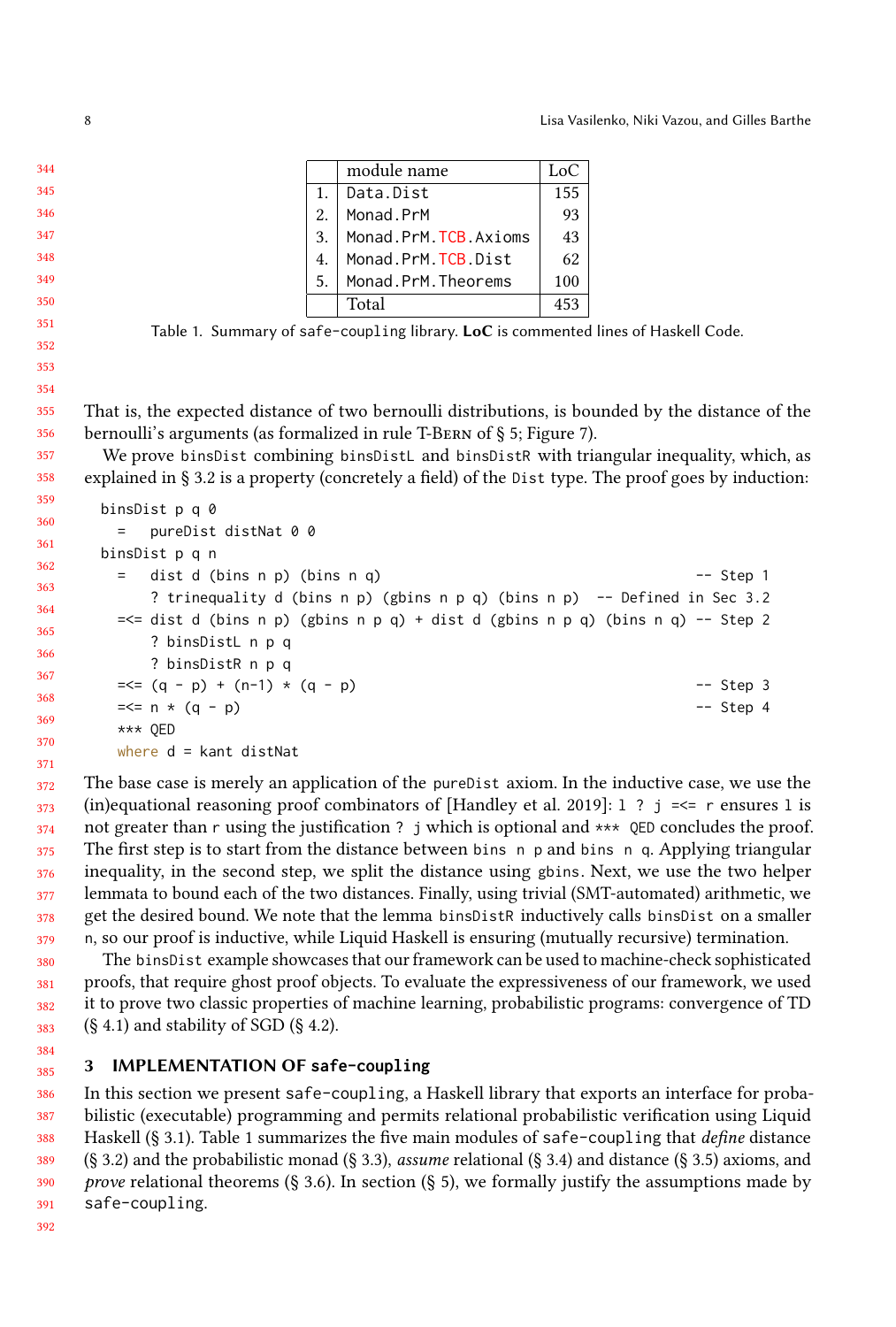#### 393 3.1 Liquid Haskell Preliminaries

<span id="page-8-0"></span>Verification with Refinement Types. Refinement types are used to do "light" verification. For example max of two probabilities (*i.e.* doubles between  $\theta$  and 1) is also a probability:

max :: Prob → Prob → Prob max  $x y = if x \le y$  then y else x

To achieve SMT decidable and automatic verification, a refinement type systems clearly separate the executable code (here, the Haskell definitions) from the logic (here, the predicates on the refinement types). In the max example, every caller of max knows the type signature (i.e. that the result is also Prob), but not its implementation (*i.e.* that it returns one of its arguments). This way verification is modular, but, by default, the Haskell function does not exist in the logical fragment.

User Defined Functions in the Logic. An attempt to refer to user defined definitions in the refinement predicates, will lead to an undefined error. For instance, below we define a proof that  $\forall x, y \in \mathbb{R}$  x  $\leq$  max x y as a function whose arguments encode the quantified x and y and its result is a unit refined with the desired predicate. (Notation: we simplify  $\{v: \text{ }(\) | p\}$  to  $\{p\}$ .)

 $\{-e \text{ not} \text{ found} :: x: \text{Prob} \rightarrow y: \text{Prob} \rightarrow \{x \leq \text{max } x \text{ y}\} \$  = - ERROR: max is unknown  $not_{found}$  =  $($ )

412 413 414 Since refinement types clearly separate the executable code from the logic, the above specification leads to an error: max is unknown to the logic. There are two ways to lift executable definitions in the logic: 1) axiomatization and 2) reflection.

415 416 417 1) Axiomatization of max defines a logical uninterpreted function that has the same refinement type and returns the same result as the executable max, but max's definition is not available in the logic. For example, one can use axiomatization to show  $0 \leq \text{max} \times y \leq 1$  but not that  $x \leq \text{max} \times y$ :

```
418
419
420
            {-@ axiomatize max @-}
            \{-e \text{ ok } :: x:\text{Prob } \to y:\text{Prob } \to \{0 \leq \max x \text{ y}\} \ -- \max's specification is known
            \{-\Theta \text{ error } :: x:\text{Prob } \to y:\text{Prob } \to \{x \leq \max x \text{ } y\} \text{ } \Theta-\} -- max's definition is unknown
```
2) Reflection of max defines a max function in the logic and further makes its definition available:

```
423
424
425
         {-@ reflect max @-}
         {-e} theorem :: x:Prob \rightarrow y:Prob \rightarrow {x \leq max x y} e-} -- max's definition is known
         theorem = = ()
```
Reflection of executable functions permits "deep verification", i.e. reasoning about sophisticated properties like Kantorovich distance of two probabilistic runs. Yet, for decidable refinement type checking, this reasoning requires explicit (user-provided) proofs. Importantly (but not surprisingly) functions can only get reflected, when their definitions consist only of reflected or axiomatized functions. For example, in our setting, functions imported from an unverified Haskell library cannot get reflected.

433 434 435 436 437 438 Proof Terms. Liquid Haskell is using refinement types to encode theorems []. The definitions of these functions can be unit (then the theorem is trivially proved by SMT and existing automation) or can contain inductive calls and combine other proof terms using proof combinators. Usually, such definitions do not have runtime meaning: if executed they will not produce any interesting result. But, since Liquid Haskell is checking for totality and completeness of these definitions they encode mathematical proofs.

We call theorem a refinement type specification that has a proof term, like the theorem for max defined above. As an alternative, Liquid Haskell's **assume** keyword let's you assume axioms

440 441

439

421 422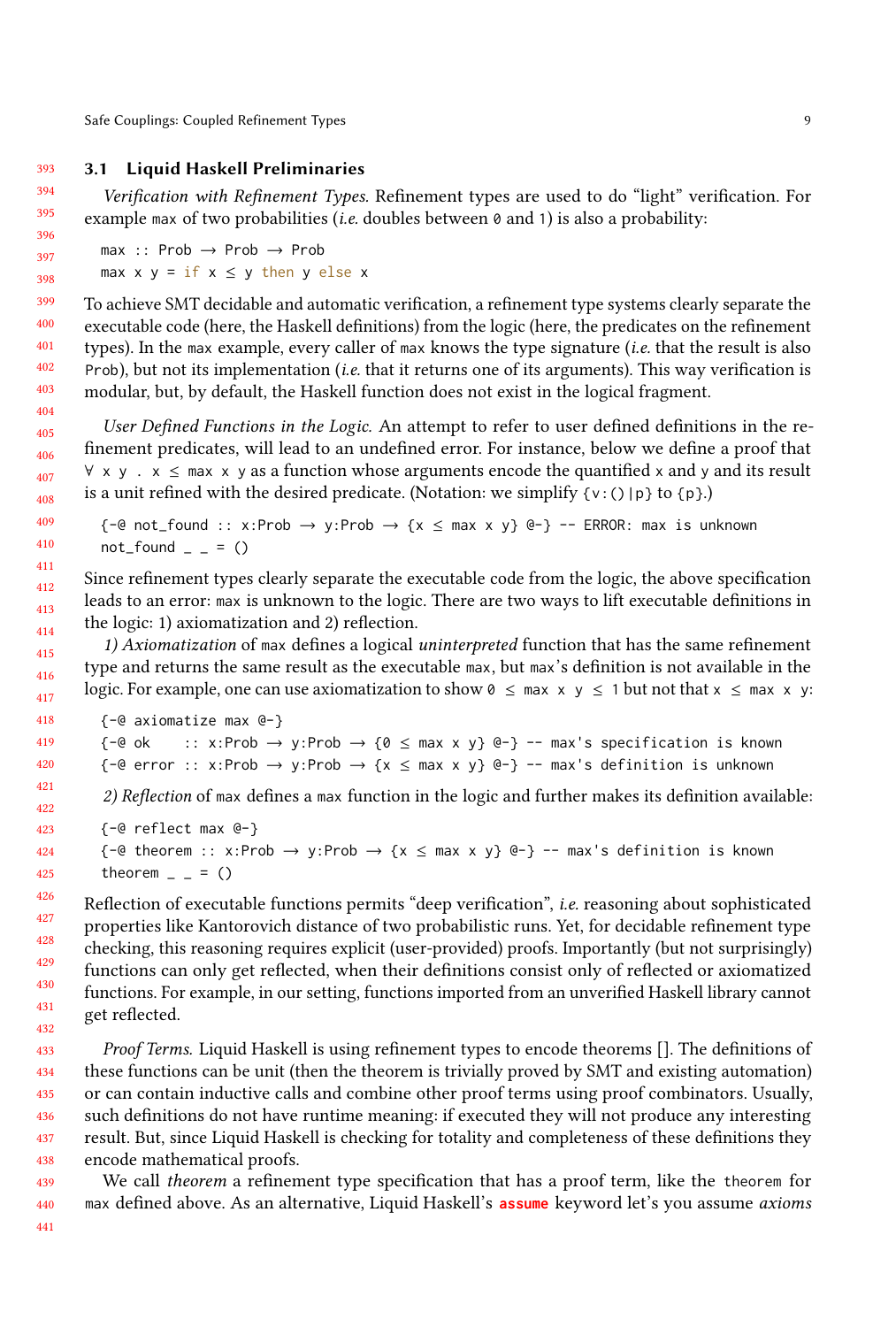442 443 (refinement types) that one cannot prove. We use such axioms to encode properties of axiomatized functions. For example, when max is axiomatized we can define two axioms that describe its behavior.

```
444
445
446
447
            {-@ axiomatize max @-}
            \{-@ \text{ assume } max1 :: x: Prob \rightarrow y: Prob \rightarrow \{x \leq max x y\} @\rightarrow\}\{-@ \text{ assume } max2 :: x: Prob \rightarrow y: Prob \rightarrow \{y \leq max x y\} @\{-} \}
```
448 449 Since max is axiomatized, its definition is not available in the logic, so none of the above axioms can be proved.

#### <span id="page-9-0"></span>451 3.2 **Data.Dist**: Definition of Distance

452 We used Liquid Haskell to define the refined data type Dist a that encodes a metric, as follows.

```
453
454
455
456
457
458
459
        \{-@data Dist a = Dist f\}dist :: a \rightarrow a \rightarrow \{v:Double \mid 0.0 \le v\}, identity :: x:a → {dist x x == 0}
             , symmetry :: x:a → y:a → {dist x y = dist x y}
             , trinequality :: x:a → y:a → z:a → {dist x z \leq dist x y + dist y z}
            } @-}
```
The first field of Dist contains the distance function dist on any expressions of type a: it is a function that given two arguments of type a returns a non negative Double. The next three fields capture the metric's axioms for identity of indiscernibles, symmetry, and triangle inequality.

In this module, we further defined the distance metric on doubles ( distDouble ) and natural numbers (distNat):

```
distDouble :: Dist Double
distNat :: Dist Nat
```
These definitions contain both the definition of the function dist and the proofs of the metric axioms on the concrete distance. Further, we define a function that computes distance between two same-length lists of a given a Dist a:

```
\{-\Theta \text{ } \text{dist} \text{ } : : \text{ Dist } \text{ } a \rightarrow \text{xs:} [\text{a}] \rightarrow \text{ys:} \{\text{ } [a] \text{ } | \text{ } len \text{ } \text{xs} = \text{ } len \text{ } \text{ys} \} \rightarrow \{\text{v:Double } | \text{ } \text{ } \text{0} \leq \text{ } \text{v} \} \text{ } \Theta\}
```
We proved all the metric axioms of dList, yet, since there exists the same-length dependency it is not possible to define a (well-typed) Dist [a] function. Still, we use the above definitions to compute distance between natural numbers, doubles and their lists:

```
assert (dist distDouble 42.0 40.0 == 2.0)
assert (dList distDouble [42] [40.0] == 2.0)
```
#### <span id="page-9-1"></span>3.3 **Monad.PrM**: Definition of the Probabilistic Monad

The module Monad.PrM is essentially a wrapper around an executable Haskell probability monad. We chose the probabilistic functional library probability , due to its clear interface. Our development uses probability to execute (and test) our probabilistic programs, but our mechanized proofs do not depend on it and could use alternative libraries (e.g.monad-bayes [\[Scibior et al. 2015\]](#page-26-6)).

The underlying probability library (here prefixed as  $PLib$ ) exports the type  $T$  prop a, that essentially maps each a to a probability prop and defines the monadic and probabilistic primitives.

The data type. Our probability monad type instantiates prop to the probability type Prop.

type PrM a = PLib.T Prop a

450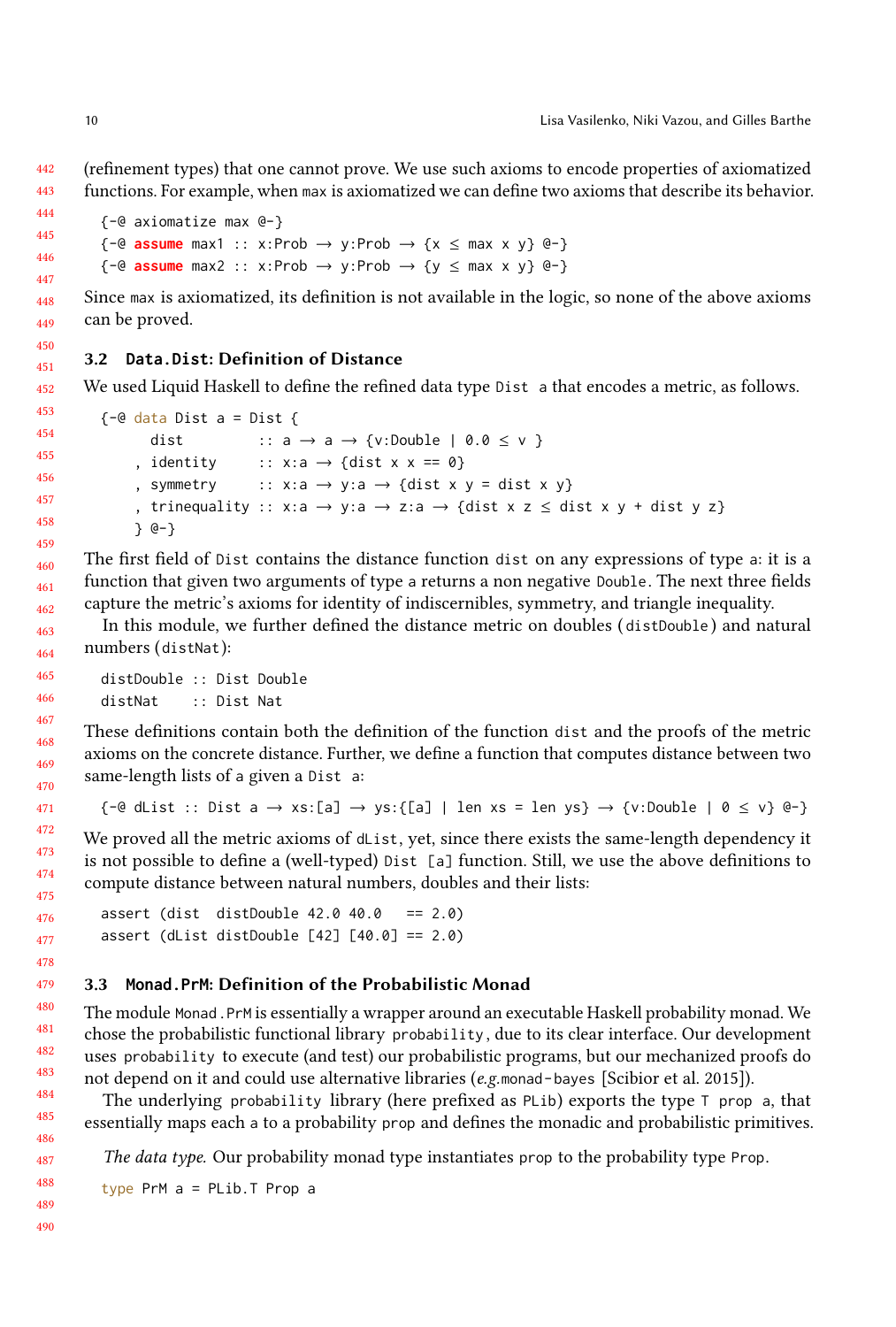<span id="page-10-2"></span>491 492 493 494 495 496 497 498 499 500 501 502 503 504 505  ${-\mathcal{C}}$  **assume** unifDist :: d:Dist a  $\rightarrow$  xs<sub>l</sub>:[a]  $\rightarrow$  xs<sub>l</sub>:[a] | xs<sub>l</sub> == xs<sub>r</sub>}<br>  $\rightarrow$  f kdist d (unif xs) (unif xs) == 0, 0, 0,  $\rightarrow$  { kdist d (unif xs<sub>l</sub>) (unif xs<sub>r</sub>) == 0 } @-}  ${-e}$  **assume** choiceDist :: d:Dist a  $\rightarrow$  p:Prob  $\rightarrow$  e<sub>l</sub>:PrM a  $\rightarrow$  u<sub>l</sub>:PrM a  $\rightarrow$  ultimate  $\rightarrow$  q:{Prob | p = q }  $\rightarrow$  e<sub>r</sub>:PrM a  $\rightarrow$  u<sub>r</sub>:PrM a  $\rightarrow$  { kdist d (choice p e<sub>l</sub> u<sub>l</sub>) (choice q e<sub>r</sub> u<sub>r</sub>)  $\leq$  $p * (kdist d e_l e_r) + (1.0 - p) * (kdist d u_l u_r)$ } @-} {-@ **assume** pureBindDist :: da:Dist a → db:Dist b → m:Double  $\rightarrow$  f<sub>l</sub>:(a  $\rightarrow$  b)  $\rightarrow$  e<sub>l</sub>:PrM a  $\rightarrow$  f<sub>r</sub>:(a  $\rightarrow$  b)  $\rightarrow$  e<sub>r</sub>:PrM a  $\rightarrow$  (x<sub>l</sub>:a→x<sub>r</sub>:a→{dist db (f<sub>l</sub> x<sub>l</sub>) (f<sub>r</sub> x<sub>r</sub>) - dist da x<sub>l</sub> x<sub>r</sub> ≤ m})  $\rightarrow$  { kdist db (e<sub>l</sub> >>= (ppure . f<sub>l</sub>)) (e<sub>r</sub> >>= (ppure . f<sub>r</sub>)) ≤ kdist da e<sub>l</sub> e<sub>r</sub> + m } @-}

Fig. 1. Distance Axioms of safe-coupling. Encoding rules T-UNIF, T-CHOICE, and T-BIND-RET of fig. [7.](#page-19-0)

Axiomatized primitives. For each monadic (>>= and pure) and probabilistic primitive (bernoulli, uniform, and choice) operations we used the probability functions to define the Haskell (executable) function and axiomatized (as described in § [3.1\)](#page-8-0) them in the logic. For example, pure is defined as follows

```
\{-@ axiomatize pure :: x:a \rightarrow PrM \{v : a \mid v = x\} @-}
pure x = PLib.pure x
```
We followed this encoding for practical reasons: since PLib is not itself verified with Liquid Haskell (which is a challenging future work) its definitions are not available in the logic. Yet, this encoding leaves us the flexibility to axiomatize the primitives as desired (§ [3.4](#page-10-0) and [3.5\)](#page-10-1).

Reflected functions. Using the axiomatized primitives we defined further probabilistic functions, such as mapM.

 $\{-@ \text{ reflect mapM} :: (a \rightarrow PrM b) \rightarrow [a] \rightarrow PrM [b] @-\}$ 

Since mapM is reflected, its definition (which is standard) is available in the logic and used to prove (relational) theorems about mapM (§ [3.6\)](#page-11-1).

### <span id="page-10-0"></span>3.4 **TCB**.Axioms: Assumption of Relational Axioms

The first trusted computing base (TCB) of safe-coupling is called Axioms and contains the relational specification of each axiomatized primitive. It provides the Haskell axiomatized function (⋄) and uses it to encode the relational axioms for pure,  $(\gg=)$ , and bernoulli, as presented in § [2.2.](#page-3-0)

### <span id="page-10-1"></span>3.5 **TCB**.Dist: Assumption of Distance Specifications

The second trusted computing base (TCB) of safe-coupling is called Dist and contains the distance specification of each axiomatized primitive. It provides the Haskell function kant that (like  $\circ$ ) is axiomatized in the logic and for each distance on a returns the kantorovich distance on distributions of a and (as defined in § [2.4\)](#page-5-0) kdist that simply composes kant with dist:

```
\{-@ axiomatize kant :: Dist a \rightarrow Dist (PrM a) @-\}\{-@ kdist :: Dist a \rightarrow PrM a \rightarrow PrM a \rightarrow \{d:Double \mid 0 \leq d\} @\}
```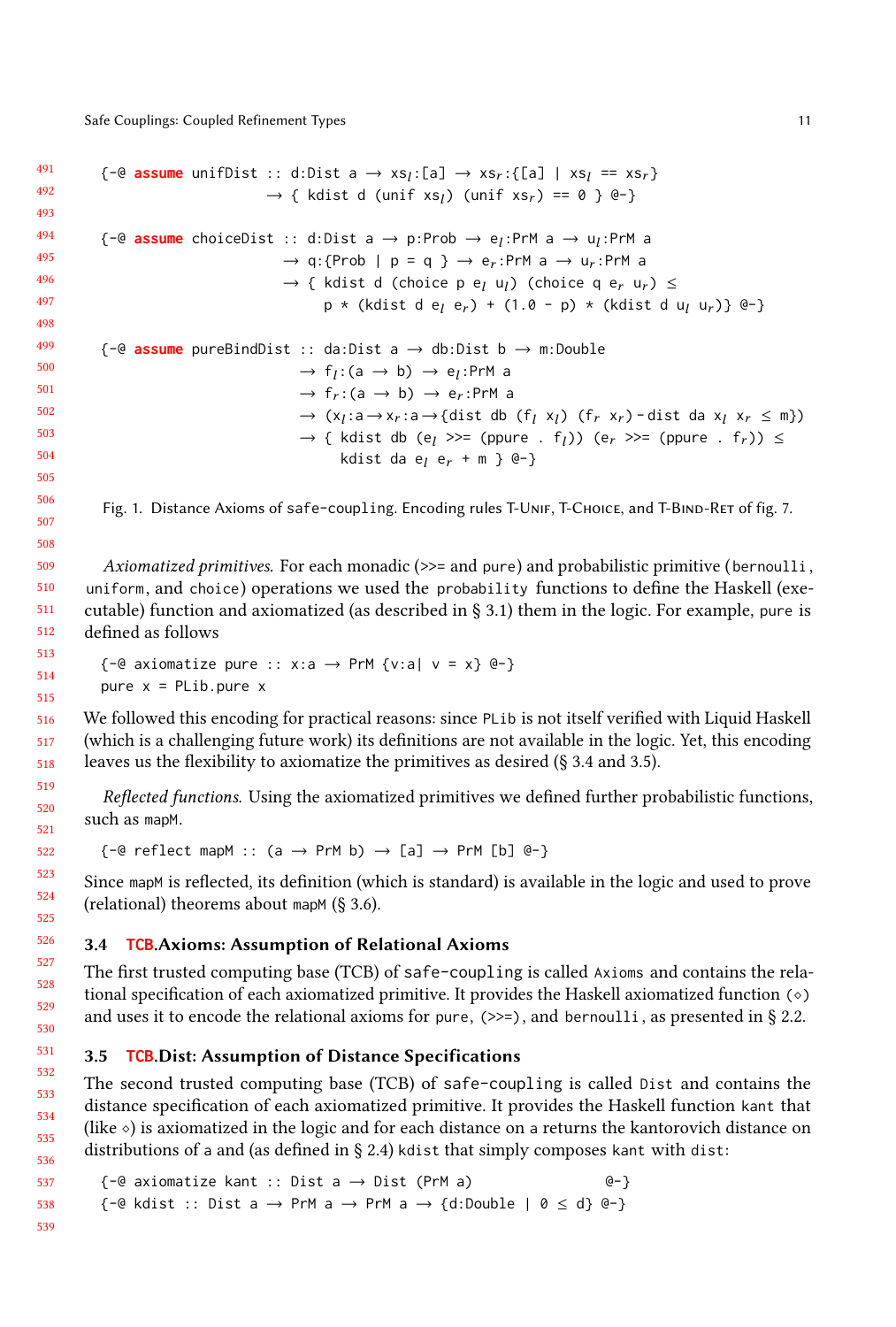540 541 542 543 544 545 546 547 548 549 550 551 552 553 554 555 This module provides the distance axioms for the axiomatized primitives. In § [2.4](#page-5-0) we presented the axiomatization for bind (bindDist), pure (pureDist), and bernoulli (bernoulliDist). We assume three more axioms presented in Figure [1.](#page-10-2) First, unifDist, the distance axiom of uniform, states that the kantorovich distance between two uniform distributions is zero, when the sampling input lists are equal. Second, choiceDist , the distance axiom for choice, states that the Kantorovich distance of two choice expressions choice  $p \cdot e_l$  u<sub>l</sub> and choice q  $e_r$  u<sub>r</sub> is p times the kantorovich distance of  $e_l$  e<sub>r</sub> and 1 - p times the kantorovich distance of  $u_l$  u<sub>r</sub>, when p = q. Finally, pureBindDist is a distance axiom for bind. For soundness reasons discussed in § [5,](#page-16-0) the rule is stated only for bind expressions whose second argument is (the monadic lifting of) a pure function. The axiom requires that the pure function  $f_l$  and  $f_r$  make the distance between two values grow by at most m; in order words, the distance between  $f_l x_l$  and  $f_r x_r$  cannot exceed the distance between  $x_l$  and  $x_r$  and some fixed constant m. Under this assumption, the Kantorovich distance between  $(e_1 \gg)=(pure f_1)$ and (e<sub>r</sub> >>= (ppure . f<sub>r</sub>)) is bounded by the Kantorovich distance between e<sub>l</sub> and e<sub>r</sub> plus m. This specialized axiom provide a means to upper bound the Kantorovich distance between two bind expressions as a function of the Kantorovich distance of their first arguments, and is instrumental for our case studies.

#### <span id="page-11-1"></span>3.6 **Theorems**: Proof of Relational Properties

This module proves common theorems using our assumed TCB and the defined functions of Monad.PrM. Concretely, it provides a simplified version of the bindAxiom when the two bind arguments form a bijectional coupling and the a relational specification for the monadic map.

All the properties on this module are proved. Next, we provide a formalism that justifies the assumptions of our two TCB modules.

### **CASE STUDIES**

To evaluate safe-coupling we used it to verify two classic machine learning properties convergence of TD (§ [4.1\)](#page-11-0) and stability of SGD (§ [4.2\)](#page-13-0). § [4.3](#page-16-1) summarizes our results.

### <span id="page-11-0"></span>4.1 Case Study I: Convergence of TD(0)

Our first case study proves convergence for TD(0), a classical algorithm for Reinforcement Learning.

572 573 574 575 576 577 578 579 4.1.1 Implementation of  $TD(0)$ . In the standard reinforcement learning setting, an agent (*i.e.* the learning algorithm) repeatedly interacts with the environment, a Markov Decision Process (MDP) with state space State and set of actions A. At each step, the MDP reacts to the agent's action by drawing a new random state and a numeric reward according to a function  $t : :$  State  $\rightarrow$  PrM (State, Double ). The current state i of the process is known to the learner, but the exact function t is not. Given black-box access to t, the goal of the learner is to find a policy map  $\pi$ : State  $\rightarrow$  A from the state space to the best available action from A that maximizes the learner's expected reward over infinite time.

580 581 582 583 584 585 586 587 Figure [2](#page-12-0) presents the implementation of TD(0), a Temporal Difference (TD) learning algorithm that estimates the value function  $v :$ : State  $\rightarrow$  Reward of the MDP, *i.e.* the expected reward at each state if the agent were to repeatedly act according to some assumed policy  $\pi$ . For simplicity of verification, we defined State as  $\{s: Nat \mid s \le n\}$  and functions on State as lists of length n. The TD learner (*i.e.* td0) takes as input the number of iterations n, a transition function t, and an estimate of v and it iterates through the n states. At each iteration i, the learner runs sample that draws a reward and transition (j, r) from the ith element of t. Then, the estimate v j is updated by incorporating the observed reward r and the estimated value  $v_j$  of the new state. Estimated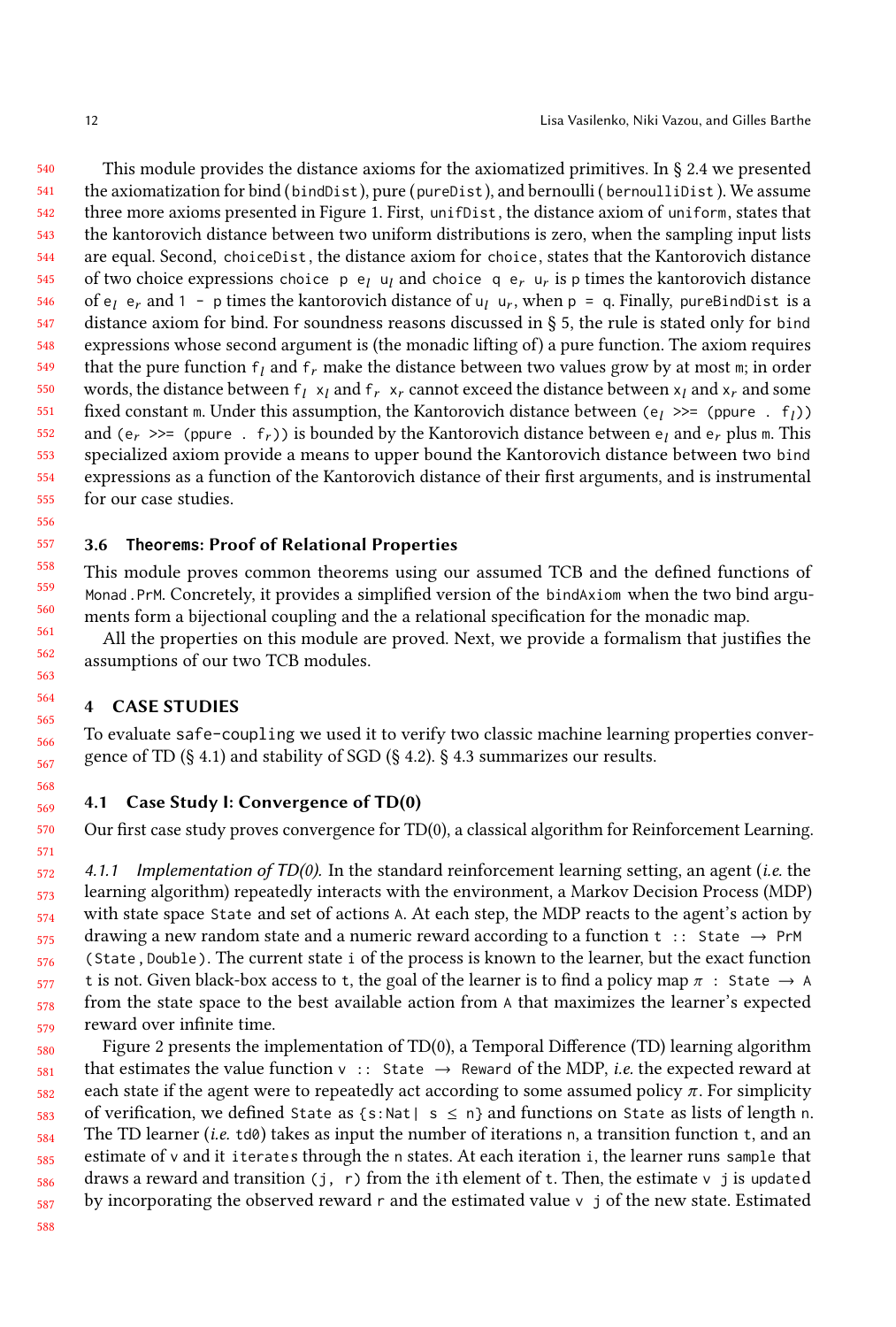```
589
590
591
592
593
594
595
596
597
598
599
600
601
602
603
604
605
606
607
608
609
610
611
612
613
614
615
616
617
618
619
620
621
622
623
624
625
626
627
628
629
630
631
632
633
634
635
636
637
              import Monad.PrM -- mapM defined here
              td0 :: Int \rightarrow [PrM (State, Reward)] \rightarrow [Reward] \rightarrow PrM [Reward]
              td0 n t v = iterate n (act t) vact :: [PrM (State, Reward)] \rightarrow [Reward] \rightarrow PrM [Reward]act t v = \text{mapM} (sample t v) [0..length v]sample :: [PrM (State, Reward)] \rightarrow [Reward] \rightarrow State \rightarrow PrM Reward
              sample t \vee i = do(j, r) \leftarrow t !! i
                 pure (update v i j r)
              iterate :: Int \rightarrow (a \rightarrow PrM a) \rightarrow a \rightarrow PrM a
              iterate 0 - x = pure xiterate n f x = f x \gg= iterate (n - 1) f
              update :: [Reward] \rightarrow State \rightarrow State \rightarrow Reward \rightarrow Reward
              update v i j r = (1 - \alpha) * (v!! i) + \alpha * (r + \gamma * v!! j)type State = Int
              type Reward = Double
                                                     Fig. 2. Implementation of TD(0).
        rewards in the future are reduced by a discount factor \gamma \in [0, 1). Higher \gamma allows v to converge
        faster.
        4.1.2 Convergence for TD(0). Our goal is to show that td0 converges to a stationary distribution
        independently of its initial input. This can be achieved by proving that \text{td}\theta is contractive on v. One
        potential approach would be to prove that for k = \alpha * \gamma + (1-\alpha),
           {-e \cdot t} td0Goal :: n:Nat \rightarrow t:[PrM (State, Reward)] \rightarrow v_l:[Reward] \rightarrow v_r:[Reward]<br>
s fledist dlist (td0 n y, t) (td0 n y, t) \leq k^n + (dist dlist y, y
                             \rightarrow {kdist dList (td0 n v<sub>l</sub> t) (td0 n v<sub>r</sub> t) \leq k<sup>n</sup> * (dist dList v<sub>l</sub> v<sub>r</sub>)} @-}
        Instead, wre prove a stronger property that td0 is contractive for all possible outcomes (via lifting).
        To do so, first we defined a pure (to be lifted) predicate that bounds the distance (since Liquid
        Haskell does not permit lambdas in the refinements):
              bounded :: Dist a \rightarrow Double \rightarrow a \rightarrow a \rightarrow Bool
              bounded d m v1 v2 = dist d v1 v2 \le m
           Using bounded we define the td0 specification as follows:
           {-e td0Spec :: n:Nat \rightarrow t:[PrM (State, Reward)] \rightarrow v<sub>l</sub>:[Reward] \rightarrow v<sub>r</sub>:[Reward] \rightarrow (a channeled dliet (kn + client dliet vs x)) (td0 n x +))
                          {◇ (bounded dList (k^n * (dist dList v<sub>l</sub> v<sub>r</sub>)) (td0 n v<sub>l</sub> t) (td0 n v<sub>r</sub> t)} @-}
        The td0Spec specification implies our original td0Goal. This is because a bound property on all
        outcomes implies an average bound:
           {-e} bound :: d:Dist a \rightarrow k:Double \rightarrow e<sub>l</sub>:PrM a \rightarrow e<sub>r</sub>:PrM a
                          \rightarrow \{\circ (\forall x_1 \ x_r \rightarrow \text{dist d} \ x_l \ x_r \leq k) \ e_l \ e_r \Rightarrow \text{kdist d} \ e_l \ e_r \leq k \ \} \ \textcircled{e}
```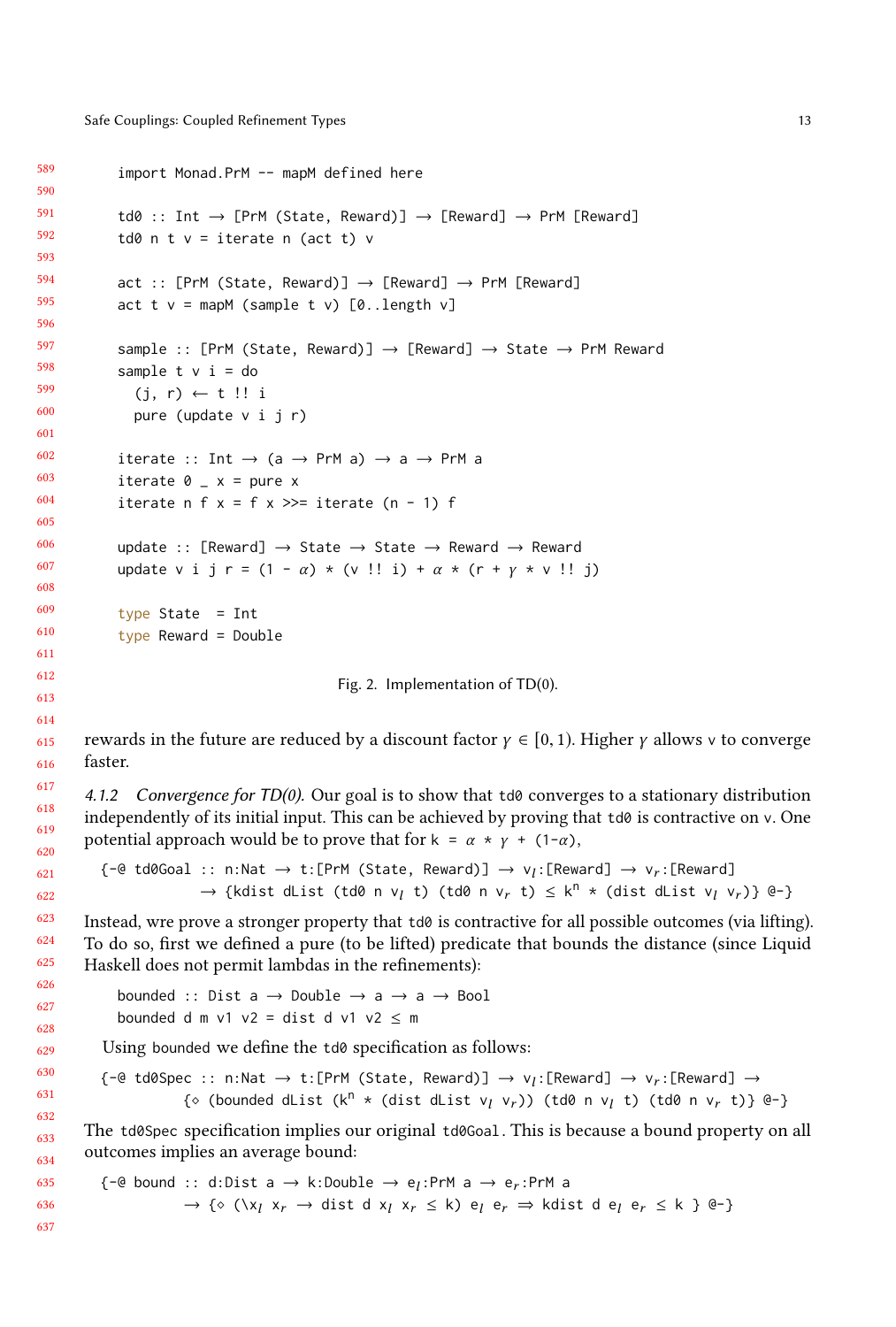638 639 640 641 642 643 644 645 646 647 648 649 650 651 652 653 654 655 656 657 658 659 660 type PDouble = {Double |  $0 \le m$ }  $\{-e$  iterateSpec :: m:PDouble  $\rightarrow$  n:Nat  $\rightarrow$  f:([Reward]  $\rightarrow$  PrM [Reward])  $\rightarrow$  (m:PDouble  $\rightarrow$  x<sub>l</sub>:[Reward]  $\rightarrow$  x<sub>r</sub> :[Reward]  $\rightarrow$ { bounded dList m  $x_l$   $x_r \Rightarrow \diamond$  (bounded dList (m \* k)) (f  $x_l$ ) (f  $x_r$ )})  $\rightarrow r_l :$ [Reward]  $\rightarrow r_r :$ [Reward] → { bounded dList m r<sub>l</sub> r<sub>r</sub> ⇒  $\diamond$  (bounded dList (m  $*$  k<sup>n</sup>))<br>(iterate n f r.) (iterat (iterate n f  $r_l$ ) (iterate n f  $r_r$ )} @-}  ${-\omega}$  actSpec :: m:PDouble  $\rightarrow$  t:[PrM (State, Reward)]  $\rightarrow v_i$ :[Reward]  $\rightarrow v_r$ :[Reward]<br>  $\rightarrow$  (bounded dist m )  $\rightarrow \omega$  (bounded dist (k m)) (est t )) (est t ))  $\rightarrow$  {bounded dList m v<sub>l</sub> v<sub>r</sub>  $\Rightarrow$   $\diamond$  (bounded dList (k \* m)) (act t v<sub>l</sub>) (act t v<sub>r</sub>)} @-}  ${-\omega}$  sampleSpec :: m:PDouble  $\rightarrow$  t:[PrM (State, Reward)]  $\rightarrow$   $v_l$ :[Reward]  $\rightarrow$   $v_r$ :[Reward]  $\rightarrow$  i:State → {bounded dList m v<sub>l</sub> v<sub>r</sub>  $\Rightarrow \diamond$  (bounded distDouble (k \* m)) (sample t  $v_l$  i) (sample t  $v_r$  i)} @-} {-@ updateSpec :: v<sub>l</sub>:[Reward] → v<sub>r</sub>:[Reward] → i:State → j:State → r:Reward]  $\rightarrow$  {distD (update v<sub>l</sub> i j r) (update v<sub>r</sub> i j r)  $\leq$ k \* max (distD (v<sub>l</sub> !! i) (v<sub>r</sub> !! i)) (distD (v<sub>l</sub> !! j) (v<sub>r</sub> !! j))} @-}

Fig. 3. Relational Lemmas for the td0Spec Proof; where distD  $x$  y = dist distDouble x y.

The reverse implication does not hold: two distributions can have a Kantorovich distance that is upper bounded by k, and do not satisfy the lifting of bounded d k. As a counterexample, assume  $e_l = [(3, 0.5), (77, 0.5)]$  and  $e_r = [(7, 0.5), (75, 0.5)]$ , then for  $k = 3$  and d the distance of notivel numbers the right side is true (i.e. kitchet distance  $(2, 0.5)$ ) but the left side does not natural numbers, the right side is true (*i.e.kdist distNat e<sub>l</sub>* e<sub>r</sub>  $\leq$  3), but the left side does not hold. Thus, and to our surprise, we could prove a stronger property than originally anticipated, and in a simpler system with plain, non-quantitative, liftings.

4.1.3 Proof of Convergence for TD(0). We proved td0Spec in 128 lines of (Liquid) Haskell code and, as summarized in table [2,](#page-16-2) we used five lemmas; one for each used function. We named each lemma by postfixing the name of the function with Spec. The specification mapMSpec comes from the safe-coupling library  $(§ 3.6)$  $(§ 3.6)$ , while the rest lemmas are presented in fig. [3.](#page-13-1)

The proof of each lemma, like bins Spec of  $\S$  [2.3,](#page-4-0) is following the structure of the function definition. Concretely, td0Spec is proved by iterateSpec , using actSpec as the proof requirement; iterateSpec is proved by induction, using the pure and bind axioms; actSpec is proved by mapMSpec, using sampleSpec as the proof argument; sampleSpec is using the axioms and updateSpec , which is proved using the linearity and triangular inequality of the distance on doubles.

In short, the great challenge was to come up with the correct invariant for td0Spec, after which the proof follows the structure of the td0's implementation.

#### <span id="page-13-0"></span>682 4.2 Case Study II: Stability of SGD

683 684 685 Supervised machine learning algorithms are algorithms that aim to select the best fitting model from a class of parametric models by iteratively refining some initial parameter, based on some training set. A good measure of the quality of these algorithms is their, so called, generalization

686

<span id="page-13-1"></span>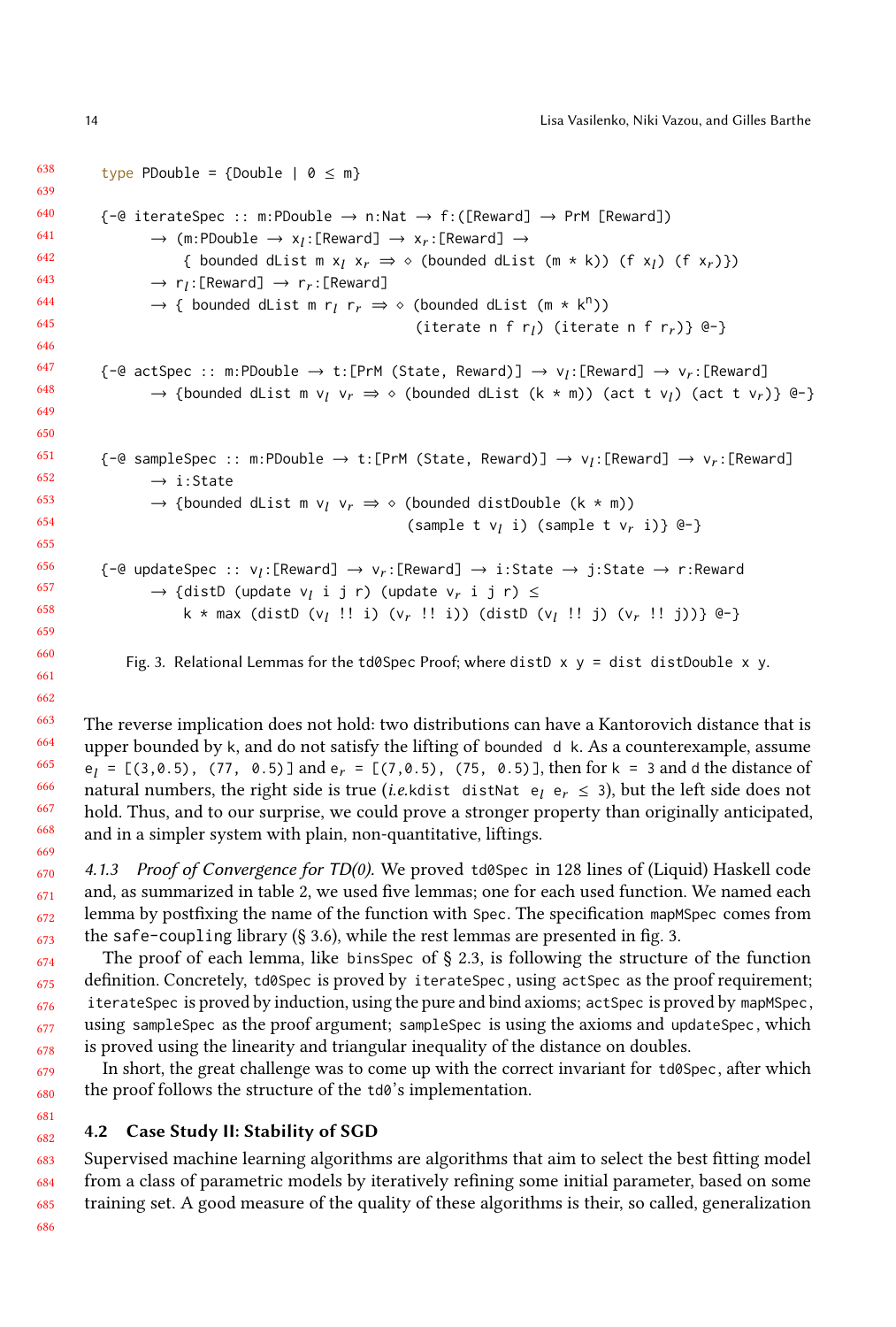```
687
688
689
690
691
692
693
694
695
696
697
698
699
700
701
702
703
704
705
706
707
708
709
710
711
712
713
714
715
           import Monad.PrM
           import Data.Derivative (grad)
           \{-\Theta \text{ sgd} : z \text{ss:}\{\text{[DataPoint]} \mid 2 \le \text{length } z \text{s}\} \rightarrow \text{w0:Weight } \rightarrow \alpha \text{s:}\text{[StepSize]}\rightarrow f:(DataPoint \rightarrow Weight \rightarrow Double) \rightarrow PrM Weight @-}
           sgd \angle w0 \begin{bmatrix} 1 \\ -1 \end{bmatrix} = pure w0
           sgd zs w0 (\alpha:\alpha s) f
                   = choice (1 / natToD (length zs))
                         (pure (head zs) \gg= sgdRec zs w0 \alphas f)
                         (unif (tail zs) \gg= sgdRec zs w0 \alphas f)
             where sgdRec zs w0 \alpha s f z = do
                         w \leftarrow sgd zs w0 \alpha s f
                         pure (update z \alpha f w)
           update :: DataPoint \rightarrow StepSize \rightarrow (DataPoint \rightarrow Weight \rightarrow Double)
                     \rightarrow Weight \rightarrow Weight
           update z \alpha f w = w - \alpha * grad (f z) w
           \{-@type StepSize = \{v:Double \mid @\leq v\} @\}type StepSize = Double
           type DataPoint = (Double, Double)
           type Weight = DoubleFig. 4. Implementation of SGD.
        error, which measures how they perform on previously unseen data. One sufficient condition for
```
716 717 718 719 720 721 722 an algorithm to have a controlled generalization error is to be algorithmically stable [\[Bousquet and](#page-25-7) [Elisseeff 2002\]](#page-25-7). Informally, a supervised machine learning algorithm is algorithmically stable if the output of the algorithm is not overly dependent on any single element in the training set. More formally, a supervised machine learning algorithm is ϵ-stable if the Kantorovich distance between the parameters obtained by running the algorithm on the same initial parameter and two adjacent training sets (i.e. training sets that differ in a single element) is upper bounded by  $\epsilon$ . In this case study, we show that Stochastic Gradient Descent, the *de facto* backpropagation algorithm for deep learning, is algorithmically stable. The proof follows the steps of [\[Hardt et al. 2016\]](#page-25-8).

723 724 725 726 727 728 4.2.1 Implementation of SGD. Figure [4](#page-14-0) presents our sgd implemention, a variant of Stochastic Gradient Descent. The algorithm takes as input a training set zs, modeled as a list of data points, an initial weightw0, and a list of learning step sizes  $\alpha s$  and loss function f. In the general setting, the loss function f in the definition of SGD would be a vector function  $Z \times \mathbb{R}^d \to \mathbb{R}$ , where Z is the data set and  $\mathbb{R}^d$  is the weight space. For the sake of simplicity in our implementation Weight, is the data set and  $\mathbb{R}^d$  is the weight space. For the sake of simplicity, in our implementation Weight is defined as a single value of type Double which corresponds to  $d = 1$ .

729 730 731 732 The function sgd recursively computes a sequence of so-called weights (or classifiers) starting from the initial parameter w0, by updating at each step the current weight w into update z  $\alpha$  f w, where z is sampled uniformly from data set zs and the learning step  $\alpha$  represents the influence of each iteration in the final result.

733 734 In our implementation we unfold the definition of uniform sampling based on the operator choice. With probability 1 / length zs we sample the head element of the data set. Otherwise,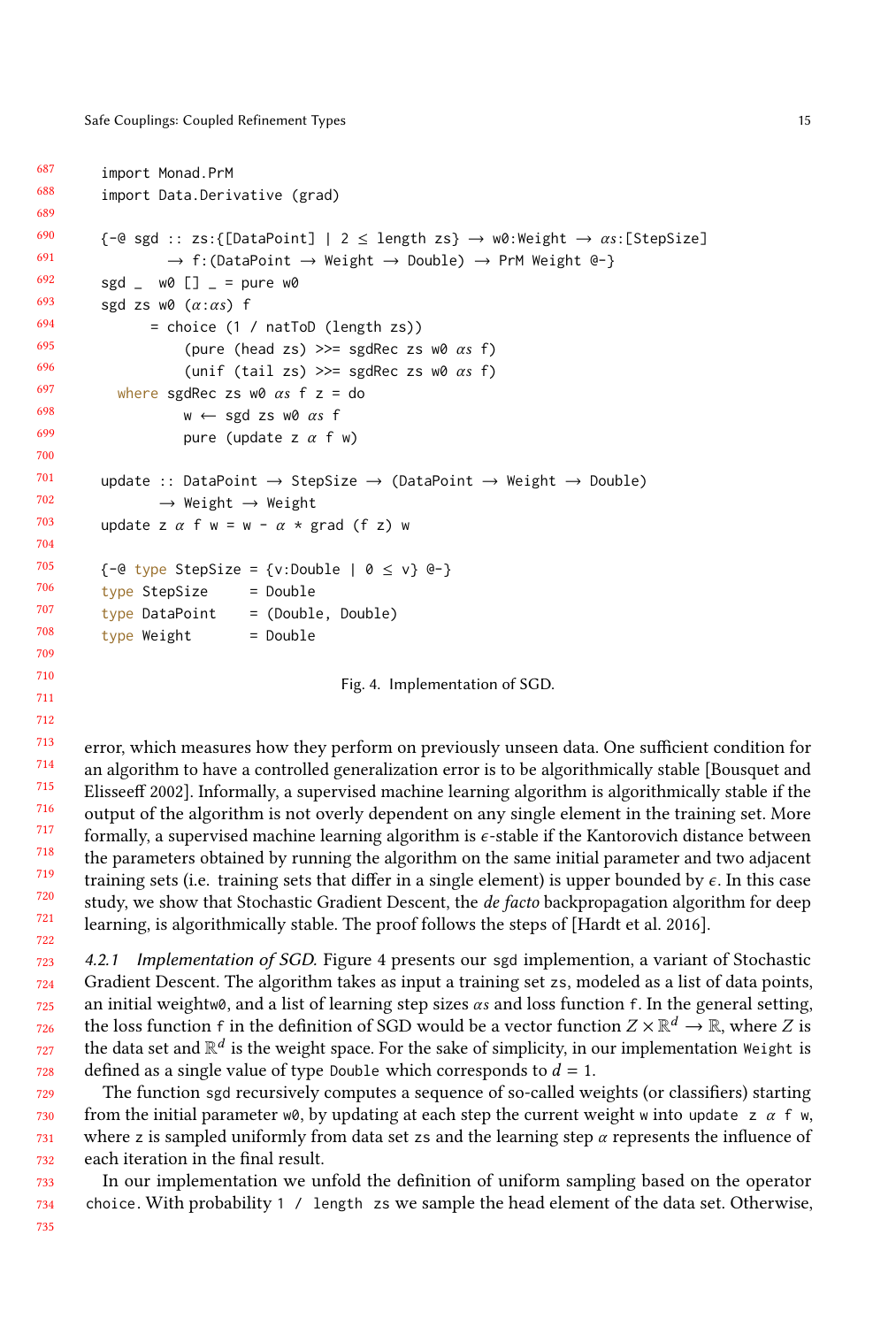736 737 we sample z from the tail part. In both cases, we proceed by updating the result of a recursive call with respect to z.

738 739 740 To implement update, we assume a partial function grad :: (Weight  $\rightarrow$  Double)  $\rightarrow$  Weight  $\rightarrow$  Double which computes the gradient of f. Our proof does not rely on grad's definition, therefore it can be imported from any automatic differentiation library.

742 743 744 745 4.2.2 Stability of SGD. The stability statement bounds Kantorovich distance of two runs of sgd on data sets zs<sub>I</sub> and zs<sub>r</sub> which differ in exactly one element. Without loss of generality, we assume that the differing element is the first. We express the stability statement as a refinement type specification, as follows.

```
747
748
749
750
751
752
753
754
                \{-\mathbb{C}\}\ sgdDist :: d:Dist Double \rightarrow \alpha s: [StepSize] \rightarrow f: (DataPoint \rightarrow Weight \rightarrow Double)
                                         \rightarrow zs<sub>l</sub>:[DataPoint] \rightarrow zs<sub>r</sub> :{[DataPoint] | tail zs<sub>l</sub> = tail zs<sub>r</sub>}<br>>> weakled that a weakled into
                                         \rightarrow ws<sub>l</sub>:Weight \rightarrow ws<sub>r</sub>:Weight
                                         \rightarrow { kdist d (sgd zs<sub>l</sub> ws<sub>l</sub> \alphas f) (sgd zs<sub>r</sub> ws<sub>r</sub> \alphas f)
                                               \leq dist d ws<sub>l</sub> ws<sub>r</sub> + estab (length zs<sub>l</sub>) \alpha s} @-}
                estab :: Nat \rightarrow [StepSize] \rightarrow Double
                estab \frac{1}{2} \alpha s = 2.0 * \text{lip} / natToD \frac{1}{2} * \text{sum} \alpha s
```
756 758 759 That is, the Kantorovich distance between two runs of sgd is bounded by the distance of the different weights plus an  $\epsilon$ , defined by the helper function estab. Note that estab does not depend on the different inputs of sgd, but depends on lip, which represents the Lipschitz constant L and is axiomatized in our proof.

4.2.3 Assumptions. Proofs of algorithmic stability are traditionally based on strong assumptions on the loss function  $f: Z \times \mathbb{R}^d \to \mathbb{R}$ , namely:

- (1) L-Lipschitz:  $|| f(z, w_1) f(z, w_2) || \le L ||w_1 w_2||$ ;
- (2) Convex:  $f(z, w_1) \ge f(z, w_2) + \langle \nabla f(z, w_2), w_1 w_2 \rangle$ ; and
- (3)  $\beta$ -smooth:  $\|\nabla f(z,w_1) \nabla f(z,w_2)\| \leq \beta ||w_1 w_2||$  and for all step sizes  $\alpha, \alpha \beta < 1$ .

where  $\lVert \cdot \rVert$  and  $\langle \cdot \rangle$  are the norm and the scalar product on  $\mathbb{R}^d$  respectively.

Instead of directly encoding these assumptions, which require advanced mathematical machinery that is not readily available in Liquid Haskell, we assume two properties of the update function. These properties follow from the assumptions on the loss function and are presented in fig. [5.](#page-16-3)

771 772 773 774 The contractiveness axiom for update contractive states that the distance of update on the same data point is equal to the distance of the weights. The boundedness of the difference of gradients bounded states that the distance of update on different data points is equal to the distance of the weights plus  $2 \times \text{lip} \times \alpha$ .

776 777 778 779 780 781 782 783 4.2.4 Proof of Stability of SGD. Using the assumptions of update, we proved sgdDist in 157 lines of Liquid Haskell code. The proof proceeds by induction on n. We use the structure of the implementation to distinguish between the case where the two algorithms sample the same element, for which we apply the contractiveness property of update, and the case where the two algorithms sample the element in which we datasets differ, for which we apply boundedness of the difference of gradients. The choiceDist axioms then guarantees that Kantorovich distance increases by  $2 \times 1$ ip $\star \alpha$ /n at each iteration, from which we conclude by induction. Other than choiceDist, our proof is using the pureDist and pureBindDist axioms, respectively in the base and inductive case.

741

746

755

757

775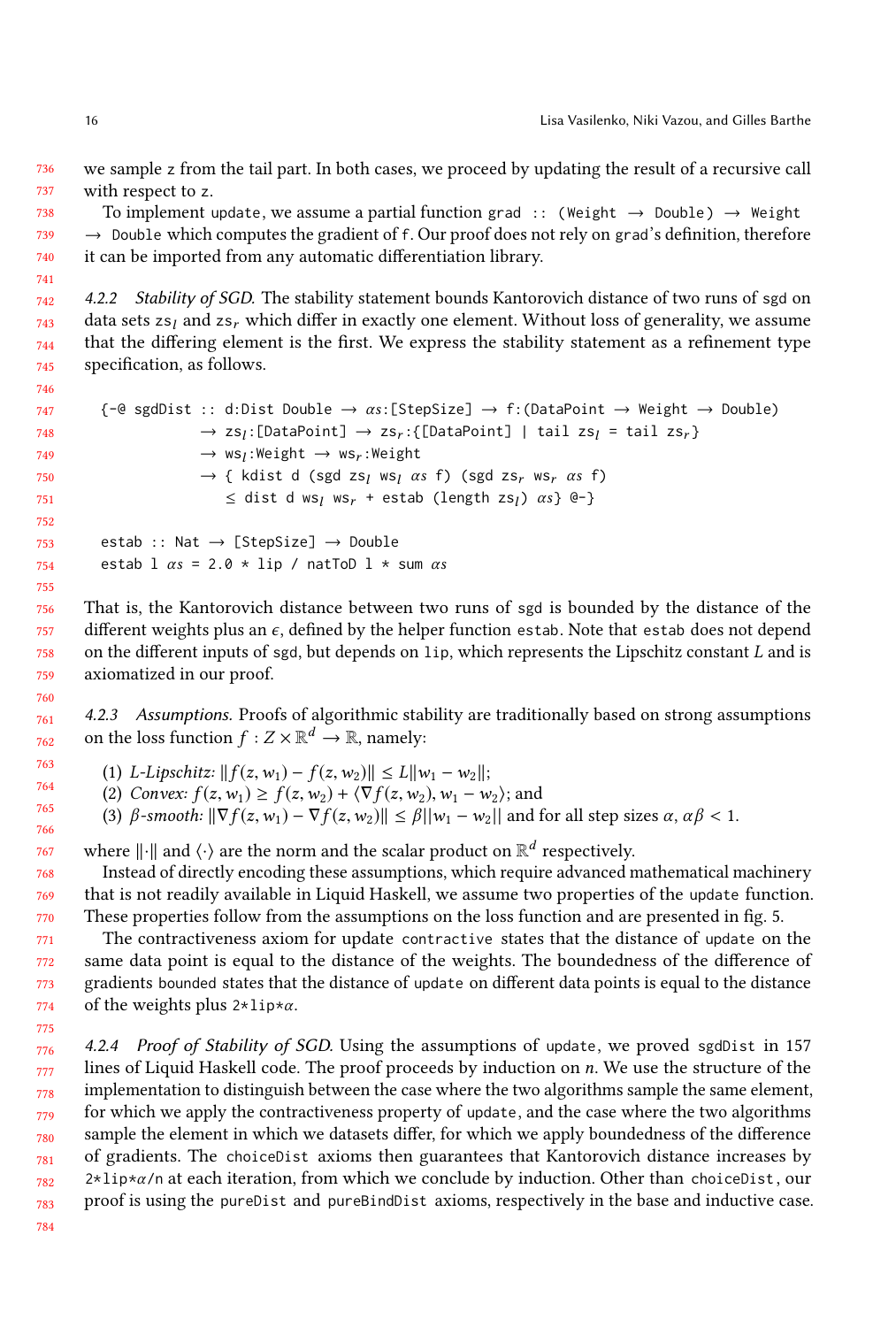<span id="page-16-3"></span>

| 785 |                       | $\{-@$ assume contractive :: d:Dist Double $\rightarrow \alpha$ :StepSize                                                   |
|-----|-----------------------|-----------------------------------------------------------------------------------------------------------------------------|
| 786 |                       | $\rightarrow$ f: (DataPoint $\rightarrow$ Weight $\rightarrow$ Double)                                                      |
| 787 |                       | $\rightarrow$ z:DataPoint                                                                                                   |
| 788 |                       | $\rightarrow$ w <sub>1</sub> :Weight $\rightarrow$ w <sub>r</sub> :Weight                                                   |
| 789 |                       | $\rightarrow$ {dist d (update z $\alpha$ f w <sub>i</sub> ) (update z $\alpha$ f w <sub>r</sub> )                           |
| 790 |                       | = dist d w w'} $($ e-}                                                                                                      |
| 791 |                       |                                                                                                                             |
| 792 | $\{-@$ assume bounded | :: d:Dist Double $\rightarrow \alpha$ :StepSize                                                                             |
| 793 |                       | $\rightarrow$ f: (DataPoint $\rightarrow$ Weight $\rightarrow$ Double)                                                      |
| 794 |                       | $\rightarrow$ z <sub>1</sub> :DataPoint $\rightarrow$ z <sub>r</sub> :DataPoint                                             |
| 795 |                       | $\rightarrow$ w <sub>1</sub> :Weight $\rightarrow$ w <sub>r</sub> :Weight                                                   |
| 796 |                       | $\rightarrow$ {dist d (update z <sub>1</sub> $\alpha$ f w <sub>1</sub> ) (update z <sub>r</sub> $\alpha$ f w <sub>r</sub> ) |
| 797 |                       | = dist d w <sub>1</sub> w <sub>r</sub> + 2 * lip * $\alpha$ } @-}                                                           |
| 798 |                       |                                                                                                                             |

Fig. 5. Assumptions of the sgdDist Proof.

<span id="page-16-2"></span>

| Case study           | LoC . | Proof LoC $\vert$ | Lemmas | Axioms | Time (sec) $ $ |
|----------------------|-------|-------------------|--------|--------|----------------|
|                      |       |                   |        |        |                |
| bins Spec $(\S 2.3)$ | 21    | 28                | 3      |        |                |
| bins Dist $(\S 2.5)$ |       | 143               |        |        | 113            |
| td0 $(\S 4.1)$       | 31    | 128               | 5      |        | 24             |
| sgd $(\S 4.2)$       | 26    | 157               | 3      | 2      | 46             |
| Total                | 78    | 456               | 18     | 2      |                |

809 810 811 812 Table 2. Summary of case studies. LoC is lines of executable Haskell code to define the implementations. Proof LoC is lines of commented Liquid Haskell code to define refinement type specifications and their proofs. Lemmas is the number of total lemmas proved. Axioms is the assumed specifications. Time is verification time in seconds on a 2,8 GHz Dual-Core Intel Core i5, RAM 8 GB 1600 MHz DDR3.

### <span id="page-16-1"></span>4.3 Quantitative Summary

817 818 81<sup>c</sup> 820 821 822 823 824 825 826 827 828 Table [2](#page-16-2) summarizes the effort required to verify the three examples that we presented through the paper: bins, td0, and sgd. In total, we used 456 lines of proof code, i.e. commented (Liquid) Haskell lines that express refinement types specifications and their proofs, to verify 78 lines of executable Haskell code, giving an executable-to proof-ration of almost 6, which is high but expected, given that our proofs are extrinsic. Most of our proofs directly follow the structure of the definitions, thus are easy, once the proper specification is set. The exception is the distance proof for bins (§ [2.5\)](#page-6-0) which required the construction of a "ghost" proof distribution, providing evidence that such sophisticated proofs are feasible in our framework. The same proof is an outliner for our verification time: it requires almost 2 minutes, while the rest of the proofs need less than 1 minute. We note that for td0 we distributed the proof over multiple Haskell modules to allow fast and interactive proof development, since Liquid Haskell verifies per-module and provides local proof-error messages. All our proofs are submitted as Anonymized Supplementary Material.

### <span id="page-16-0"></span>PROOF SYSTEM

831 832 To justify the axioms of our implementation, in this section, we define  $\lambda^{RP}$ , a core probabilistic  $\lambda$ -calculus, with a set of relational proof rules. Although each proof rule of the relational program λ-calculus, with a set of relational proof rules. Although each proof rule of the relational program

833

829 830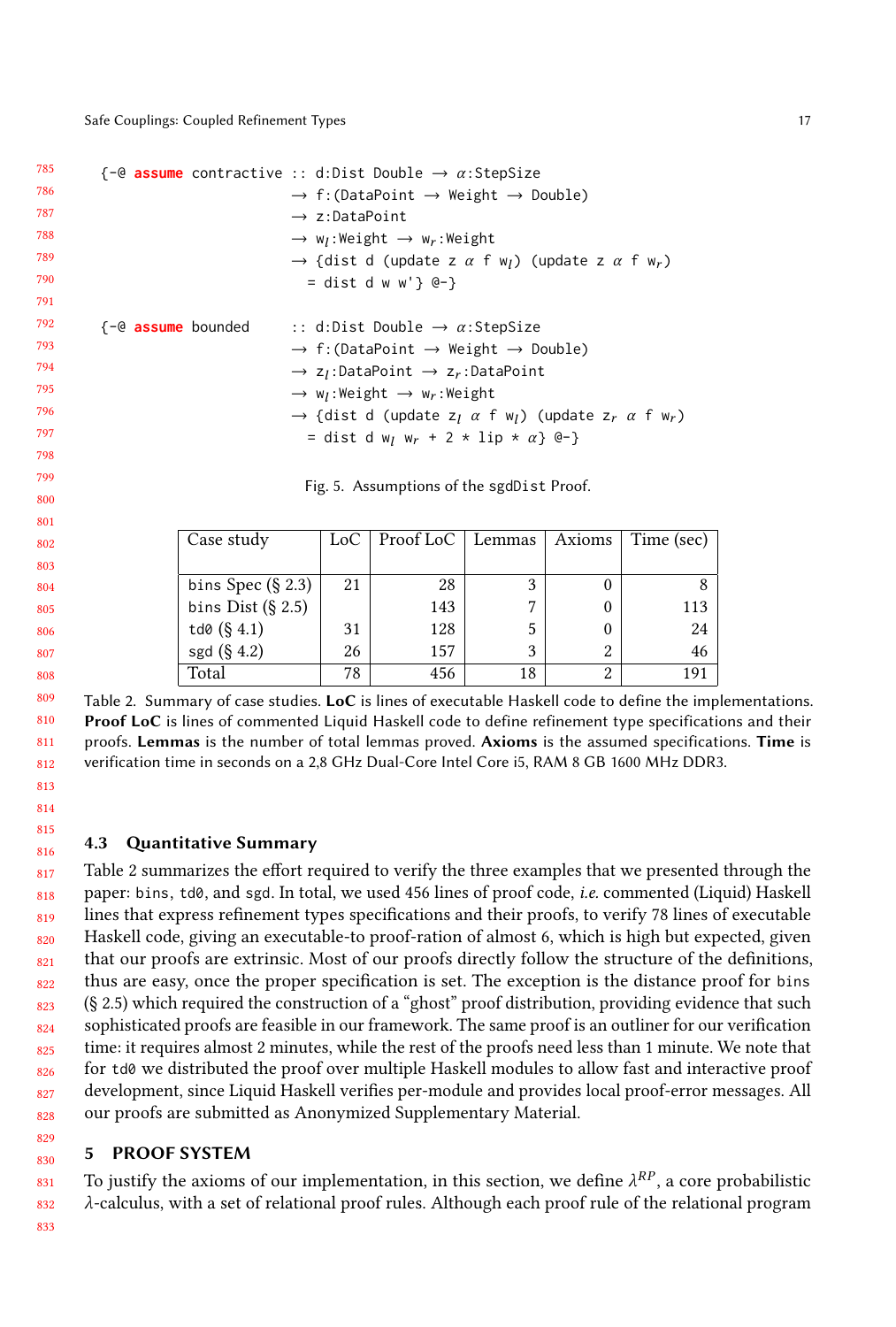<span id="page-17-1"></span>

| 834 |                                                 |  | <b>Types</b> $t,s ::= \text{nat}   \text{bool}   \text{list } t$                                                                 | Discrete Types   |
|-----|-------------------------------------------------|--|----------------------------------------------------------------------------------------------------------------------------------|------------------|
| 835 |                                                 |  | real $ t \rightarrow t $ prM t                                                                                                   | Continuous Types |
| 836 |                                                 |  | <b>Constants</b> $c ::= \text{nil}   \text{cons}   n \in \mathbb{N}   a \in \mathbb{R}^+   +\infty   \text{true}   \text{false}$ |                  |
| 837 |                                                 |  | $\begin{vmatrix} + & - & - & - & - \\ - & - & - & - & - \end{vmatrix}$                                                           |                  |
| 838 |                                                 |  | <b>Expressions</b> $e, u ::= \text{unif } e   \text{bern } x   \text{ choice } x e e$                                            | Probabilistic    |
| 839 |                                                 |  | ret $e \mid \text{bind } e \mid e$                                                                                               | Monadic          |
| 840 |                                                 |  | $\vert \lambda x.e \vert e e \vert c \vert x$                                                                                    | Pure             |
| 841 |                                                 |  | case e of $\{nil \rightarrow e;\text{cons } x x \rightarrow e\}$                                                                 |                  |
| 842 |                                                 |  | let $x = e$ in $e$                                                                                                               |                  |
| 843 |                                                 |  | <b>Assertions</b> $p ::= e   p[\land, \lor, \Rightarrow] p   \neg p$                                                             | Boolean          |
| 844 |                                                 |  | $\begin{array}{cc} \n\mid & \forall x : t. p \mid \exists x : t. p \\ \mid & \diamond_e p \; e \; e\n\end{array}$                | Quantifiers      |
| 845 |                                                 |  |                                                                                                                                  | Lifting          |
| 846 | <i>Environments</i>                             |  |                                                                                                                                  |                  |
| 847 |                                                 |  | <b>Typing</b> $\Gamma \coloneqq \emptyset   x:t, \Gamma$                                                                         |                  |
| 848 | <b>Predicate</b> $\Phi$ $\emptyset$   $p, \Phi$ |  |                                                                                                                                  |                  |
| 849 |                                                 |  |                                                                                                                                  |                  |
| 850 |                                                 |  | Fig. 6. Syntax of $\lambda^{RP}$ . (Variables include $r_1, r_r$ , and d.)                                                       |                  |
|     |                                                 |  |                                                                                                                                  |                  |

logic is encoded independently from others as an axiom in Liquid Haskell, we follow the same style of presentation as [Aguirre et al.](#page-25-4) [\[2017\]](#page-25-4) and treat our set of proof rules as a proof system. This treatment is primarily motivated by our desire to prove a crisp statement for soundness. We also note that for the purpose of establishing soundness, we only consider discrete distributions.

This section is organized as follows: we define the syntax  $(\S 5.1)$  $(\S 5.1)$  and type system  $(\S 5.2)$  $(\S 5.2)$  of semantics of  $\lambda^{RP}$  (§ [5.5\)](#page-20-0) which we use to show soundness (§ [5.6\)](#page-22-1).  $\lambda^{RP}$ ; then, the axioms (§ [5.3\)](#page-18-1) and the proof rules (§ [5.4\)](#page-18-2) of our logic; and finally, the denotational

#### <span id="page-17-0"></span>5.1 Syntax

We consider a typed probabilistic  $\lambda$ -calculus with algebraic datatypes and distributions (fig. [6\)](#page-17-1). Types are built from base types using the usual function space constructor and type constructors for lists (list) and probability distributions (prM; which encodes the Haskell type PrM of § [3.3\)](#page-9-1).

865 866 867 constant +∞, the true and false booleans, the nil and cons list constructors. Furthermore,  $\lambda^{RP}$  $\lambda^{RP}$  features a rich set of *constants* that include natural (n) and real (a) numbers, the special features constants for arithmetic operations, boolean operations, equality, and inequality.

868 869 Variables in  $\lambda^{RP}$  include three special variables d,  $r_l$ , and  $r_r$  that respectively model distance and  $r_l$  and right result of computations the left and right result of computations.

870 871 872 873 874 875 876 Expressions are built from constants and variables using the standard constructions from  $\lambda$ calculus and monadic constructions. The former include constructions for lambda abstraction  $(\lambda x.e)$ , application (e e), case analysis (case e of {nil  $\rightarrow e$ ; cons  $x \rightarrow e$ }), and structurally recursive definitions (let  $x = t$  in e). The latter include the probabilistic primitives unif e that probabilistically returns an element of its input list e, with uniform distribution, bern x that returns 1 with probability x, otherwise 0, and choice x  $e_1 e_2$  that returns the distribution  $e_1$  with probability x and  $e_2$  with probability 1 – x. There primitives model our implementation interface (§ [3.3\)](#page-9-1).

877 878 879 880 881 Assertions include (arbitrary, but boolean typed) expressions of  $\lambda^{RP}$  and boolean operators. To  $_{\text{ew}}$  reduction to RHOL, assertions also include quantifiers even though our system does not allow reduction to RHOL, assertions also include quantifiers even though our system does not explicitly use them. Finally,  $\lambda^{RP}$  has the lift assertion  $\diamond_k p \cdot e_l \cdot e_r$  that encodes the combination of  $(\diamond)$ <br>and kdist of our implementation (8.3). Here k is a real typed expression, h is a relational assertion and kdist of our implementation (§ [3\)](#page-7-0). Here k is a real typed expression,  $p$  is a relational assertion that depends two arguments of type  $t_l$  and  $t_l$  respectively, and  $e_l$  and  $e_r$  are probability distributions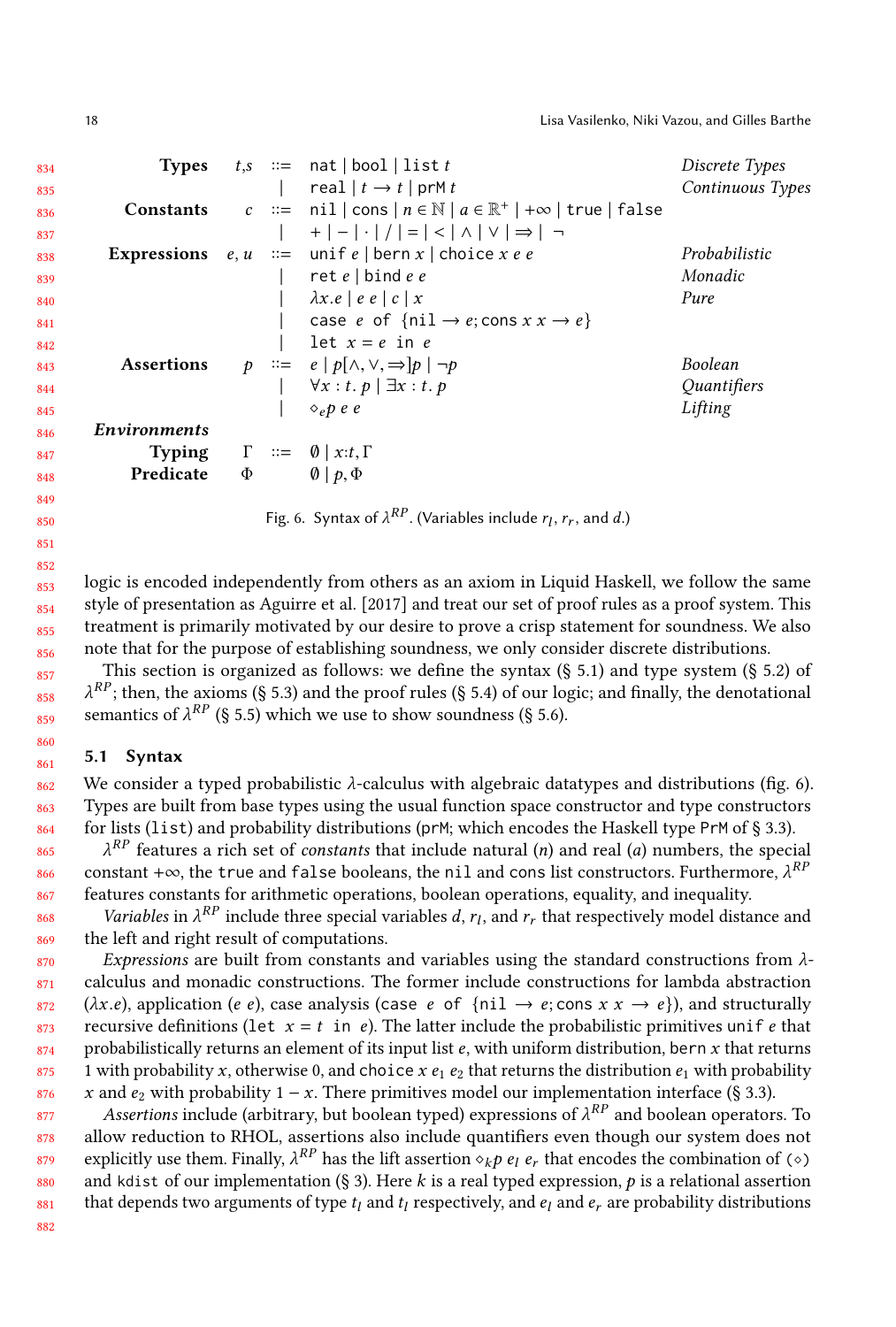883 884 over  $t_l$  and  $t_l$  respectively. The assertion ensures that p holds for the distribution coupling, and that the Kantorovich distance between the two distributions is bounded by  $k$ .

885 886 887 888 We adopt standard conventions, e.g.  $q \cdot f$  stands for  $\lambda x$ .  $q \cdot f$ . By abuse of notation, we write ret · e as shorthand for  $\lambda x$ . ret  $(f \, x)$  and  $\circ_k p$  as syntactic sugar for  $\circ_k (\lambda r_l \, r_r.p)$   $r_l \, r_r$ , *i.e.* when the lifting happens on the special variables  $r_l$  and  $r_r$ . By convention, we also write  $\diamond p$  as a shorthand for  $\diamond p$  as a shorthand for  $\diamond_{+\infty}p$ . As usual, we also let  $e[e_x/x]$  denote the capture-free substitution of  $e_x$  for x in e.

#### <span id="page-18-0"></span>890 5.2 Type system

889

891 892 893 894 895 896 We equip our language with a simple type system which serves three purposes: first, it ensures that expressions respect the type signatures of operators; second, it ensures that recursive definitions are structurally terminating. Our logic is agnostic to the mechanism used to enforce structural termination, so we leave this mechanism abstract. Finally, our type system restricts the use of distribution types to discrete types, so that types and expressions of our language can be given a set-theoretic interpretation—we discuss the case of continuous distributions in the § [7.](#page-24-0)

#### <span id="page-18-1"></span>5.3 Axioms

The special variable d encodes distance that we assume satisfies the axioms of an (extended) metric:

Definition 5.1 (Metric Axioms). For every type t and every  $x, y, z : t$ :

(1) Identity:  $d(x, y) = 0 \Leftrightarrow x = y$ .

- (2) Symmetry:  $d(x, y) = d(y, x)$ .
- (3) Triangular Inequality:  $d(x, z) \leq d(x, y) + d(y, z)$ .

In addition, we assume that the distance *d* is defined *for all* types of  $\lambda^{RP}$ : For nat and real is fined as  $d(x, y) = |x - y|$  and further satisfies linearity. For booleans it is defined as  $d(x, y) = 1$  if defined as  $d(x, y) = |x - y|$  and further satisfies linearity. For booleans it is defined as  $d(x, y) = 1$  if  $x \neq y$ , *i.e.* it coincides with the discrete distance on booleans. For lists of equal length, we assume the distance is the maximum of distances between elements at the same positions. When the length is different, the distance is infinite. For functions, it is defined as the maximum distance over all function domains and for distributions, as the Kantorovich distance (of [Villani](#page-27-5) [\[2009\]](#page-27-5)). These assumptions are required for soundness.

### <span id="page-18-2"></span>5.4 Proof System

Our proof system uses two judgments to decide logical implication and relational typing. The first judgment Γ; Φ <sup>⊢</sup> p states that the assertion p is valid under the assumptions of Φ, where all the free variables of  $\Phi$  and p appear in Γ. This first judgment is similar to [\[Aguirre et al.](#page-25-4) [2017\]](#page-25-4) and the proof rules are thus omitted.

The second judgment  $\Gamma$ ;  $\Phi \vdash e_l : t_l \sim e_r : t_r \mid p$  states that the expressions  $e_l$  and  $e_r$ , respectively of the the second that the securitions of  $\Phi$ . To encode this property types  $t_l$  and  $t_r$  under Γ, satisfy the predicate p, under the assumptions of Φ. To encode this property the predicate p might refer to two special variables  $r_l$  and  $r_r$  (i.e. not bound in the environment Γ) that respectively refer to the expressions  $e_l$  and  $e$ . For example  $\theta_1 \theta \vdash 1$  : nat  $\approx 2$  : nat  $\mid r_i \leq r$ that respectively refer to the expressions  $e_l$  and  $e_r$ . For example  $\emptyset$ ;  $\emptyset$  ⊢ 1 : nat ∼ 2 : nat |  $r_l < r_r$ <br>holds since 1 < 2 In general, the relational typing means that  $\Gamma$ ;  $\emptyset$  ⊢ ole,  $|r_l|$  [e\_ $r$ ] holds, since 1 < 2. In general, the relational typing means that  $\Gamma$ ;  $\Phi \vdash p[e_l/r_l][e_r/r_r]$ .

Contexts. Contexts are pairs consisting of a typing environment (Γ) that maps variables to their types and a logical environment (Φ) consisting of assertions.

*Proof Rules.* Figure [7](#page-19-0) defines selected proof rules  $\Gamma$ ;  $\Phi \vdash e_l$ : prM  $t_l \sim e_r$ : prM  $t_r \mid p$ . The proof les are given for monadic expressions in which case the relational assertions are of the form  $\alpha$ ,  $\alpha$ rules are given for monadic expressions, in which case the relational assertions are of the form  $\diamond_k p$ . Informally, these assertions state that 1) the two related expressions satisfy the lifted predicate  $p$ and 2) the Kantorovich distance between the two expressions is upper bounded by  $k$ .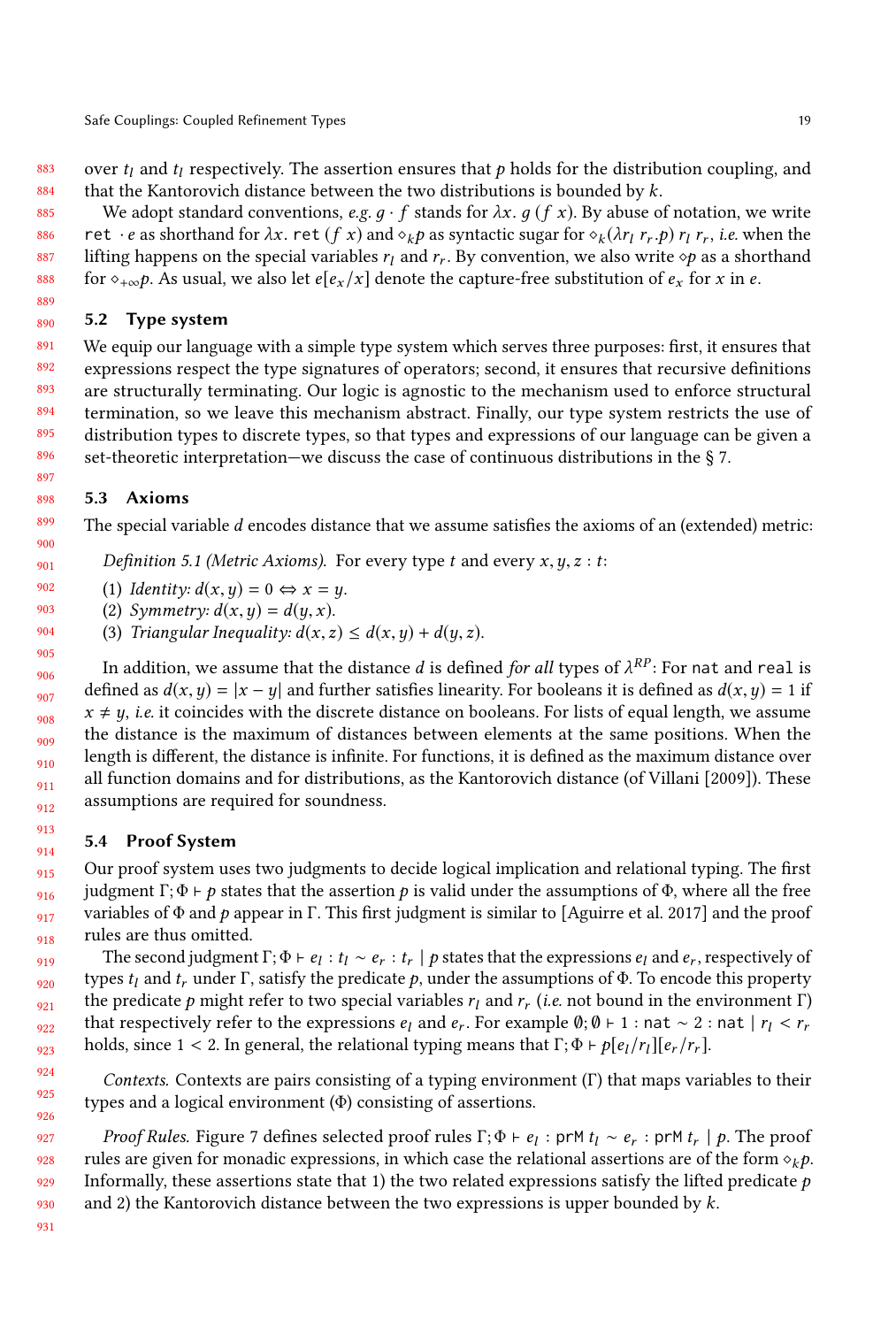<span id="page-19-0"></span>

| Relational Probabilistic Typing                                                                                                                                                                                                                              | $\Gamma$ ; $\Phi$ + $e_l$ : prM $t_l \sim e_r$ : prM $t_r   \diamond_k p$ |
|--------------------------------------------------------------------------------------------------------------------------------------------------------------------------------------------------------------------------------------------------------------|---------------------------------------------------------------------------|
| $\Gamma$ : $\Phi$ + $e$ <sub>l</sub> : prM $t$ <sub>l</sub> ~ $e$ <sub>r</sub> : prM $t$ <sub>r</sub>   $\diamond$ <sub>+<math>\infty</math></sub> true                                                                                                      | -Т-Вот                                                                    |
| $r_l:t_l, r_r:t_r, \Gamma; \Phi \vdash p \Longrightarrow p_w$ $r_l:t_l, r_r:t_r, \Gamma; \Phi \vdash k \leq k_w$<br>$\Gamma$ ; $\Phi$ + $e_l$ : prM $t_l \sim e_r$ : prM $t_r   \diamond_k p$                                                                | -T-WEAKEN                                                                 |
| $\Gamma$ ; $\Phi \vdash e_l$ : prM $t_l \sim e_r$ : prM $t_r   \diamond_{k_w} p_w$                                                                                                                                                                           |                                                                           |
| $\Gamma; \Phi \vdash e_l : \text{list } t \sim e_r : \text{list } t \mid r_l = r_r$<br>T-UNIF                                                                                                                                                                |                                                                           |
| $\Gamma$ ; $\Phi$ + unif $e_l$ : prM $t \sim$ unif $e_r$ : prM $t   \diamond_0 r_l = r_r$                                                                                                                                                                    |                                                                           |
| $\Gamma$ ; $\Phi \vdash x_l$ : real $\sim x_r$ : real $ 0 \le r_l \le r_r \le 1$                                                                                                                                                                             | <b>T-BERN</b>                                                             |
| $\Gamma$ ; $\Phi$ + bern $x_l$ : prM nat ~ bern $x_r$ : prM nat $  \diamond_{ x_r-x_l } 0 \le r_l \le r_r \le 1$                                                                                                                                             |                                                                           |
| $\Gamma$ : $\Phi \vdash x_1$ : real $\sim x_r$ : real $ r_1 = r_r$<br>$\Gamma$ ; $\Phi \vdash e_l$ : prM $t_l \sim e_r$ : prM $t_r   \diamond_{k_e} p$ $\Gamma$ ; $\Phi \vdash u_l$ : prM $t_l \sim u_r$ : prM $t_r   \diamond_{k_u} p$ T-CHOICE             |                                                                           |
| $\Gamma$ ; $\Phi$ + choice $x_l$ $e_l$ $u_l$ : prM $t_l$ ~ choice $x_r$ $e_r$ $u_r$ : prM $t_r$ $  \diamond_{x_l \cdot k_e + (1-x_l) \cdot k_n} p$                                                                                                           |                                                                           |
| $\frac{\Gamma; \Phi \vdash e_l : t \sim e_r : t \mid p \land d(r_l, r_r) \leq k}{\Gamma; \Phi \vdash \texttt{ret} \; e_l : \texttt{prM} \; t \sim \texttt{ret} \; e_r : \texttt{prM} \; t \mid \diamond_k p} \texttt{T-RET}$                                 |                                                                           |
|                                                                                                                                                                                                                                                              |                                                                           |
| $\Gamma$ : $\Phi$ + $e_1$ : prM $s_1 \sim e_r$ : prM $s_r$   $\diamond q$<br>$x_l$ :s <sub>l</sub> , $x_r$ :s <sub>r</sub> , $\Gamma$ ; $q[x_l/r_l][x_r/r_r]$ , $\Phi \vdash u_l x_l$ : prM $t_l \sim u_r x_r$ : prM $t_r   \diamond_k p$ <sub>T-BIND</sub>  |                                                                           |
| $\Gamma$ ; $\Phi$ + bind $e_l$ $u_l$ : prM $t_l$ ~ bind $e_r$ $u_r$ : prM $t_r$ $  \diamond_k p$                                                                                                                                                             |                                                                           |
| $\Gamma$ ; $\Phi$ + $e_l$ : prM $s_l \sim e_r$ : prM $s_r   s_{k_q} q$<br>$x_l$ : $s_l$ , $x_r$ : $s_r$ , $\Gamma$ ; $q[x_l/r_l][x_r/r_r]$ , $\Phi \vdash f_l x_l : t_l \sim f_r x_r : t_r   p \wedge d(r_l, r_r) \leq m \cdot d(x_l, x_r) + k_u$ T-BIND-RET |                                                                           |
| $\Gamma$ ; $\Phi$ + bind $e_l$ (ret $\cdot f_l$ ) : prM $t_l \sim$ bind $e_r$ (ret $\cdot f_r$ ) : prM $t_r   \diamond_{m \cdot k_e + k_n} p$                                                                                                                |                                                                           |

Fig. 7. Typing of  $\lambda^{RP}$ , where k ranges over distance (real typed expressions). We use the syntactic sugar  $a, f \doteq \lambda r a(fx)$  and  $\alpha, b \doteq \alpha (4r, r, a) r, r$  $g \cdot f = \lambda x. g \left( f \right. x \right)$  and  $\diamond_k p = \diamond_k (\lambda r_l \ r_r.p) r_l \ r_r$ .

Rules T-Bot and T-Weaken are non-syntax-directed rules that can be applied to any probabilistic expressio. Rule T-Bor states that any two probabilistic expressions  $e_l \sim e_r$  satisfy the (lifted) true predicate and have expected distance bounded by +∞. Rule T-Weaken weakens the lifted predicate  $\diamond_k p$  to  $\diamond_k p_w$ , provided  $p \Rightarrow p_w$  and  $k \le k_w$ . These two requirements are established by pure logic.<br>The rules T-UNIE T-BERN, and T-CHOUE are used to relate (the same) probabilistic primitives

The rules T-UNIF, T-BERN, and T-CHOICE are used to relate (the same) probabilistic primitives. Rule T-UNIF states that the uniform distributions of two semantically equal lists produce equal values and have zero expected distance. To semantically equate two (pure) lists  $e_l$  and  $e_r$  we use (pure) relational typing. The lifted predicate  $\circ_0 r_l = r_r$  ensures that the two distributions are the same and accordingly their expected distance is zero. We note that more general rules exist, but are omitted here since they are not used in our examples.

972 973 974 975 The rule T-BERN states that the bernoulli distribution bern  $x_l$  dominates bern  $x_r$ , when  $x_l \leq x_r$ .<br>Le condition is expressed by the pure predicate  $r_i \leq r_i$  in the premise while the conclusion of the The condition is expressed by the pure predicate  $r_l \leq r_r$  in the premise, while the conclusion of the rule lifts the same predicate to encode dominance. Finally, it ensures that the distance of the two rule lifts the same predicate to encode dominance. Finally, it ensures that the distance of the two distributions is bounded by  $|x_r - x_l|$ .<br>The rule  $T$ -CHOICE relates two cho

976 977 978 979 980 The rule T-CHOICE relates two choice expressions choice  $x_i e_i u_i$  (with *i* being *l* or *r*). To do so, requires that  $x_i$  and  $x_j$  are equal, and that the pairs of distributions  $e_i$  and  $e_j$  and respectively it requires that  $x_l$  and  $x_r$  are equal, and that the pairs of distributions  $e_l$  and  $e_r$  and respectively  $u_l$  and  $u_r$  satisfy the same lifted predicate  $\circ p$  and respectively have distances  $k_e$  and  $k_u$ . It then ensures that choice will also satisfy the predicate  $\diamond p$ , while the distance is  $x_l \cdot k_e + (1 - x_l) \cdot k_u$ .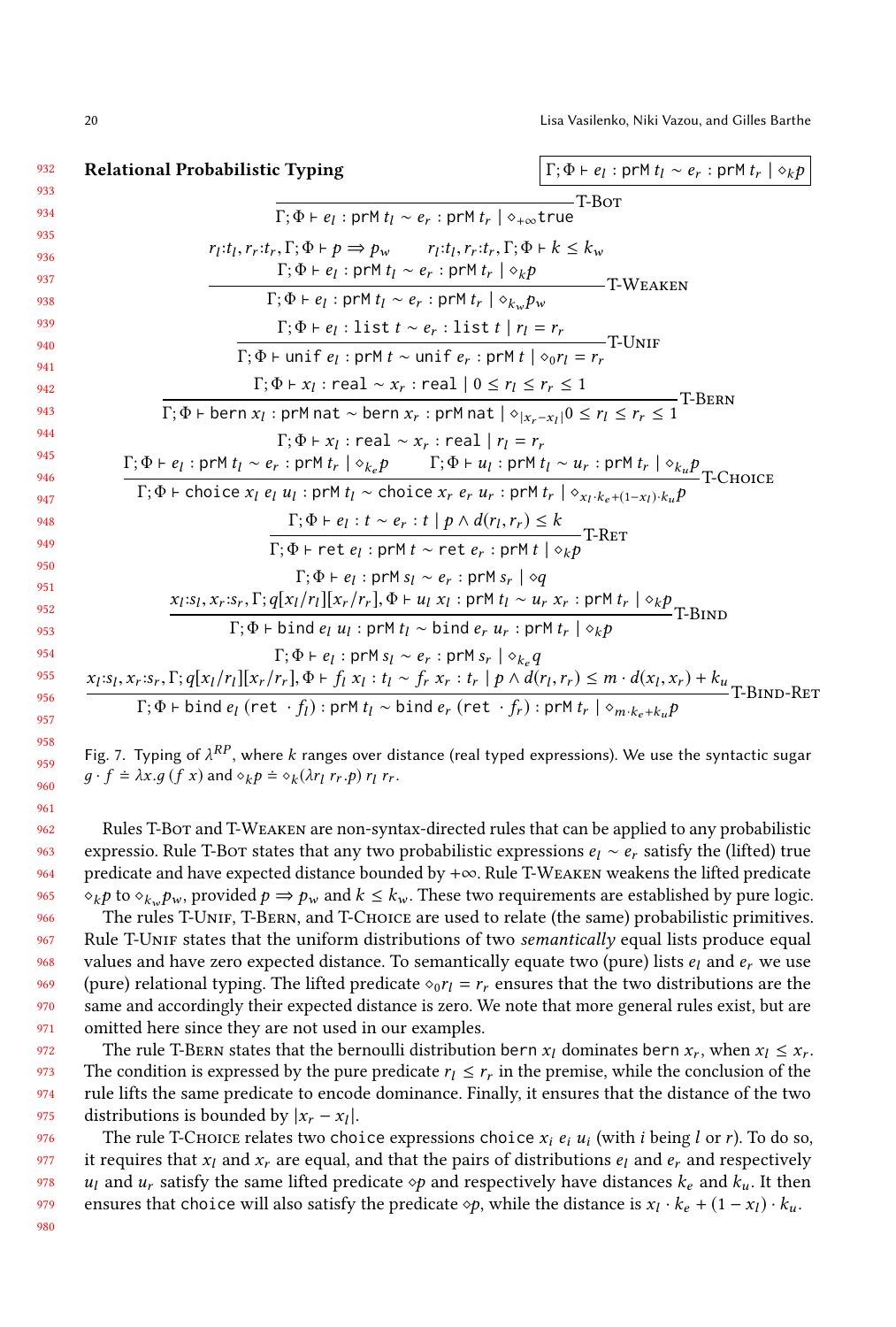981 982 983 984 985 986 987 988 989 990 991 The rules T-RET and T-BIND are used to relate (the same) monadic primitives. The rule T-RET relates  $\text{ret } e_l$  with  $\text{ret } e_r$ . Using pure relational typing, it requires that  $e_l$  and  $e_r$  satisfy the predicates<br>0 (in which the relational variables can freely annear) and their distance is bounded by k. Note  $p$  (in which the relational variables can freely appear) and their distance is bounded by  $k$ . Note that bounding distance in the pure setting is encoded as a logical statement; while a weakening rule can bring the premise in the required syntactic form, potentially with infinite distance. The rule concludes that the return expressions satisfy the lifted  $p$  (since the relational variables are not monadic) and their distance is bounded by k. The rule T-BIND relates two expressions bind  $e_i u_i$ (with *i* being *l* or *r*). In the first premise, it assumes that  $e_l$  and  $e_r$  satisfy some lifted predicate q. In the second premise, the predicate  $p$  is assumed in the predicate environment to check the application  $u_i x_i$  where  $x_i$  is the value of the probabilistic argument  $e_i$ , *i.e.* satisfies the predicate q.<br>The predicate and distance of the bind expressions are the same as these of the second premise The predicate and distance of the bind expressions are the same as these of the second premise.

992 993 994 995 996 997 998 The final rule T-BIND-RET relates two bind expressions where the second argument is a pure function, composed with ret (we use the syntactic sugar for composition  $q \cdot f = \lambda x . q (f x)$ ). Such expressions could be typed by the rule T-BIND, but this special case permits more precise reasoning and is used critically by our case studies. The first premise of the rule is the same as of the T-BIND, but the second premise is now using pure relational typing to bound the distance of  $f$ 's result as a function of the distance of it's input, *i.e.*  $d(r_l, r_r) \leq m \cdot d(x_l, x_r) + k_u$ , so the distance of the conclusion  $(m \cdot k + k)$  depends on the distance of the carguments  $(k)$ conclusion  $(m \cdot k_e + k_u)$  depends on the distance of the *e* arguments  $(k_e)$ .

999 1000 1001 1002 1003 1004 1005 1006 1007 1008 1009 We conclude this section with a brief, high-level, explanation for the need of having two rules for bind. In contrast with other existing quantitative relational logics, such as those used for differential privacy [\[Barthe et al.](#page-25-9) [2012\]](#page-25-9), there is no "obvious" composition rule for bind when considering the Kantorovich metric. Specifically, given two distributions  $e_l$  and  $e_r$  whose Kantorovich distance is upper bounded by k, there is no obvious condition on continuations  $f_l$  and  $f_r$ , such that applying these continuations results in two distributions whose Kantorovich distance is upper bounded these continuations results in two distributions whose Kantorovich distance is upper bounded by  $k$  and some additional argument. At a high level, the problem arises from the fact that lifted assertions guarantee that the Kantorovich (i.e. average) distance between the two distributions is upper bounded by  $k$ , whereas assumptions in context would require that there exists a coupling such that the distance between  $e_l$  and  $e_r$  is bounded by k. Since they are complex and not needed for our purposes, we leave the study of more general rules for future work. for our purposes, we leave the study of more general rules for future work.

#### <span id="page-20-0"></span>1011 5.5 Denotational Semantics

1012 1013 1014 1015 Here we define a denotational semantics of  $\lambda^{RP}$  by defining the denotations of types and typing<br>environments (8.5.5.1); expressions (8.5.5.2); and assertions and predicate environments (8.5.5.3) environments (§ [5.5.1\)](#page-20-1); expressions (§ [5.5.2\)](#page-21-0); and assertions and predicate environments (§ [5.5.3\)](#page-21-1). Our denotational semantics only considers discrete distributions, so that expressions have a straightforward set-theoretic interpretation.

<span id="page-20-1"></span>5.5.1 Denotations of Types and Typing Environments. Definition [5.3](#page-20-2) inductively defines the denotations of types. The interesting case is prM that gives a probability distribution, as per definition [5.2.](#page-20-3)

<span id="page-20-3"></span>Definition 5.2 (Discrete Probability Distribution). A probability distribution over a discrete set C is a function  $\mu : C \to [0, 1]$  such that  $\sum_{x \in \text{supp}\mu} \mu(x) = 1$ , where there support of  $\mu$  is defined as supp  $\mu \doteq \{x \mid x \in C \land \mu(x) \neq 0\}$ . We denote the set of discrete distributions over C as D(C).

<span id="page-20-2"></span>*Definition 5.3 (Denotations of Types).* For each type  $t$ ,  $\llbracket t \rrbracket$  is inductively defined as follows:

$$
\begin{array}{rcl}\n\text{[bool]} & = & \mathbb{B} \\
\text{[prM t]} & = & D(\llbracket t \rrbracket) \\
\text{[remH]} & = & D(\llbracket t \rrbracket) \\
\text{[real]} & = & \mathbb{R}^+ \\
\text{[r}_{x} \rightarrow t \rrbracket & = & \llbracket t_x \rrbracket \rightarrow \llbracket t \rrbracket\n\end{array}
$$

Using the denotations of types, definition [5.4](#page-20-4) defines the denotation of a typing environment  $\Gamma$ <br>a set of models o that man each binder  $(x : t)$  in  $\Gamma$  to an element in the denotation of t as a set of models  $\rho$  that map each binder  $(x : t)$  in  $\Gamma$  to an element in the denotation of t.

<span id="page-20-4"></span>Definition 5.4 (Denotation of Type Environments).  $(\Gamma) = \{ \rho \mid \forall (x : t) \in \Gamma, \rho(x) \in \llbracket t \rrbracket \}$ 

1028 1029

1010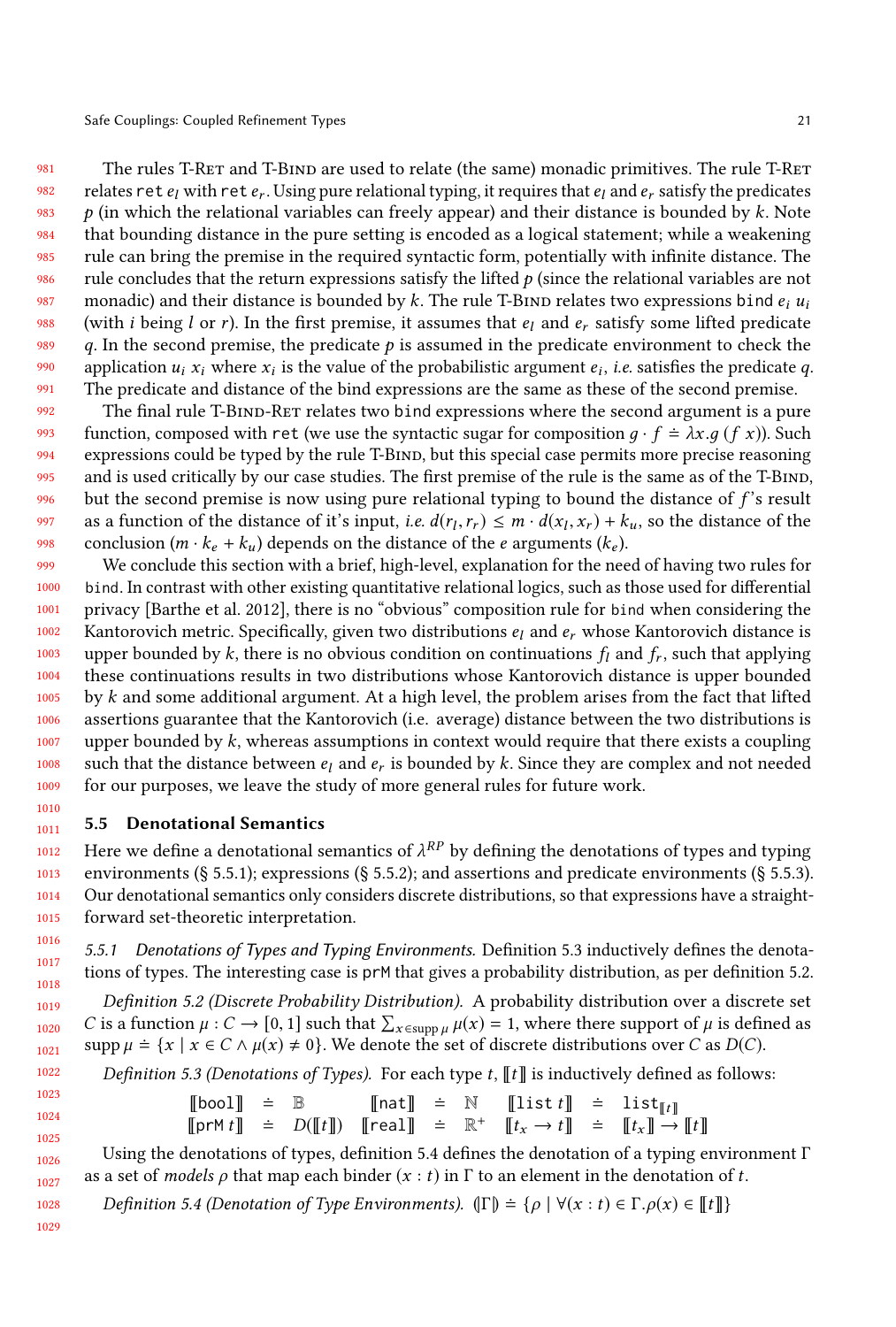<span id="page-21-0"></span>1030 1031 1032 1033 1034 5.5.2 Denotations of Expressions. The denotation of an expression  $e$  is defined for a fixed model  $\rho$  as  $\llbracket e \rrbracket_o$  in definition [5.5.](#page-21-2) The denotations of the pure fragment are standard, where the model is used to define the definition of a variable as  $\rho(x)$  and we skip the verbose definitions for case and let. The probability and return cases use standard distributions, while monadic bind maps to distribution composition, defined in definition [5.6.](#page-21-3)

<span id="page-21-2"></span>*Definition 5.5 (Denotations of Expressions).* For each expression *e* and model  $\rho$ ,  $\llbracket e \rrbracket_{\rho}$  is defined as:

1035 1036

> $\llbracket$ unif  $e \rrbracket_o$  =  $U_{\llbracket e \rrbracket_o}$  $\llbracket x \rrbracket_{\rho} \doteq \rho(x)$  $[\![\text{bern } x]\!]_{\rho} = B_{\llbracket x \rrbracket_{\rho}}^{\llbracket x \rrbracket_{\rho}}$   $[\![\text{In}] \!]_{\rho} = c$  $[\text{choice } x \text{ e } u]_p = [\![x]\!]_p \cdot [\![e]\!]_p + (1 - [\![x]\!]_p) \cdot [\![u]\!]_p \qquad [\![\lambda x. e]\!]_p = \lambda x. [\![e]\!]_p$ <br>  $[\![h] \text{ in } [e] \text{ in } [e]$  $[\![ \text{bind } e \ u \!]_p^p \approx \text{scomp} [\![ e \!]_p [\![ u ]\!]_p$   $[\![ u ]\!]_p$   $[\![ e \ u \!]_p^p \approx [\![ e \!]_p [\![ u ]\!]_p$  $[\lbrack \text{ret } e \rbrack]_{\rho} = \delta_{\lbrack \lbrack e \rbrack]_{\rho}}$

where  $\delta_x$  represents the Dirac distribution at x,  $U_{xs}$  represents the uniform distribution over a non-repeating list xs, and  $B_p$  represents the p-biased Bernoulli distribution on {0, 1}.

<span id="page-21-3"></span>Definition 5.6 (Sequential Composition Distribution). Let  $\mu \in D(C)$  and  $f: C \to D(C_2)$ . Sequential composition distribution scomp  $\mu$  f is defined as:

$$
\operatorname{scomp} \mu f(y) = \sum_{x \in C} \mu(x) \cdot f(x)(y)
$$

<span id="page-21-1"></span>5.5.3 Denotations of Assertions and Predicate Environments. Finally, we inductively define denotations of assertions in Definition [5.10.](#page-21-4) Most of the cases are standard except from the case for lifting that relies on Kantorovich couplings (also known as expectation couplings), which we define in definition [5.9](#page-21-5) and, in turn, relies on basic definitions of expectation and marginals.

Definition 5.7 (Expectation). For all  $\mu \in D(C)$  and  $f: C \to \mathbb{R}$ , the expected value  $E_{x \leftarrow \mu}[f(x)]$  (or  $E_u[f]$ ) of f is a partial function defined as:

$$
E_{x \leftarrow \mu}[f(x)] = \sum_{x \in C} \mu(x) \cdot f(x)
$$

Definition 5.8 (Marginals). For all  $\mu \in D(C_1 \times C_2)$ , the first and second marginals of  $\mu$  are respectively the distributions  $\pi_1(\mu) \in D(C_1)$  and  $\pi_2(\mu) \in D(C_2)$  defined as:

$$
\pi_1(\mu)(x) \doteq \sum_{y \in C_2} \mu(x, y) \qquad \pi_2(\mu)(y) \doteq \sum_{x \in C_1} \mu(x, y)
$$

Intuitively, the marginals are the "projections" of the couplings, i.e. "dependent products" over distributions. Using these, we define Kantorovich coupling, i.e. the conditions that render  $\diamond_k R$  valid.

<span id="page-21-5"></span>Definition 5.9 (Kantorovich coupling). For all  $\mu_1 \in D(C_1)$ ,  $\mu_2 \in D(C_2)$ ,  $R \subseteq C_1 \times C_2$ ,  $d : C_1 \times C_2 \rightarrow$  $\mathbb{R}^+$ , and  $k \in \mathbb{R}^+$ ,  $\models \diamond_k R(\mu_1, \mu_2)$  *iff* there *exists*  $\mu \in D(A_1 \times A_2)$  such that:

(1) 
$$
\pi_1(\mu) = \mu_1
$$
 and  $\pi_2(\mu) = \mu_2$  (2) supp( $\mu$ )  $\subseteq R$  (3)  $E_{(x,y)\leftarrow \mu}[d(x,y)] \le k$ 

1070 1071 1072 1073 1074 1075 As usual,  $\models p$ , means logical validity of p. The first clause corresponds to the standard definition of coupling. The second clause corresponds to the definition of R-coupling, and is connected to lifting by the following equivalence:  $\diamond R$  iff there exists an R-coupling. The last clause is specific to Kantorovich coupling, and states that the expected distance with respect to the definition  $\mu$  is upper bounded by k. Since the Kantorovich distance corresponds to the minimum expected distance over all possible couplings, it follows that  $k$  is an upper bound for the Kantorovich distance.

<span id="page-21-4"></span>1076 1077 We use the Kantorovich coupling to define the denotation of  $\lambda^{RP}$ 's lifted predicate, while the<br>st of the denotations are standard rest of the denotations are standard.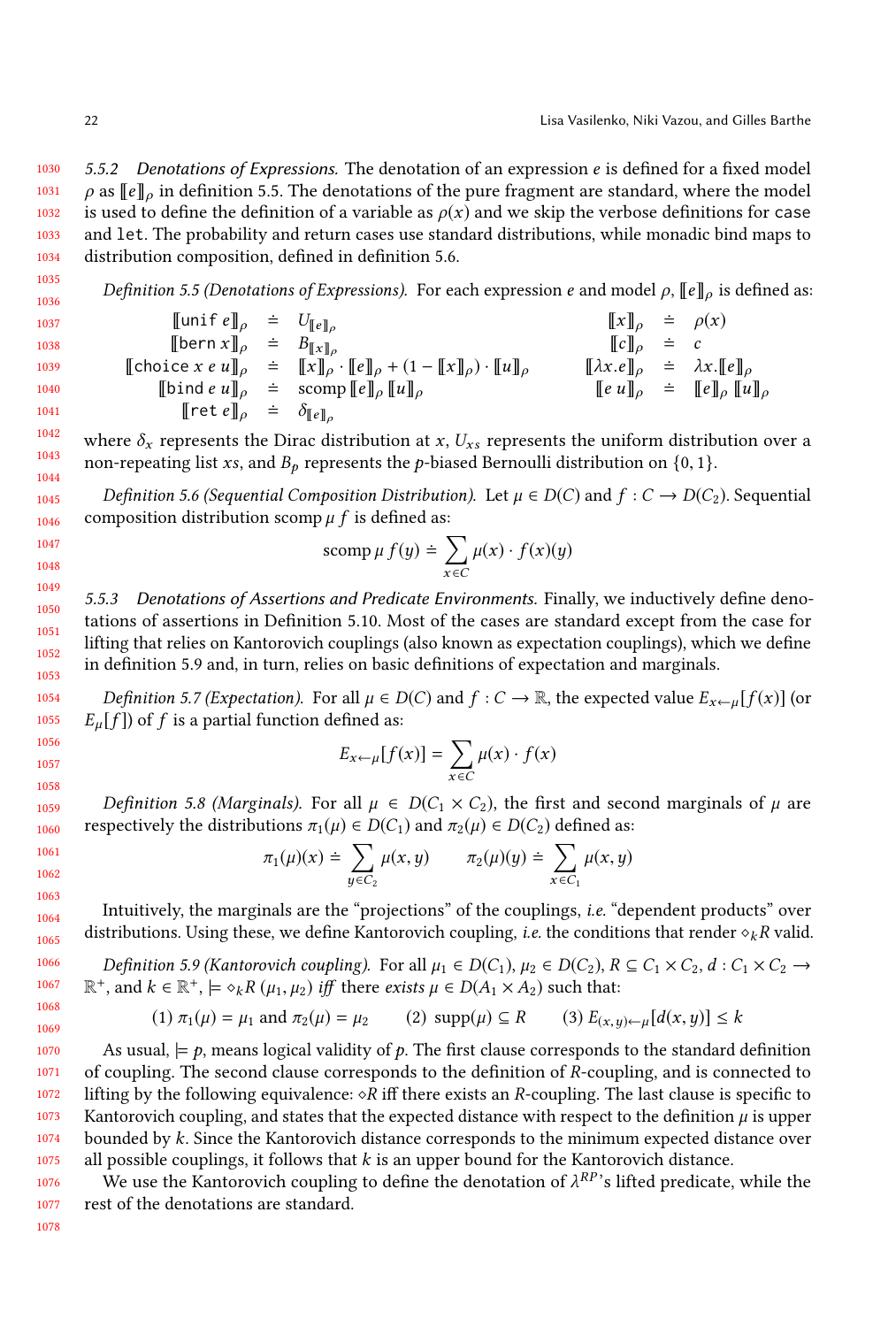Definition 5.10 (Denotation of Assertions). For each assertion 
$$
p
$$
 and model  $\rho$ ,  $\llbracket p \rrbracket_{\rho}$  is defined as:

\n
$$
\llbracket e \rrbracket_{\rho} = \llbracket e \rrbracket_{\rho}
$$
\n
$$
\llbracket \neg p \rrbracket_{\rho} = \neg \llbracket p \rrbracket_{\rho}
$$
\n
$$
\llbracket \neg p \rrbracket_{\rho} = \neg \llbracket p \rrbracket_{\rho}
$$
\n
$$
\llbracket \neg p \rrbracket_{\rho} = \neg \llbracket p \rrbracket_{\rho}
$$
\n
$$
\llbracket \neg p \rrbracket_{\rho} = \neg \llbracket p \rrbracket_{\rho}
$$
\n
$$
\llbracket \neg p \rrbracket_{\rho} = \neg \llbracket p \rrbracket_{\rho}
$$
\n
$$
\llbracket \neg p \rrbracket_{\rho} = \neg \llbracket p \rrbracket_{\rho}
$$
\n
$$
\llbracket \exists x : t. \ p \rrbracket_{\rho} = \exists x. \llbracket p \rrbracket_{\rho}
$$

The denotation of a predicate environment is the conjunction of the denotation of all its predicates.

Definition 5.11 (Denotation of Predicate Environment).  $[\![\Phi]\!]_\rho \doteq \bigwedge_{p\in\Phi} [\![p]\!]_\rho$ 

### <span id="page-22-1"></span>5.6 Soundness

Our proof system is sound with respect to its denotational semantics. That is, for every model of the typing environment that renders the predicate environment valid, the denotation of the predicate, with the special variables  $r_l$  and  $r_r$  substitued by the typed expressions, is valid.

THEOREM 5.12 (SOUNDNESS). If  $\Gamma; \Phi \vdash e_l : t_l \sim e_r : t_r \mid p$ , then for every  $\rho \in (\Gamma)$  such that  $\models [\![\Phi]\!]_{\rho}$ ,<br>chave  $\models [\![\Phi]\!]_{e'}$ . we have  $= [\![p[[e_l]\!]_\rho/r_l][[[e_r]\!]_\rho/r_r]]_\rho$ .

In the appendix we prove soundness of the monadic rules, while soundness for the pure fragment follows from [Aguirre et al.](#page-25-4) [\[2017\]](#page-25-4).

As a corollary of soundness and definition [5.9,](#page-21-5) we get soundness of the probabilistic fragment. Informally, our judgement relates  $e_l$  and  $e_r$  when there exists a coupling  $\mu$  of  $e_l$  amd  $e_r$  such that predicate  $p$  holds for all samples with non-zero probability and the expected distance between samples is less than  $k$ .

1101 1102 COROLLARY 5.13 (SOUNDNESS OF PROB. FRAGMENT). If  $\Gamma; \Phi \vdash e_l : \text{prM } t_l \sim e_r : \text{prM } t_r \mid \phi_k p$ , then<br>cevery  $\phi \in \Pi$  such that  $\vdash \Pi \Phi \Pi$  there exists an  $\mu \in D(\Pi t, \Pi \times \Pi t, \Pi)$  such that: for every  $\rho \in (\Gamma)$  such that  $\models [\![\Phi]\!]_o$ , there exists an  $\mu \in D([\![t_l]\!]\times [\![t_r]\!])$  such that:

1103 (1)  $\pi_1(\mu) = [\![e_l]\!]_\rho$  and  $\pi_2(\mu) = [\![e_r]\!]_\rho$ ;

1104 (2)  $\text{supp}(\mu) \subseteq \{(x_1, x_r) \mid x_l \in [\![t_l]\!], x_r \in [\![t_r]\!], \models [\![p]\!]_p x_l x_r\};$  and (3)  $E \longrightarrow [d(x, y)] \subseteq [\![t_r]\!]$ 

(3)  $E_{(x,y)\leftarrow\mu}[d(x,y)] \leq [k]_{\rho}$ .

#### 1107 5.7 Continuous distributions

1108 1109 1110 1111 1112 Our denotational semantics and soundness claim are established for the fragment of the language with discrete distributions. We stress that, while it is possible to give a denotational semantics for continuous distributions using Quasi-Borel Spaces (QBS) [\[Heunen et al.](#page-26-7) [2017;](#page-26-7) [Vákár et al.](#page-26-8) [2019\]](#page-26-8). However, prior work in [\[Aguirre et al.](#page-25-10) [2021a\]](#page-25-10) suggests that it may be challenging to give a sound denotational semantics for relational preexpectations for a higher-order language.

### <span id="page-22-0"></span>6 RELATED WORK

1115 1116 1117 1118 1119 1120 1121 1122 1123 First Order, Imperative, Probabilistic Languages. There is a large body of work that builds and applies program logics to reason about probabilistic programs. Many of these works are based on first-order imperative languages. Broadly speaking, there exists two main lines of work: the first line of work focuses on non-relational properties, and can be traced back to early work by Kozen [\[Kozen](#page-26-9) [1985\]](#page-26-9) and Morgan and McIver [\[Morgan et al.](#page-26-10) [1996\]](#page-26-10). Many of these works focus on establishing sound foundations, and have not been implemented in practice. There are however, some noticeable exceptions [\[Hölzl 2016;](#page-26-11) [Hurd 2003\]](#page-26-12), including an active line of work in mechanizing or automating proofs of expected cost of probabilistic programs [\[Avanzini et al.](#page-25-11) [2020;](#page-25-11) [Ngo et al.](#page-26-13) [2018;](#page-26-13) [Tassarotti](#page-26-14) [and Harper 2018\]](#page-26-14).

1124 1125 1126 The second line of work focuses on relational properties; this line of work has been initiated in [\[Barthe et al.](#page-25-12) [2009\]](#page-25-12), and its mechanization in the Coq proof assistant or as a self-standing proof assistant [\[Barthe et al.](#page-25-13) [2011\]](#page-25-13) have been used to verify formally concrete security of cryptographic

1105 1106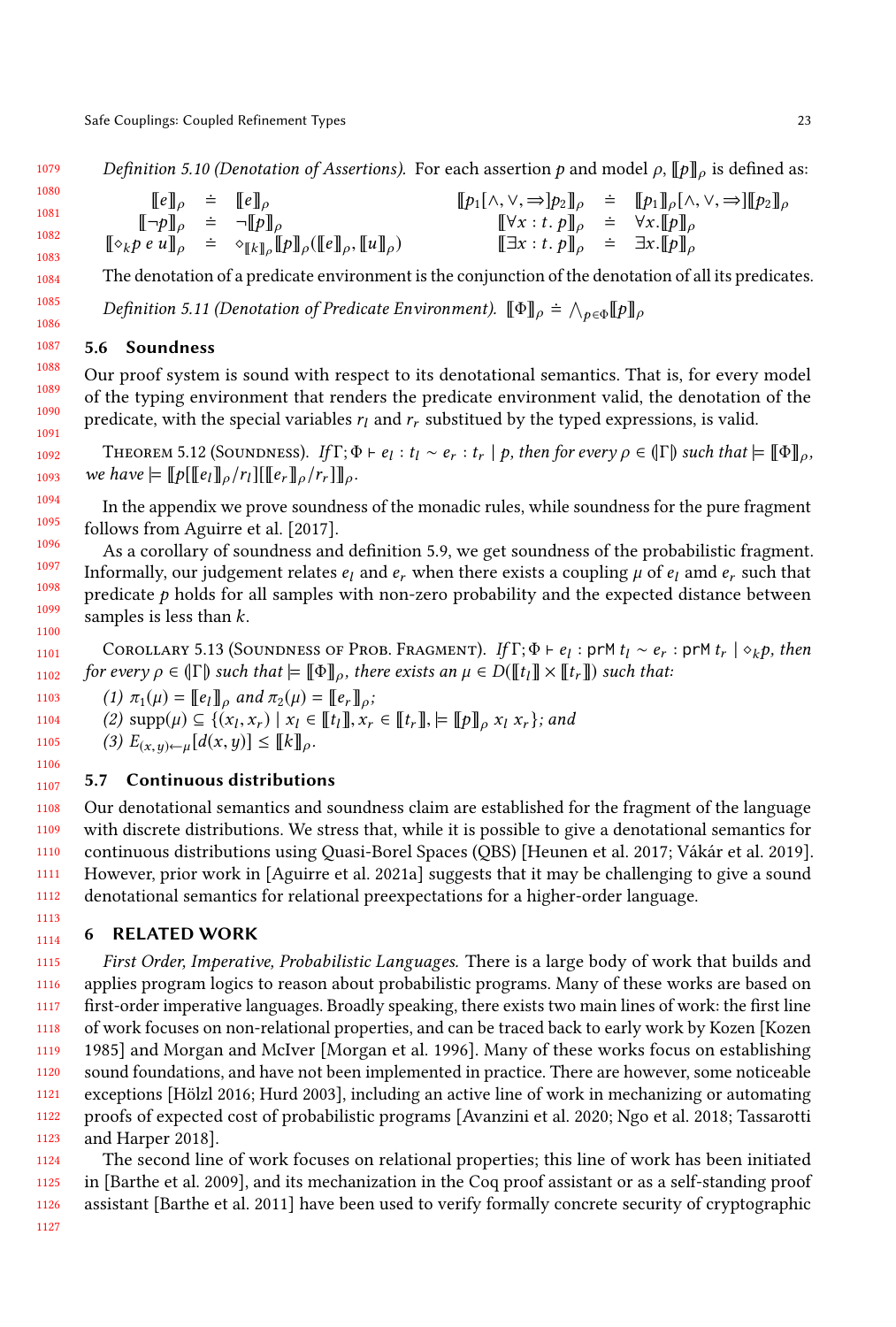1128 1129 1130 1131 1132 1133 1134 1135 1136 1137 1138 constructions. Similar approaches have been developed by the FCF [\[Petcher and Morrisett 2015\]](#page-26-15) and CryptHOL[\[Basin et al.](#page-25-14) [2020\]](#page-25-14). These logics have been further extended to reason about differential privacy [\[Barthe et al.](#page-25-9) [2012\]](#page-25-9) and expected sensitivity [\[Barthe et al.](#page-25-15) [2018\]](#page-25-15). Our work is most closely related to the latter, which introduces the notion of expectation coupling and formally verifies algorithmic stability of SGD. More recently, Wang et al [\[Wang et al.](#page-27-6) [2020\]](#page-27-6) develop an alternative formalism which supports a richer class of termination behaviors. Our work is also closely related to [\[Aguirre et al.](#page-25-16) [2021b\]](#page-25-16) in which the authors develop a relational weakest precondition calculus to reason about expected sensitivity. Their calculus avoids some of the peculiarities of [\[Barthe et al.](#page-25-15) [2018\]](#page-25-15), and is used to verify our two main examples, but is not implemented. We also note that their proof of convergence is significantly different and uses Kantorovich couplings rather than the simpler, vanilla couplings used in our proof.

1139

1166

1176

1140 1141 1142 1143 1144 1145 1146 1147 1148 1149 1150 1151 1152 1153 Relational Reasoning for Higher Order Languages. [Nanevski et al.](#page-26-16) [\[2011\]](#page-26-16) were among the first to explore relational reasoning for higher-order languages. Their work defines Relational Hoare Type Theory (RHTT), a powerful program logic for proving relational properties of stateful higherorder programs. RHTT is implemented in the Coq proof assistant, and used to verify intricate information flow properties. The main difference with our work is that RHTT operates on a shallow embedding of programs and does not support probabilistic reasoning. BiRelCost [\[Çiçek](#page-25-3) [et al.](#page-25-3) [2019\]](#page-25-3) is a bidirectional type checker that automatically performs relational and unary cost analysis requiring minimal user annotations. However, the checker is incomplete and relies on example-driven heuristics. It is unlikely that the used heuristics would suffice to prove our case studies. [Handley et al.](#page-25-1) [\[2019\]](#page-25-1), like us, address this incompleteness by encoding the relational rules in Liquid Haskell and requiring explicit, user-provided, extrinsic proofs; sacrificing automation in the name of expressiveness and predictability. Our work applies the technique of [Handley et al.](#page-25-1) [\[2019\]](#page-25-1) to reason about probabilistic programs and quantitative specifications.

1154 1155 1156 1157 1158 1159 1160 1161 1162 1163 1164 1165 Verification of Higher Order Probabilistic Programs. There have been two lines of work that verify relational properties on executable probabilistic programs in  $F^{\star}$  [\[Swamy et al.](#page-26-0) [2016\]](#page-26-0). First,  $rF^{\star}$  [\[Barthe et al.](#page-25-2) [2014\]](#page-25-2) is an extension of  $F^{\star}$  that supports relational reasoning via relational refinement types. As with  $F^{\star}$ , type checking generates SMT queries that are discharged by Z3. Although  $rF^{\star}$  supports probabilistic programs, reasoning is constrained by syntax-directed typing, for example the binsDist of § [2.5](#page-6-0) cannot be type-checked. We overcome this limitation by supporting a richer set of axioms and extrinsic proofs. Second, [Grimm et al.](#page-25-17) [\[2018\]](#page-25-17) present an alternative approach to reason about relational properties in  $F^*$  that, similar to our work, uses extrinsic proofs to reason about programs. Their approach supports probabilistic reasoning, and is used to prove probabilistic non-interference of Shannon's classic cryptographic one-time pad. However, their support for probabilistic reasoning is limited and quantitative specifications are not supported.

1167 1168 1169 1170 1171 1172 1173 1174 1175 Proof Systems of Higher Order Probabilistic Programs. [Aguirre et al.](#page-25-10) [\[2021a\]](#page-25-10) present several proof systems for higher-order stateful probabilistic programs. One key novelty of their proof systems is the support of interactive adversarial computations. Such rules can be used to prove that programs verify relational properties for all possible (well-typed) adversarial computations. Unfortunately, these rules are only proved sound for boolean relational properties and it is an open problem whether these rules remain sound for quantitative properties modeled using Kantorovich lifting. Their approach builds on Relational Higher-Order Logic (RHOL) [\[Aguirre et al.](#page-25-4) [2017\]](#page-25-4), which achieves full expressiveness and bypasses limitations of syntax-directed reasoning via an embedding into HOL. However, there is no implementation of RHOL and of its extensions.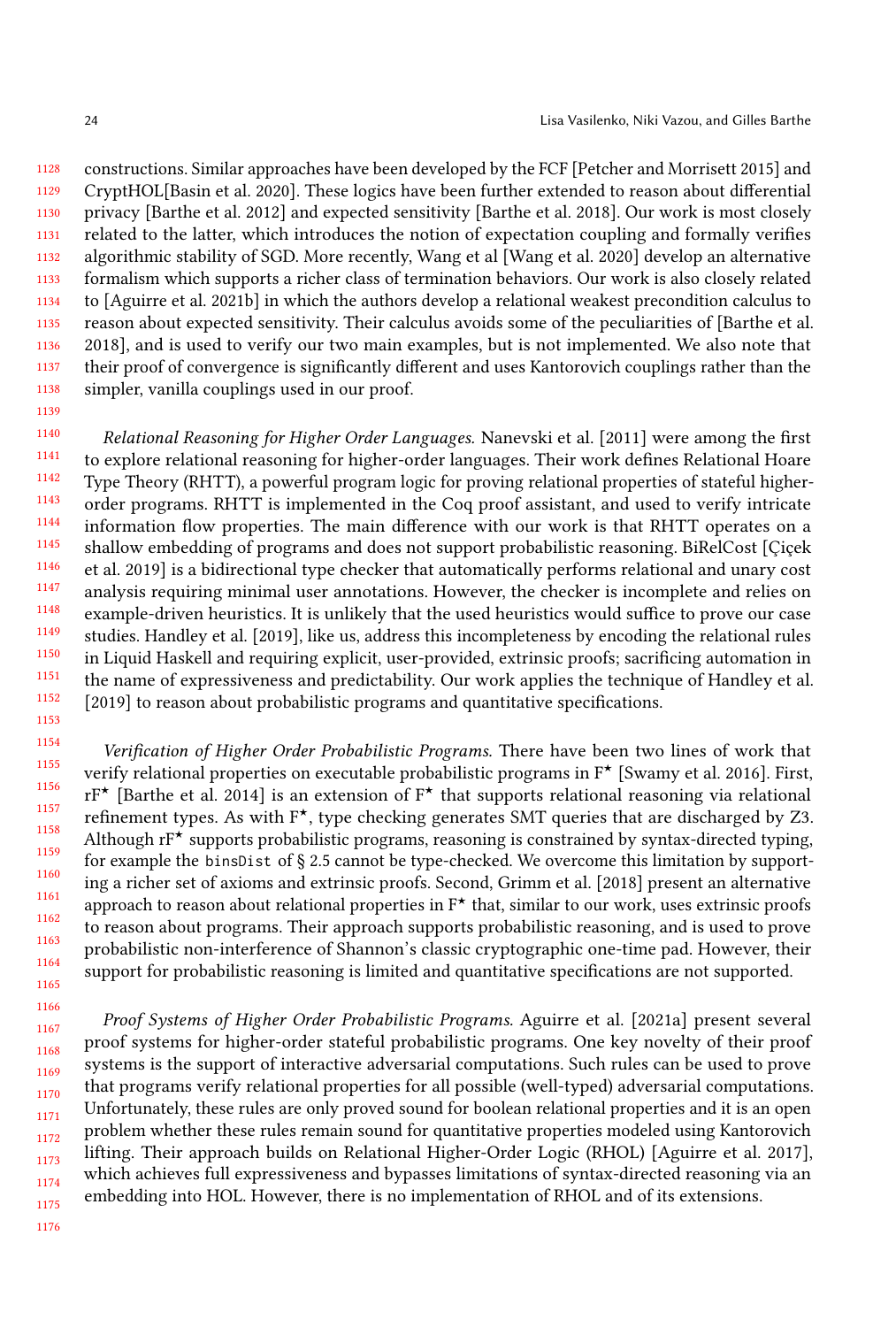1177 1178 1179 Differential privacy. Differential privacy is a mathematical notion of privacy that can be understood as a form of probabilistic sensitivity w.r.t. some pseudo-distance induced by a specific f -divergence. As such, differential privacy is directly related to our work.

1180 1181 1182 1183 1184 1185 1186 1187 1188 1189 1190 Fuzz [\[Reed and Pierce 2010\]](#page-26-17) was the first type-based, approach to verify distance of higher order programs, in the domain of differential privacy. Since introduced, Fuzz has been extended in various ways. DFuzz [\[Gaboardi et al.](#page-25-18) [2013\]](#page-25-18) introduces recursion; Adaptive Fuzz [\[Winograd-Cort et al.](#page-27-7) [2017\]](#page-27-7) supports dynamic data analysis; Fuzzi [\[Zhang et al.](#page-27-8) [2019\]](#page-27-8) extend Fuzz with APRHL [\[Barthe](#page-25-9) [et al.](#page-25-9) [2012\]](#page-25-9) to prove trusted primitives (like Laplace) Duet [\[Near et al.](#page-26-18) [2019\]](#page-26-18) extends Fuzz with support for advanced variants of differential privacy via a dual type system; HOARe2 [\[Barthe et al.](#page-25-19) [2015\]](#page-25-19) provides a relational refinement system that embeds Fuzz; and Bunched Fuzz [\[june wunder](#page-26-19) [et al.](#page-26-19) [2022\]](#page-26-19) extends the system with bunches to, like us, reason about distances of probability distributions. Like our system, most of these approaches use typing rules to trace distance and have some support of probabilistic programs. However, they lack the flexibility to reason about expected sensitivity for most advanced examples such as those considered here.

1191 1192 1193 1194 1195 1196 1197 1198 1199 In a work most closely related to ours, DPella [\[Lobo-Vesga et al.](#page-26-20) [2021\]](#page-26-20) and Solo [\[Abuah et al.](#page-24-1) [2021\]](#page-24-1) use Haskell's dependent types to encode differential privacy. Both these systems are similar to ours since they do verify executable Haskell code. The critical difference is that they use Haskell's dependent types while we use the refinement type extension of Liquid Haskell. One benefit of our approach is that we can delegate arithmetic reasoning to SMT. At a more general level, the two approaches are incomparable: we are able to reason finely about expected sensitivity, whereas they can reason about differential privacy using standard composition theorems, and about accuracy using a fine-grained approach that exploits a slick combination of information flow typing and concentration inequalities.

#### 1200 1201

### <span id="page-24-0"></span>7 CONCLUSION & FUTURE WORK

1202 1203 1204 1205 1206 1207 1208 1209 1210 We have enhanced Liquid Haskell with support for reasoning about relational properties of probabilistic computations. We have also demonstrated that the resulting framework is sufficiently expressive for proving formally convergence and algorithmic stability properties of classic machine learning algorithms from the literature. An important direction for future work is to verify the implementation of our library and complement it with mechanisms to reason about non-relational, expectation based properties. This would allow us to reason about convergence to the optimal parameters, which is another property of concern for machine learning algorithms. Armed with the mechanisms developed here and mechanisms for non-relational expectation-based reasoning, it would be possible to develop a formally verified library of machine-learning algorithms.

1211 1212 1213 1214 1215 1216 1217 1218 1219 Another important direction for future work is to improve automation of relational proofs. The main challenge is to conceive a set of effective mechanisms to combine syntax-directed, synchronous, reasoning about the two programs, with syntax-directed, asynchronous reasoning about a single program (typically when the two programs do not follow the same control-flow), and non-syntax-directed reasoning, like our binsDist proof. One potential approach is to combine relational refinement type checking with the idea of "game-hopping" used in security proofs: informally, to help relational verification by introducing a sequence of intermediate programs, such that relational verification of two consecutive programs can be fully automated, and the overall verification goal follows directly from combining the results of these intermediate verifications.

#### 1220 1221

### ACKNOWLEDGMENTS

#### 1222 REFERENCES

<span id="page-24-1"></span>1223 1224 Chike Abuah, David Darais, and Joseph P. Near. 2021. Solo: Enforcing Differential Privacy Without Fancy Types. CoRR abs/2105.01632 (2021). arXiv[:2105.01632 https://arxiv.org/abs/2105.01632](https://arxiv.org/abs/2105.01632)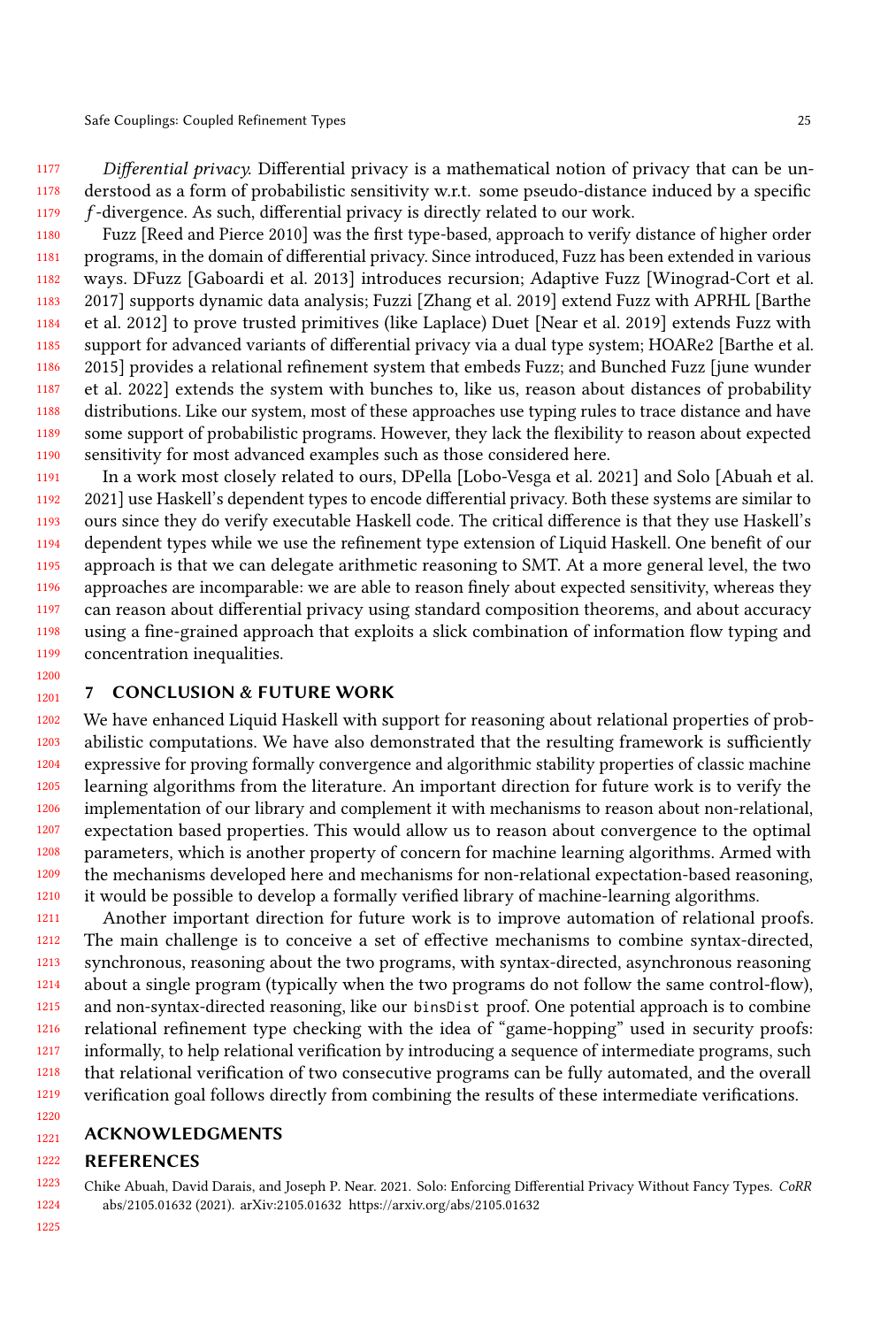- <span id="page-25-10"></span>1226 1227 1228 Alejandro Aguirre, Gilles Barthe, Marco Gaboardi, Deepak Garg, Shin-ya Katsumata, and Tetsuya Sato. 2021a. Higher-order probabilistic adversarial computations: categorical semantics and program logics. Proc. ACM Program. Lang. 5, ICFP (2021), 1–30.<https://doi.org/10.1145/3473598>
- <span id="page-25-4"></span>1229 Alejandro Aguirre, Gilles Barthe, Marco Gaboardi, Deepak Garg, and Pierre-Yves Strub. 2017. A relational logic for higher-order programs. Proc. ACM Program. Lang. 1, ICFP (2017), 21:1–21:29.<https://doi.org/10.1145/3110265>
- <span id="page-25-16"></span>1230 1231 1232 Alejandro Aguirre, Gilles Barthe, Justin Hsu, Benjamin Lucien Kaminski, Joost-Pieter Katoen, and Christoph Matheja. 2021b. A pre-expectation calculus for probabilistic sensitivity. Proc. ACM Program. Lang. 5, POPL (2021), 1–28. [https:](https://doi.org/10.1145/3434333) [//doi.org/10.1145/3434333](https://doi.org/10.1145/3434333)
- <span id="page-25-11"></span>1233 1234 Martin Avanzini, Georg Moser, and Michael Schaper. 2020. A modular cost analysis for probabilistic programs. Proc. ACM Program. Lang. 4, OOPSLA (2020), 172:1–172:30.<https://doi.org/10.1145/3428240>
- <span id="page-25-15"></span>1235 Gilles Barthe, Thomas Espitau, Benjamin Grégoire, Justin Hsu, and Pierre-Yves Strub. 2018. Proving expected sensitivity of probabilistic programs. Proc. ACM Program. Lang. 2, POPL (2018), 57:1–57:29.<https://doi.org/10.1145/3158145>
- <span id="page-25-2"></span>1236 1237 1238 Gilles Barthe, Cédric Fournet, Benjamin Grégoire, Pierre-Yves Strub, Nikhil Swamy, and Santiago Zanella Béguelin. 2014. Probabilistic relational verification for cryptographic implementations. In The 41st Annual ACM SIGPLAN-SIGACT Symposium on Principles of Programming Languages, POPL '14, San Diego, CA, USA, January 20-21, 2014, Suresh Jagannathan and Peter Sewell (Eds.). ACM, 193–206.<https://doi.org/10.1145/2535838.2535847>
- <span id="page-25-19"></span>1239 1240 1241 1242 Gilles Barthe, Marco Gaboardi, Emilio Jesús Gallego Arias, Justin Hsu, Aaron Roth, and Pierre-Yves Strub. 2015. Higher-Order Approximate Relational Refinement Types for Mechanism Design and Differential Privacy. In Proceedings of the 42nd Annual ACM SIGPLAN-SIGACT Symposium on Principles of Programming Languages, POPL 2015, Mumbai, India, January 15-17, 2015, Sriram K. Rajamani and David Walker (Eds.). ACM, 55–68.<https://doi.org/10.1145/2676726.2677000>
- <span id="page-25-12"></span>1243 1244 1245 Gilles Barthe, Benjamin Grégoire, and Santiago Zanella Béguelin. 2009. Formal certification of code-based cryptographic proofs. In Proceedings of the 36th ACM SIGPLAN-SIGACT Symposium on Principles of Programming Languages, POPL 2009, Savannah, GA, USA, January 21-23, 2009, Zhong Shao and Benjamin C. Pierce (Eds.). ACM, 90–101. [https:](https://doi.org/10.1145/1480881.1480894) [//doi.org/10.1145/1480881.1480894](https://doi.org/10.1145/1480881.1480894)
- <span id="page-25-13"></span>1246 1247 1248 1249 Gilles Barthe, Benjamin Grégoire, Sylvain Heraud, and Santiago Zanella Béguelin. 2011. Computer-Aided Security Proofs for the Working Cryptographer. In Advances in Cryptology - CRYPTO 2011 - 31st Annual Cryptology Conference, Santa Barbara, CA, USA, August 14-18, 2011. Proceedings (Lecture Notes in Computer Science), Phillip Rogaway (Ed.), Vol. 6841. Springer, 71–90. [https://doi.org/10.1007/978-3-642-22792-9\\_5](https://doi.org/10.1007/978-3-642-22792-9_5)
- <span id="page-25-5"></span>1250 Gilles Barthe and Justin Hsu. 2020. Probabilistic couplings from program logics. Foundations of Probabilistic Programming (2020), 145.
- <span id="page-25-9"></span>1251 1252 1253 1254 Gilles Barthe, Boris Köpf, Federico Olmedo, and Santiago Zanella Béguelin. 2012. Probabilistic relational reasoning for differential privacy. In Proceedings of the 39th ACM SIGPLAN-SIGACT Symposium on Principles of Programming Languages, POPL 2012, Philadelphia, Pennsylvania, USA, January 22-28, 2012, John Field and Michael Hicks (Eds.). ACM, 97–110. <https://doi.org/10.1145/2103656.2103670>
- <span id="page-25-14"></span>1255 David A. Basin, Andreas Lochbihler, and S. Reza Sefidgar. 2020. CryptHOL: Game-Based Proofs in Higher-Order Logic. J. Cryptol. 33, 2 (2020), 494–566.<https://doi.org/10.1007/s00145-019-09341-z>
- <span id="page-25-7"></span>1256 1257 Olivier Bousquet and André Elisseeff. 2002. Stability and Generalization. 2 (2002), 499–526. [http://www.jmlr.org/papers/v2/](http://www.jmlr.org/papers/v2/bousquet02a.html) [bousquet02a.html](http://www.jmlr.org/papers/v2/bousquet02a.html)
- <span id="page-25-3"></span>1258 1259 1260 Ezgi Çiçek, Weihao Qu, Gilles Barthe, Marco Gaboardi, and Deepak Garg. 2019. Bidirectional type checking for relational properties. In Proceedings of the 40th ACM SIGPLAN Conference on Programming Language Design and Implementation, PLDI 2019, Phoenix, AZ, USA, June 22-26, 2019, Kathryn S. McKinley and Kathleen Fisher (Eds.). ACM, 533–547. [https:](https://doi.org/10.1145/3314221.3314603) [//doi.org/10.1145/3314221.3314603](https://doi.org/10.1145/3314221.3314603)
- <span id="page-25-6"></span>1261 Yuxin Deng. 2015. Semantics of Probabilistic Processes: An Operational Approach.<https://doi.org/10.1007/978-3-662-45198-4>
- <span id="page-25-18"></span>1262 1263 1264 Marco Gaboardi, Andreas Haeberlen, Justin Hsu, Arjun Narayan, and Benjamin C. Pierce. 2013. Linear Dependent Types for Differential Privacy. In Proceedings of the 40th Annual ACM SIGPLAN-SIGACT Symposium on Principles of Programming Languages (POPL '13).<https://doi.org/10.1145/2429069.2429113>
- <span id="page-25-17"></span>1265 1266 1267 1268 Niklas Grimm, Kenji Maillard, Cédric Fournet, Catalin Hritcu, Matteo Maffei, Jonathan Protzenko, Tahina Ramananandro, Aseem Rastogi, Nikhil Swamy, and Santiago Zanella Béguelin. 2018. A monadic framework for relational verification: applied to information security, program equivalence, and optimizations. In Proceedings of the 7th ACM SIGPLAN International Conference on Certified Programs and Proofs, CPP 2018, Los Angeles, CA, USA, January 8-9, 2018, June Andronick and Amy P. Felty (Eds.). ACM, 130–145.<https://doi.org/10.1145/3167090>
- <span id="page-25-0"></span>1269 Jad Hamza, Nicolas Voirol, and Viktor Kunčak. 2019. System FR: Formalized Foundations for the Stainless Verifier. Proc. ACM Program. Lang. 3, OOPSLA, Article 166 (oct 2019), 30 pages.<https://doi.org/10.1145/3360592>
- <span id="page-25-1"></span>1270 1271 Martin A. T. Handley, Niki Vazou, and Graham Hutton. 2019. Liquidate Your Assets: Reasoning about Resource Usage in Liquid Haskell. Principles of Programming Languages (2019).<https://doi.org/10.1145/3371092>
- <span id="page-25-8"></span>1272 1273 Moritz Hardt, Ben Recht, and Yoram Singer. 2016. Train faster, generalize better: Stability of stochastic gradient descent, Vol. 48. JMLR.org, 1225–1234.<http://jmlr.org/proceedings/papers/v48/hardt16.html>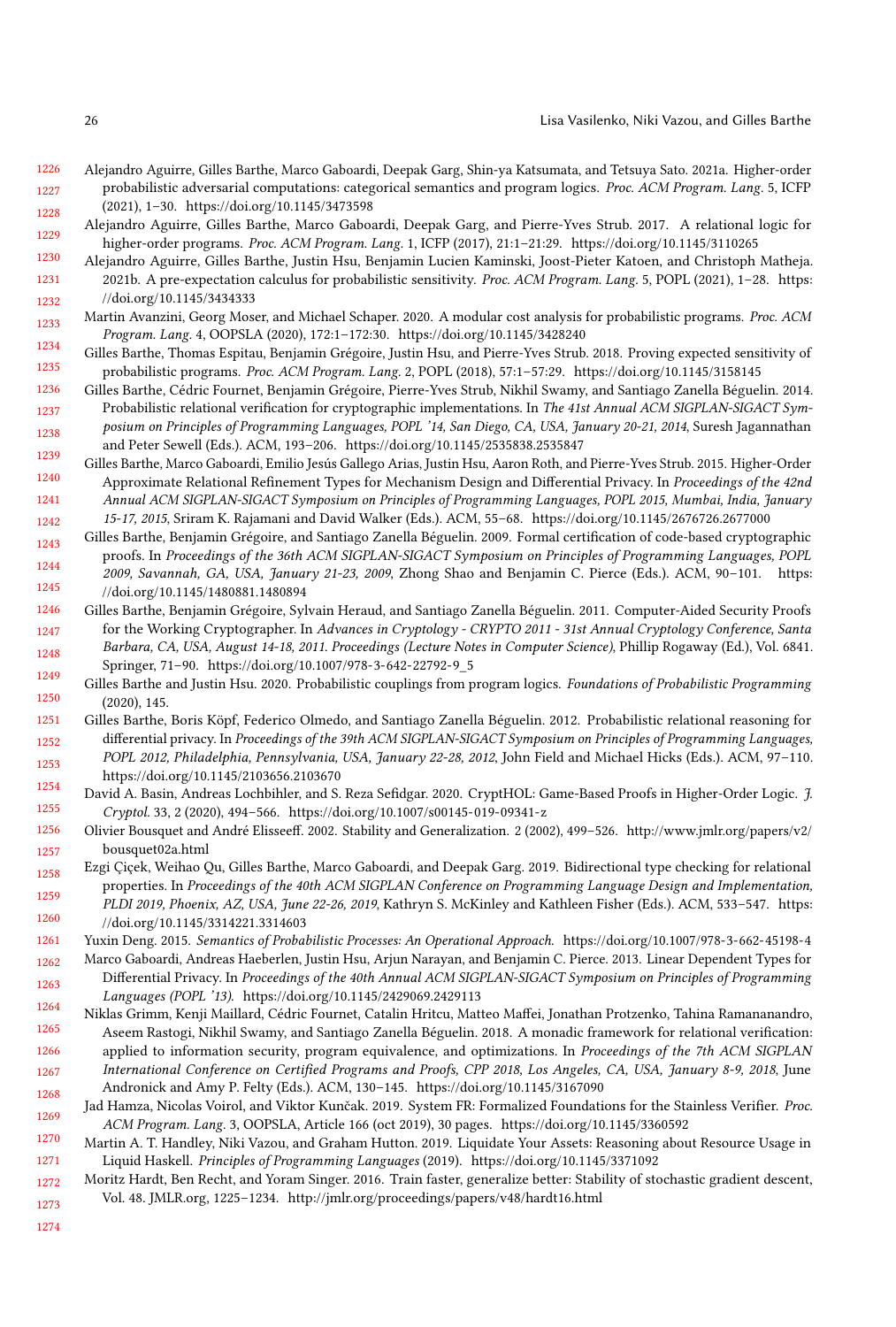- <span id="page-26-7"></span>1275 1276 1277 Chris Heunen, Ohad Kammar, Sam Staton, and Hongseok Yang. 2017. A convenient category for higher-order probability theory. In 32nd Annual ACM/IEEE Symposium on Logic in Computer Science, LICS 2017, Reykjavik, Iceland, June 20-23, 2017. IEEE Computer Society, 1–12.<https://doi.org/10.1109/LICS.2017.8005137>
- <span id="page-26-11"></span>1278 1279 1280 Johannes Hölzl. 2016. Formalising Semantics for Expected Running Time of Probabilistic Programs. In Interactive Theorem Proving - 7th International Conference, ITP 2016, Nancy, France, August 22-25, 2016, Proceedings (Lecture Notes in Computer Science), Jasmin Christian Blanchette and Stephan Merz (Eds.), Vol. 9807. Springer, 475–482. [https://doi.org/10.1007/978-](https://doi.org/10.1007/978-3-319-43144-4_30) [3-319-43144-4\\_30](https://doi.org/10.1007/978-3-319-43144-4_30)
- <span id="page-26-12"></span>1281 1282 Joe Hurd. 2003. Verification of the Miller-Rabin probabilistic primality test. J. Log. Algebraic Methods Program. 56, 1-2 (2003), 3–21. [https://doi.org/10.1016/S1567-8326\(02\)00065-6](https://doi.org/10.1016/S1567-8326(02)00065-6)
- <span id="page-26-19"></span>1283 june wunder, Arthur Azevedo de Amorim, Patrick Baillot, and Marco Gaboardi. 2022. Bunched Fuzz: Sensitivity for Vector Metrics. arXiv[:cs.PL/2202.01901](https://arxiv.org/abs/cs.PL/2202.01901)
- <span id="page-26-9"></span>1284 Dexter Kozen. 1985. A Probabilistic PDL. 30, 2 (1985), 162–178.
- <span id="page-26-1"></span>1285 1286 1287 1288 Nico Lehmann, Rose Kunkel, Jordan Brown, Jean Yang, Niki Vazou, Nadia Polikarpova, Deian Stefan, and Ranjit Jhala. 2021. STORM: Refinement Types for Secure Web Applications. In 15th USENIX Symposium on Operating Systems Design and Implementation (OSDI 21). USENIX Association, 441–459. [https://www.usenix.org/conference/osdi21/presentation/](https://www.usenix.org/conference/osdi21/presentation/lehmann) [lehmann](https://www.usenix.org/conference/osdi21/presentation/lehmann)
- <span id="page-26-3"></span>Torgny Lindvall. 2002. Lectures on the coupling method. Courier Corporation.
- <span id="page-26-20"></span>1289 1290 Elisabet Lobo-Vesga, Alejandro Russo, and Marco Gaboardi. 2021. A Programming Language for Data Privacy with Accuracy Estimations. ACM Trans. Program. Lang. Syst. 43, 2, Article 6 (jun 2021), 42 pages.<https://doi.org/10.1145/3452096>
- <span id="page-26-2"></span>1291 1292 Kenji Maillard, Catalin Hritcu, Exequiel Rivas, and Antoine Van Muylder. 2020. The next 700 relational program logics. Proc. ACM Program. Lang. 4, POPL (2020), 4:1–4:33.<https://doi.org/10.1145/3371072>
- <span id="page-26-10"></span>1293 Carroll Morgan, Annabelle McIver, and Karen Seidel. 1996. Probabilistic Predicate Transformers. 18, 3 (1996), 325–353.
- <span id="page-26-16"></span>1294 1295 Aleksandar Nanevski, Anindya Banerjee, and Deepak Garg. 2011. Verification of Information Flow and Access Control Policies with Dependent Types. In 32nd IEEE Symposium on Security and Privacy, S&P 2011, 22-25 May 2011, Berkeley, California, USA. 165–179.
- <span id="page-26-18"></span>1296 1297 1298 Joseph P. Near, David Darais, Chike Abuah, Tim Stevens, Pranav Gaddamadugu, Lun Wang, Neel Somani, Mu Zhang, Nikhil Sharma, Alex Shan, and Dawn Song. 2019. Duet: An Expressive Higher-Order Language and Linear Type System for Statically Enforcing Differential Privacy. Proc. ACM Program. Lang. 3, OOPSLA, Article 172 (oct 2019), 30 pages. <https://doi.org/10.1145/3360598>
- <span id="page-26-13"></span>1299 1300 1301 1302 Van Chan Ngo, Quentin Carbonneaux, and Jan Hoffmann. 2018. Bounded expectations: resource analysis for probabilistic programs. In Proceedings of the 39th ACM SIGPLAN Conference on Programming Language Design and Implementation, PLDI 2018, Philadelphia, PA, USA, June 18-22, 2018, Jeffrey S. Foster and Dan Grossman (Eds.). ACM, 496–512. [https:](https://doi.org/10.1145/3192366.3192394) [//doi.org/10.1145/3192366.3192394](https://doi.org/10.1145/3192366.3192394)
- <span id="page-26-15"></span>1303 1304 1305 Adam Petcher and Greg Morrisett. 2015. The Foundational Cryptography Framework. In Principles of Security and Trust -4th International Conference, POST 2015, Held as Part of the European Joint Conferences on Theory and Practice of Software, ETAPS 2015, London, UK, April 11-18, 2015, Proceedings (Lecture Notes in Computer Science), Riccardo Focardi and Andrew C. Myers (Eds.), Vol. 9036. Springer, 53–72. [https://doi.org/10.1007/978-3-662-46666-7\\_4](https://doi.org/10.1007/978-3-662-46666-7_4)
- <span id="page-26-5"></span>1306 1307 Norman Ramsey and Avi Pfeffer. 2002. Stochastic lambda calculus and monads of probability distributions. In Conference Record of POPL 2002: The 29th SIGPLAN-SIGACT Symposium on Principles of Programming Languages, Portland, OR, USA, January 16-18, 2002, John Launchbury and John C. Mitchell (Eds.). ACM, 154–165.<https://doi.org/10.1145/503272.503288>
- <span id="page-26-17"></span>1308 1309 1310 Jason Reed and Benjamin C. Pierce. 2010. Distance Makes the Types Grow Stronger: A Calculus for Differential Privacy. In Proceedings of the 15th ACM SIGPLAN International Conference on Functional Programming (ICFP '10). [https://doi.org/10.](https://doi.org/10.1145/1863543.1863568) [1145/1863543.1863568](https://doi.org/10.1145/1863543.1863568)
- <span id="page-26-6"></span>1311 1312 Adam Scibior, Zoubin Ghahramani, and Andrew D. Gordon. 2015. Practical Probabilistic Programming with Monads. SIGPLAN Not. 50, 12 (aug 2015), 165–176.<https://doi.org/10.1145/2887747.2804317>
- <span id="page-26-0"></span>1313 1314 1315 Nikhil Swamy, Catalin Hritcu, Chantal Keller, Aseem Rastogi, Antoine Delignat-Lavaud, Simon Forest, Karthikeyan Bhargavan, Cédric Fournet, Pierre-Yves Strub, Markulf Kohlweiss, Jean-Karim Zinzindohoué, and Santiago Zanella-Béguelin. 2016. Dependent Types and Multi-Monadic Effects in F\*. In 43rd ACM SIGPLAN-SIGACT Symposium on Principles of Programming Languages (POPL). ACM.<https://www.fstar-lang.org/papers/mumon/>
- <span id="page-26-14"></span>1316 1317 1318 Joseph Tassarotti and Robert Harper. 2018. Verified Tail Bounds for Randomized Programs. In Interactive Theorem Proving - 9th International Conference, ITP 2018, Held as Part of the Federated Logic Conference, FloC 2018, Oxford, UK, July 9-12, 2018, Proceedings (Lecture Notes in Computer Science), Jeremy Avigad and Assia Mahboubi (Eds.), Vol. 10895. Springer, 560–578. [https://doi.org/10.1007/978-3-319-94821-8\\_33](https://doi.org/10.1007/978-3-319-94821-8_33)
- <span id="page-26-4"></span>1319 Hermann Thorisson. 2000. Coupling, Stationarity, and Regeneration.
- <span id="page-26-8"></span>1320 1321 Matthijs Vákár, Ohad Kammar, and Sam Staton. 2019. A domain theory for statistical probabilistic programming. Proc. ACM Program. Lang. 3, POPL (2019), 36:1–36:29.<https://doi.org/10.1145/3290349>
- 1322
- 1323